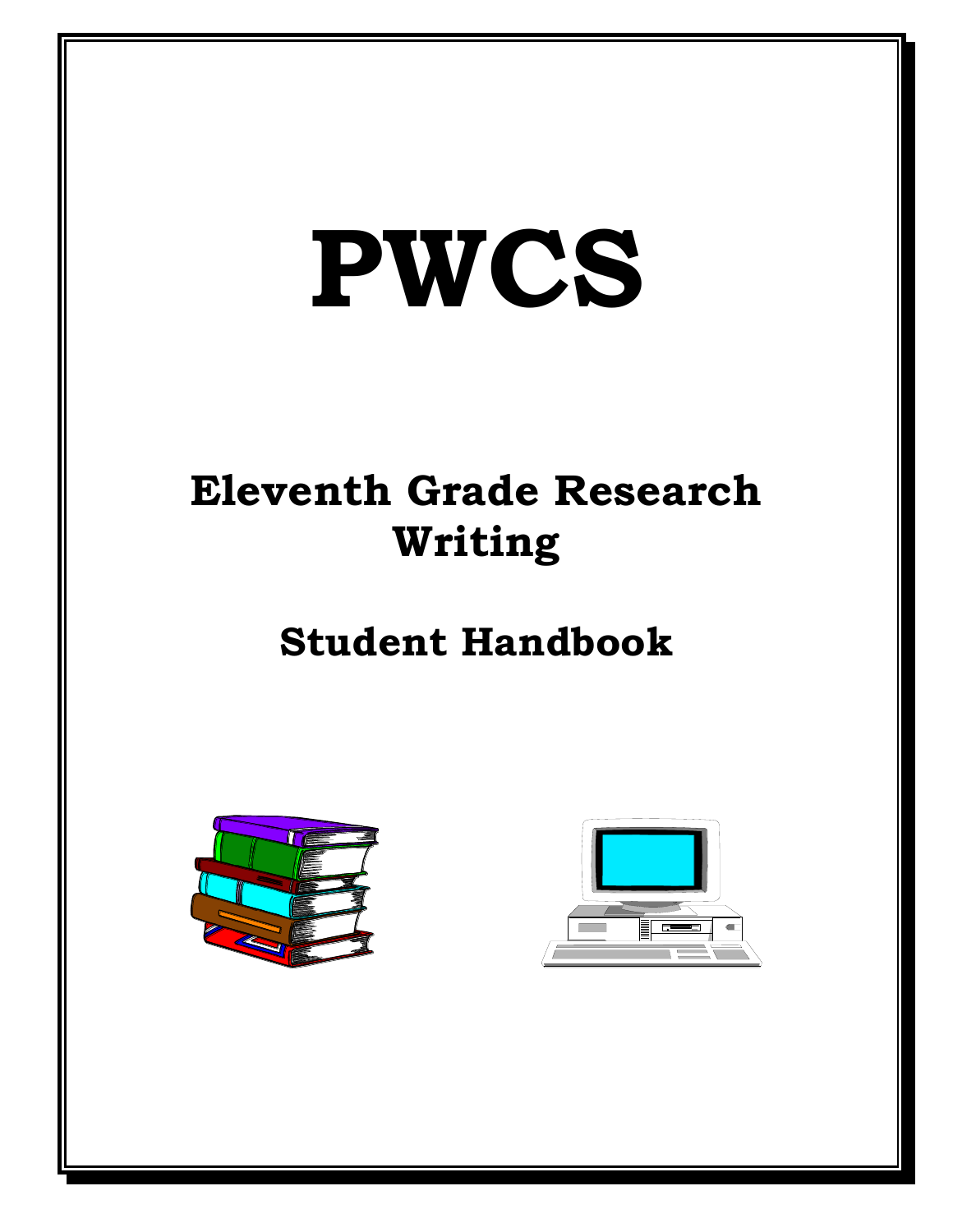# **PWCS**

# **Eleventh Grade Research Writing**

# **Student Handbook**



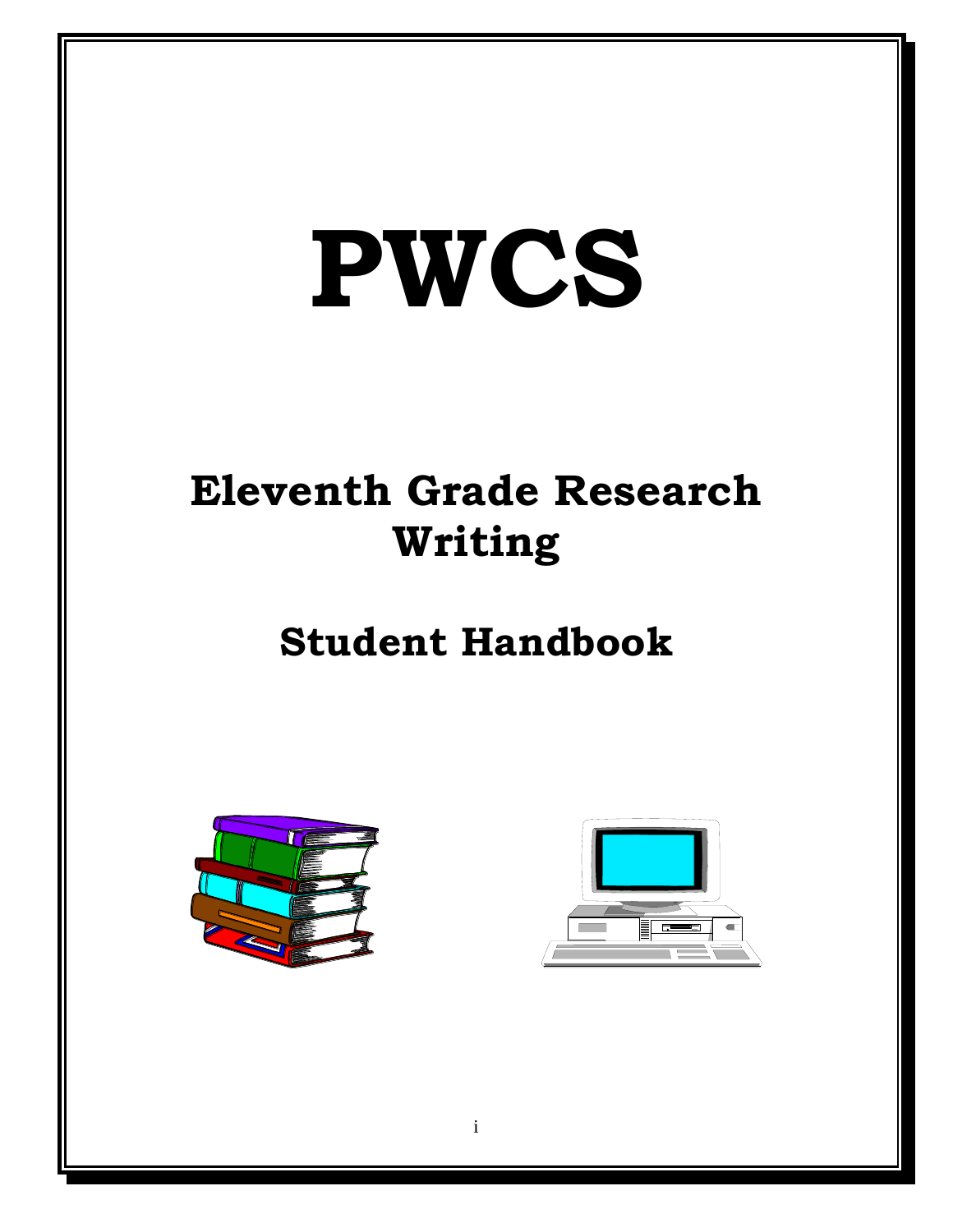

Dear Eleventh Grade Students:

I am proud that eleventh grade students in the Prince William County Public School Division complete a research paper as part of their junior year instructional experience. Your teachers and administrators are confident that the skills you will develop conducting your research project will benefit you in your future endeavors, regardless of the career you choose.

I recognize that this requirement will necessitate a considerable amount of work from you and your teachers. However, the process of completing your research paper is an important component of a quality educational program. I encourage you and your parents/guardians to discuss with your teacher any questions you may have about this project.

I am confident that you will be successful in your efforts, and I wish you every success for the new school year.

Sincerely,

Steven L. Walts

Superintendent of Schools

DR. STEVEN L. WALTS Superintendent of Schools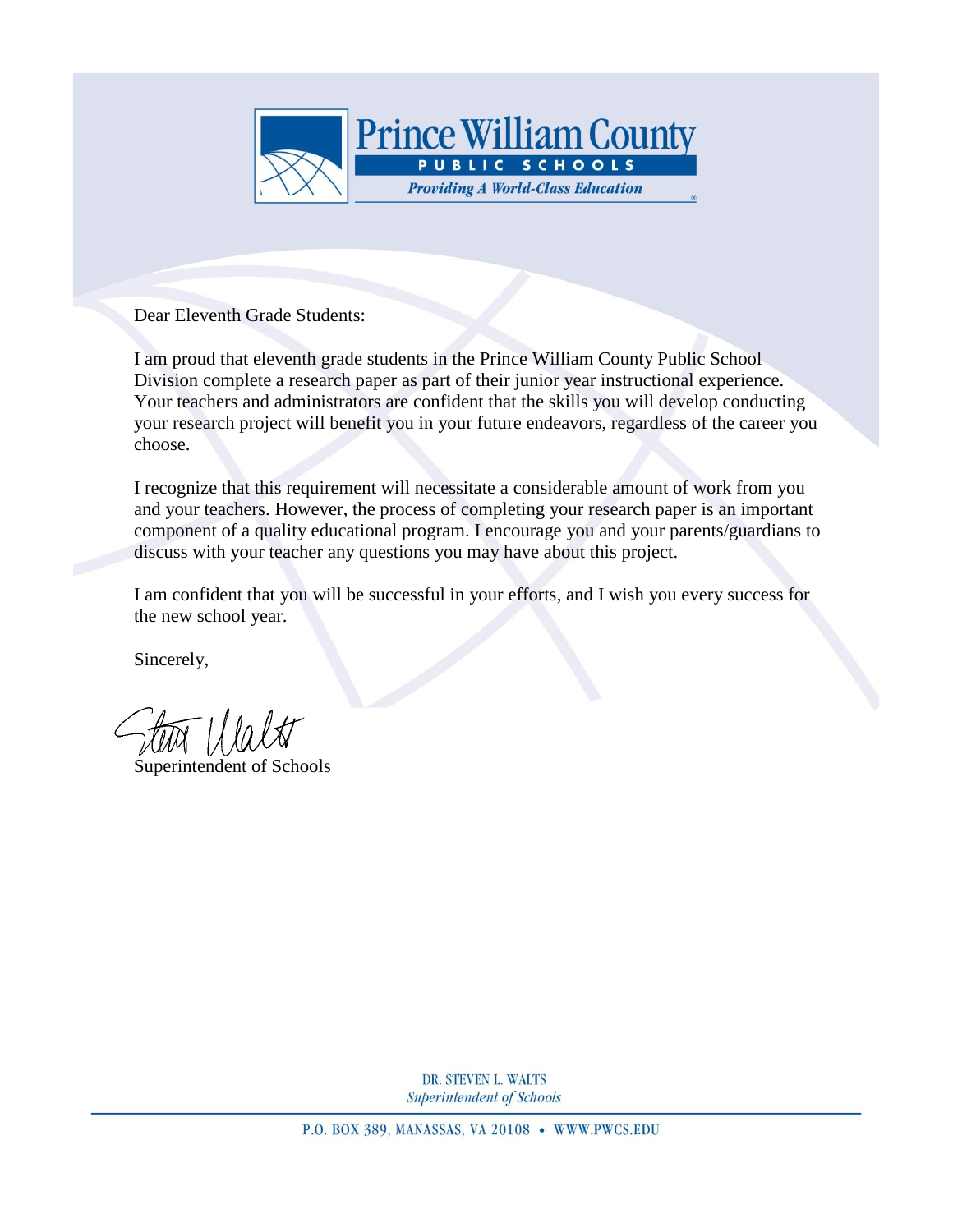# **TABLE OF CONTENTS**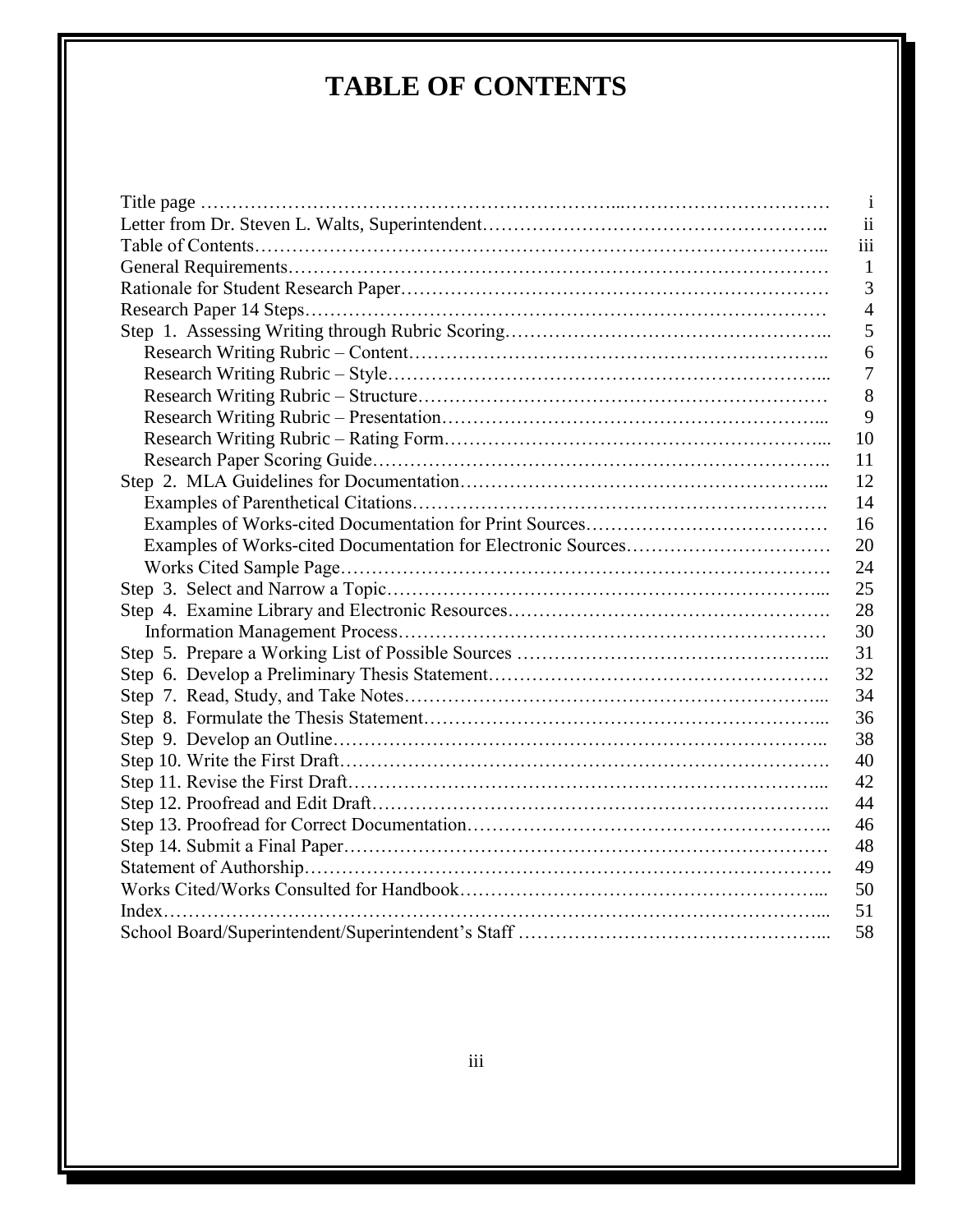# **General Requirements**

# **Topic**

- Student choice with teacher advisement
- Minimum of four full pages of text; maximum of seven pages (The Works Cited page will be numbered; however, it is not considered part of the text.)

# **Sources**

Minimum of five cited sources, emphasizing a variety of types as appropriate to the subject

### **Formatting**

- ◆ 12 point, double-spaced, standard business font, such as Times Roman or Courier
- 8 1/2 x 11 inch white paper of good quality
- Set computer margins one inch at top and bottom and on both sides of text.
- Pages should be numbered consecutively throughout the manuscript in the upper right corner, including Works Cited page, one-half inch from the top and flush with the right margin.
- Do NOT include your name on any page. Include your student number beside the page number by placing it to the left of the page number, leaving a space between. Your student number replaces your last name in the MLA format.
- The title is centered one inch from the top of the page with a double space between title and line of text.
- The title should have NONE of the following: underlining, quotation marks, all capital letters, or bold print.
- Your title is NOT your topic or your thesis statement and is usually not in the form of a complete sentence or question. The thesis statement is found in the text, not on the title line.

1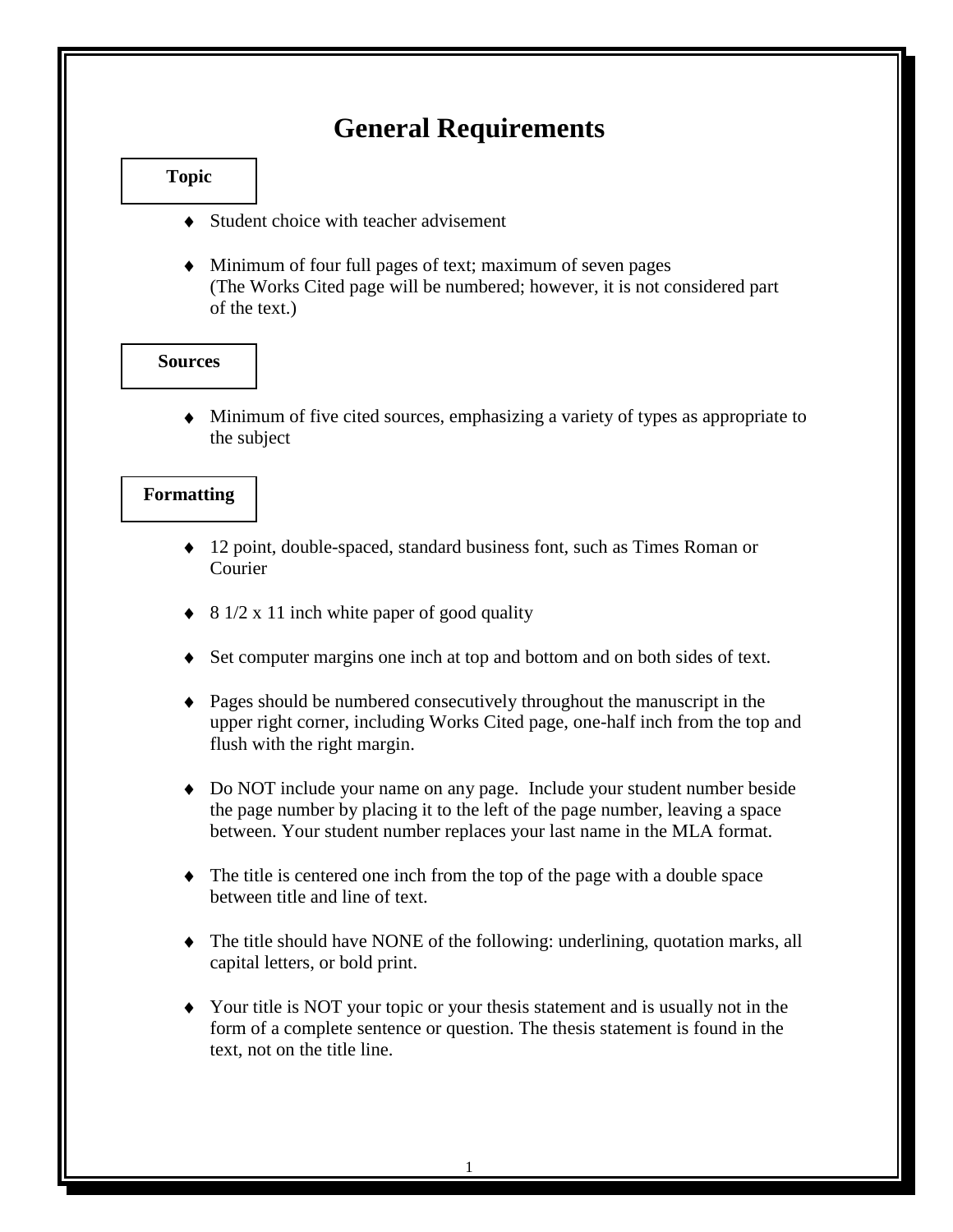Modern Language Association (MLA) Style

*MLA Handbook for Writers of Research Papers*. 7th ed. New York: Modern

Language Assn., 2009. Print.

# **Point of View**

- Third person
- The words *I, you, me, my, our, us, we,* or *your* should **NOT** appear in your paper **UNLESS** it is part of a quote.

# **Special Notes**

A stapled final copy submitted for central scoring includes the text, a workscited page, and a signed Statement of Authorship. Do NOT include a separate title page, outline, abstract, teacher's name or school name.

A research paper combines the student's conclusions about a topic with the ideas of people with expertise to support those conclusions. Failure to give credit to the ideas of others is a form of plagiarism. The following statement is from the "Rules and Regulations" section of the *2011-12 Code of Behavior* for Prince William County Public Schools.

"**Plagiarism - Students are responsible for giving due recognition of sources from which material is quoted, summarized or paraphrased, as well as to persons from whom assistance has been received."**

Deviations from the general requirements will result in lower scores in the affected domain(s).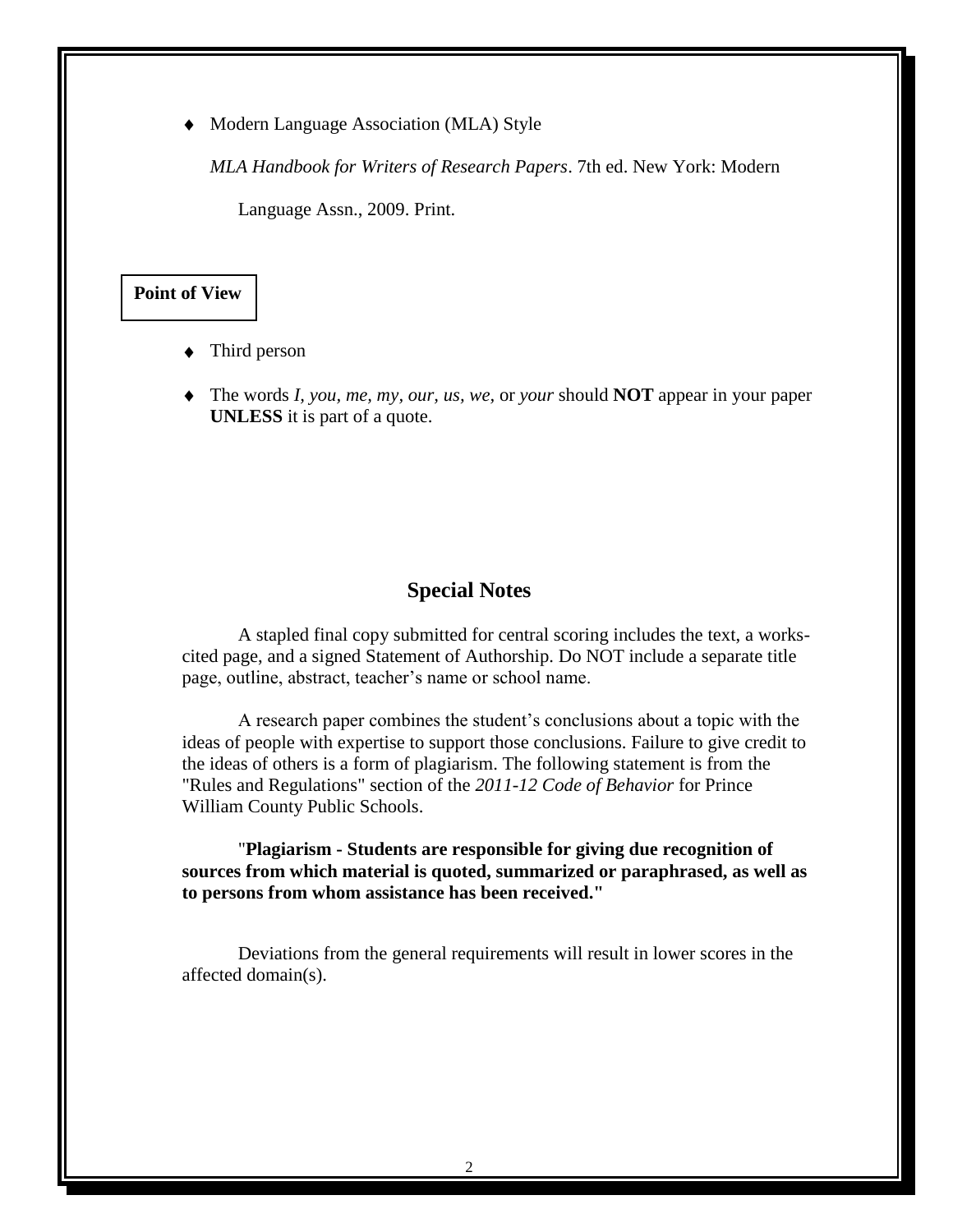# **Why are eleventh grade students required to write a research paper?**

This question is undoubtedly in your mind as you contemplate responsibilities for completion of your English 11 class. This question is a valid one and can be addressed through the following examples. We are engaged every day in research projects. The search begins when we need to know more about something of interest. This need for information arises from our personal experiences. For instance, if you would like to spend your vacation time in Alaska, you need information about transportation, lodging, points of interest, food expenses, and weather. Where do you turn for information? You seek people who know something about Alaska or materials which describe its features. These may be travel agents, people who have lived or traveled there, brochures or other written information. After the necessary information gathering, you would evaluate what you have found and make a decision or draw a conclusion. The Alaskan vacation becomes a reality, a possibility, or a completely impractical idea.

Suppose you are in the market for a new or used car. What do you need to know? Who can help you? At what point will you be ready to decide which car is right for you? And so the research process goes on in many different ways and for many different reasons everywhere people are learning, exploring and living their lives.

In an information-based society, you must be aware of your informational needs, how to find answers to your questions, and how to evaluate the reliability of the information you find. An assigned research paper will help you learn skills for increasing your knowledge of a subject, become proficient at locating and interpreting information and make informed decisions in your life. This proficiency becomes the basis for life-long learning.

This handbook combined with teacher instruction will enable you to learn a formal procedure for completing a research paper. The teacher's responsibility is to instruct and guide you through the 14-step process; your responsibility is to do all of the actual work. Following the 14-step process and committing yourself to a genuine period of discovery should lead you to a satisfactory completion of clarifying, analyzing, synthesizing, and presenting material.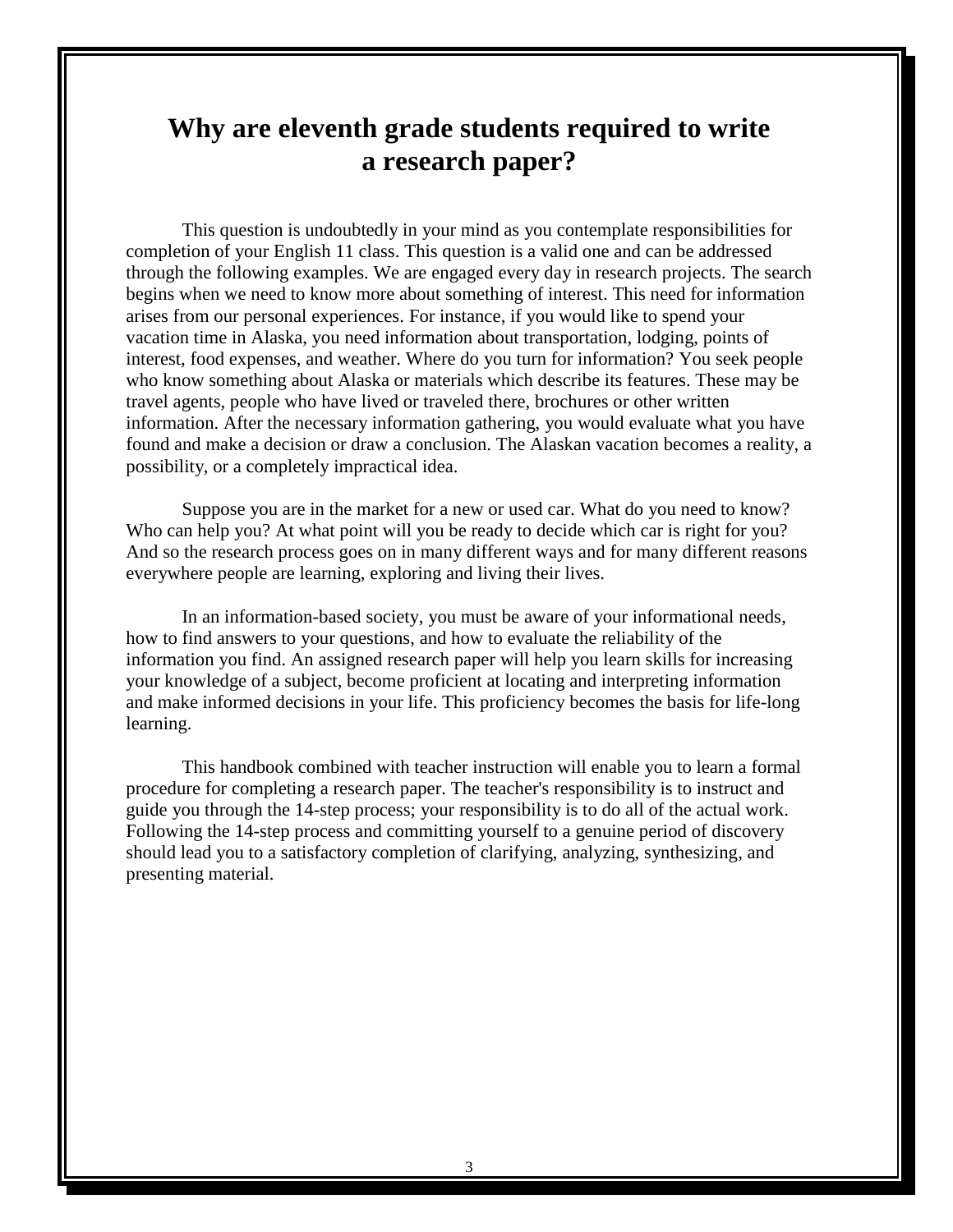# **RESEARCH PAPER PROCESS FOR INSTRUCTION AND ASSESSMENT**

The 14-step process which follows is the basis for Prince William County's research writing; therefore, these steps will be the outline for the information contained in your handbook. The steps guide you through the process of completing the research paper. Your teacher will provide instruction, guidance, and assessment as you complete the 14 steps. Successful completion of each of the 14 steps is required prior to the submission of the final paper.

- **1.** Learn to assess writing through rubric scoring
- **2.** Review MLA guidelines for documentation
- **3.** Select and narrow a topic
- **4.** Examine library and electronic sources
- **5.** Prepare a working list of possible sources
- **6.** Develop a preliminary thesis
- **7.** Read, study, and take notes
- **8.** Formulate the final thesis statement
- **9.** Develop an outline
- **10.** Write first draft, including parenthetical documentation and works-cited page
- **11.** Revise first draft
- **12.** Proofread and edit draft
- **13.** Proofread for correct documentation and formatting
- **14.** Submit final paper, copies, all research materials, and signed Statement of Authorship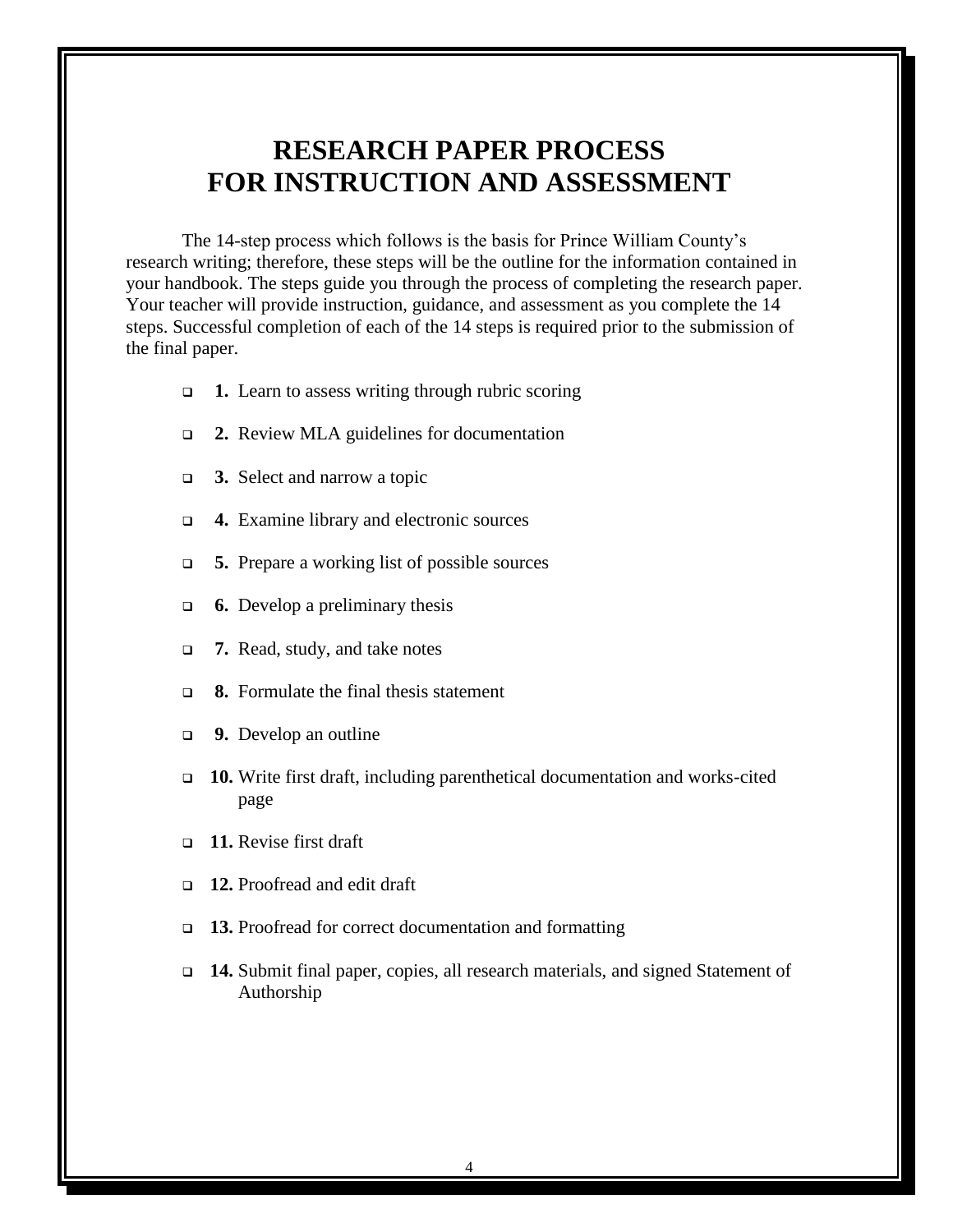

# **Learn to assess writing through rubric scoring**

# **What is a writing rubric?**

A rubric is a guide for examining, discussing, and evaluating the essential elements of writing. All good writing has common essentials: development of a topic with elaboration (reasons, details, examples, support) in an organized, logical manner with a beginning, middle, and end; appropriate language for the purpose of the paper and the audience; and clarity and readability through the use of standard sentence structure, grammar, mechanics, and formatting.

A rubric can be applied to any type of writing (descriptive, narrative, expository or persuasive) on any grade level. Such a rubric is included in the Prince William County Language Arts Curriculum. The State of Virginia uses a rubric for assessing writing tests. Several times in your school career you have been asked to provide a writing which has been assessed by a rubric. The purpose of these writing assessments is to monitor the progress of your writing proficiency.

Your teacher will review with you the use of this rubric. You will then apply the rubric to student writings so that you will understand how basic elements of writing are assessed.

After you practice scoring papers using the rubric, your teacher will assist you in the use of an enhanced version of it, which was designed specifically for examining and assessing research papers. You will then apply the rubric to research papers of other eleventh grade students and to your research paper.

# Research Writing Rubric

#### **Scoring Domains**

- **Content**
- **Style**
- **Structure**
- **Presentation**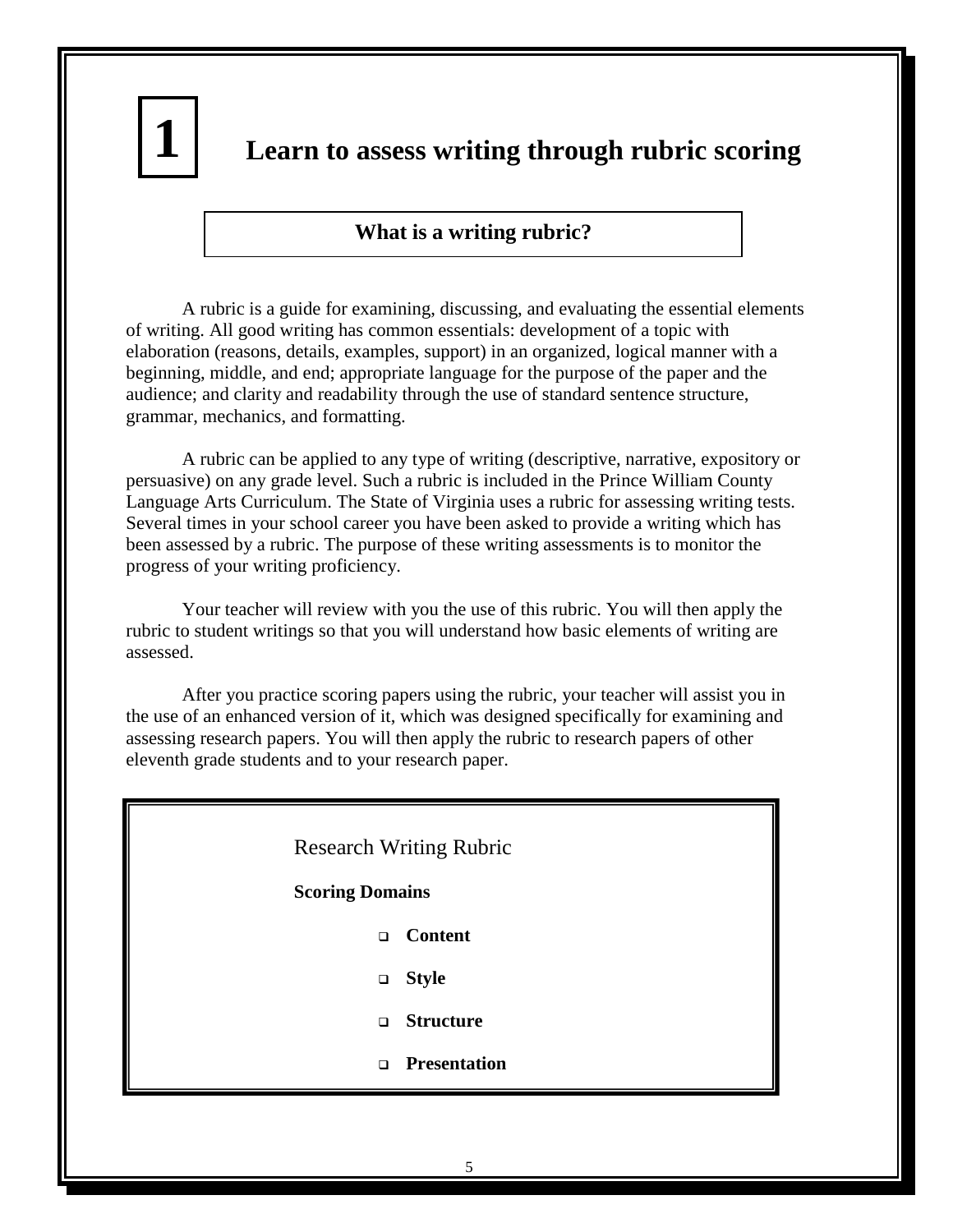| <b>ORGANIZATION</b>     | information which digresses from the thesis<br>· Uses logical progression of evidence or<br>indicates unsolved questions and new<br>questions that have emerged from the<br>ideas/concepts/hypotheses/premises<br>(If appropriate, the conclusion clearly<br>ideas/concepts/hypotheses/premises<br>Conclusion contains no distracting<br>according to the content area<br>Transitions facilitate flow of<br>support for<br>research) | information which digresses from the thesis<br>· Generally uses a logical progression of<br>Transitions used between many ideas<br>ideas/concepts/hypotheses/premises<br>Conclusion contains no distracting<br>according to the content area<br>evidence and support for | ideas/concepts/hypotheses/premises<br>· Lapses in progression of evidence or<br>· Few transitions between ideas<br>according to the content area<br>Conclusion is simply stated<br>support for        | • Little or no progression of evidence or<br>ideas/concepts/hypotheses/premises<br>according to the content area<br>No transitions between ideas<br>No conclusion<br>support for<br>$\bullet$<br>$\bullet$ |
|-------------------------|--------------------------------------------------------------------------------------------------------------------------------------------------------------------------------------------------------------------------------------------------------------------------------------------------------------------------------------------------------------------------------------------------------------------------------------|--------------------------------------------------------------------------------------------------------------------------------------------------------------------------------------------------------------------------------------------------------------------------|-------------------------------------------------------------------------------------------------------------------------------------------------------------------------------------------------------|------------------------------------------------------------------------------------------------------------------------------------------------------------------------------------------------------------|
| <b>NILKID</b>           | All differences among sources<br>Appropriate balance between<br>narrative/descriptive material<br>No distracting information<br>and critical analysis<br>handled effectively<br>$\bullet$<br>$\bullet$<br>$\bullet$                                                                                                                                                                                                                  | narrative/descriptive material<br>• Little distracting information<br>sources handled effectively<br>Adequate balance between<br>Most differences among<br>and critical analysis<br>$\bullet$<br>$\bullet$                                                               | narrative/descriptive materials<br>Some distracting information<br>Differences among sources<br>Some balance between<br>inadequately handled<br>and critical analysis<br>$\bullet$<br>$\bullet$       | Much distracting information<br>narrative/descriptive material<br>Inadequate balance between<br>Differences among sources<br>and critical analysis<br>not handled<br>$\bullet$<br>$\bullet$<br>$\bullet$   |
| <b>EVIDENCE/SUPPORT</b> | summarization, paraphrasing<br>Strong support for thesis by<br>stated; appropriate use of<br>All information accurately<br>drawing information from<br>All information relevant,<br>reliable and up-to-date<br>multiple sources<br>and quotations                                                                                                                                                                                    | summarization, paraphrasing<br>by drawing information from<br>Adequate support for thesis<br>Most information accurately<br>Most information relevant,<br>stated; appropriate use of<br>reliable and up-to-date<br>various sources<br>and quotations                     | Some information accurately<br>Some information irrelevant,<br>Support for thesis weak or<br>stated; information mostly<br>unreliable or out-of-date<br>paraphrased or quoted<br>from too few sources | Much information inaccurately<br>Support for thesis inadequate<br>Most information irrelevant,<br>unreliable or out-of-date<br>stated                                                                      |
| <b>THESIS</b>           | Developed consistently throughout<br>idea/concept/hypothesis/premise<br>fully and precisely stated<br>the document<br>One central                                                                                                                                                                                                                                                                                                    | Developed somewhat throughout<br>idea/concept/hypothesis/premise<br>stated but not perfectly clear<br>the document<br>One central                                                                                                                                        | · Idea/concept/hypothesis/premise<br>· Inconsistent development<br>throughout the document<br>suggested but not stated                                                                                | idea/concept/hypothesis/premise<br>· No apparent                                                                                                                                                           |
| LEVEI                   | <b>CONSISTENT</b><br>CONTROL                                                                                                                                                                                                                                                                                                                                                                                                         | <b>REASONABLE</b><br>CONTROL                                                                                                                                                                                                                                             | <b>INCONSISTENT</b><br>CONTROL                                                                                                                                                                        | LITTLE OR NO<br>CONTROL                                                                                                                                                                                    |

PRINCE WILLIAM COUNTY PUBLIC SCHOOLS RESEARCH WRITING RUBRIC - CONTENT **PRINCE WILLIAM COUNTY PUBLIC SCHOOLS RESEARCH WRITING RUBRIC – CONTENT**

L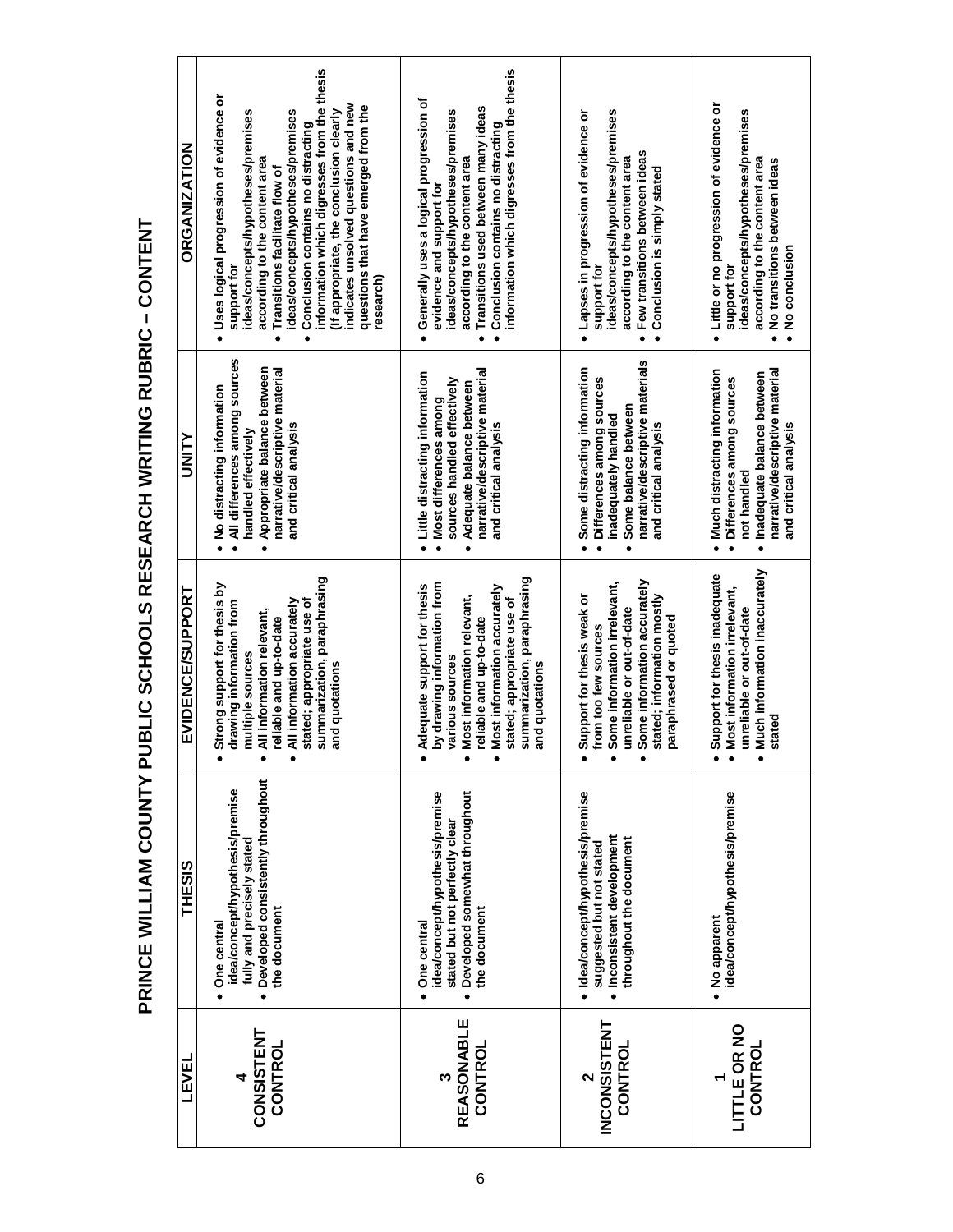| <b>SENTENCE VARIETY</b> | . Appropriate to content and grade<br>· Varies in length and complexity<br>level                                                                                                              | • Varies in length and complexity<br>• Adequate to content and grade<br>level                                                                                                        | · Frequently used simple sentences<br>· Inadequate for content and grade<br>level                        | · Inappropriate to content and grade<br>· Little or no control of sentence<br>variety<br>level    |
|-------------------------|-----------------------------------------------------------------------------------------------------------------------------------------------------------------------------------------------|--------------------------------------------------------------------------------------------------------------------------------------------------------------------------------------|----------------------------------------------------------------------------------------------------------|---------------------------------------------------------------------------------------------------|
| <b>AUDIENCE/PURPOSE</b> | Tone/voice/point of view are<br>grade level; compelling and<br>appropriate to content and<br>audience with a clearly<br>sustained throughout<br>· Relates to a specific<br>identified purpose | with a clearly identified purpose<br>adequate for content and grade<br>Relates to a specific audience<br>level and generally sustained<br>Tone/voice/point of view are<br>throughout | · Does not relate to an audience<br>Tone/voice/point of view<br>or has no clear purpose<br>not sustained | . No awareness of audience or<br>tone/voice/point of view<br>• Little or no control of<br>purpose |
| VOCABULARY              | unique to the content area<br>Uses precise vocabulary<br>or topic                                                                                                                             | vocabulary unique to the<br>content area or topic<br>Uses less precise                                                                                                               | not specific to the content<br>Uses general vocabulary<br>$\overline{a}$<br>area or topi                 | content area or topic<br>vocabulary from the<br>· Uses little or no                               |
| <b>TEAET</b>            | <b>CONSISTENT</b><br>CONTROL                                                                                                                                                                  | <b>REASONABLE</b><br>CONTROL                                                                                                                                                         | <b>INCONSISTENT</b><br>CONTROL                                                                           | LITTLE OR NO<br>CONTROL                                                                           |

PRINCE WILLIAM COUNTY PUBLIC SCHOOLS RESEARCH WRITING RUBRIC - STYLE **PRINCE WILLIAM COUNTY PUBLIC SCHOOLS RESEARCH WRITING RUBRIC – STYLE**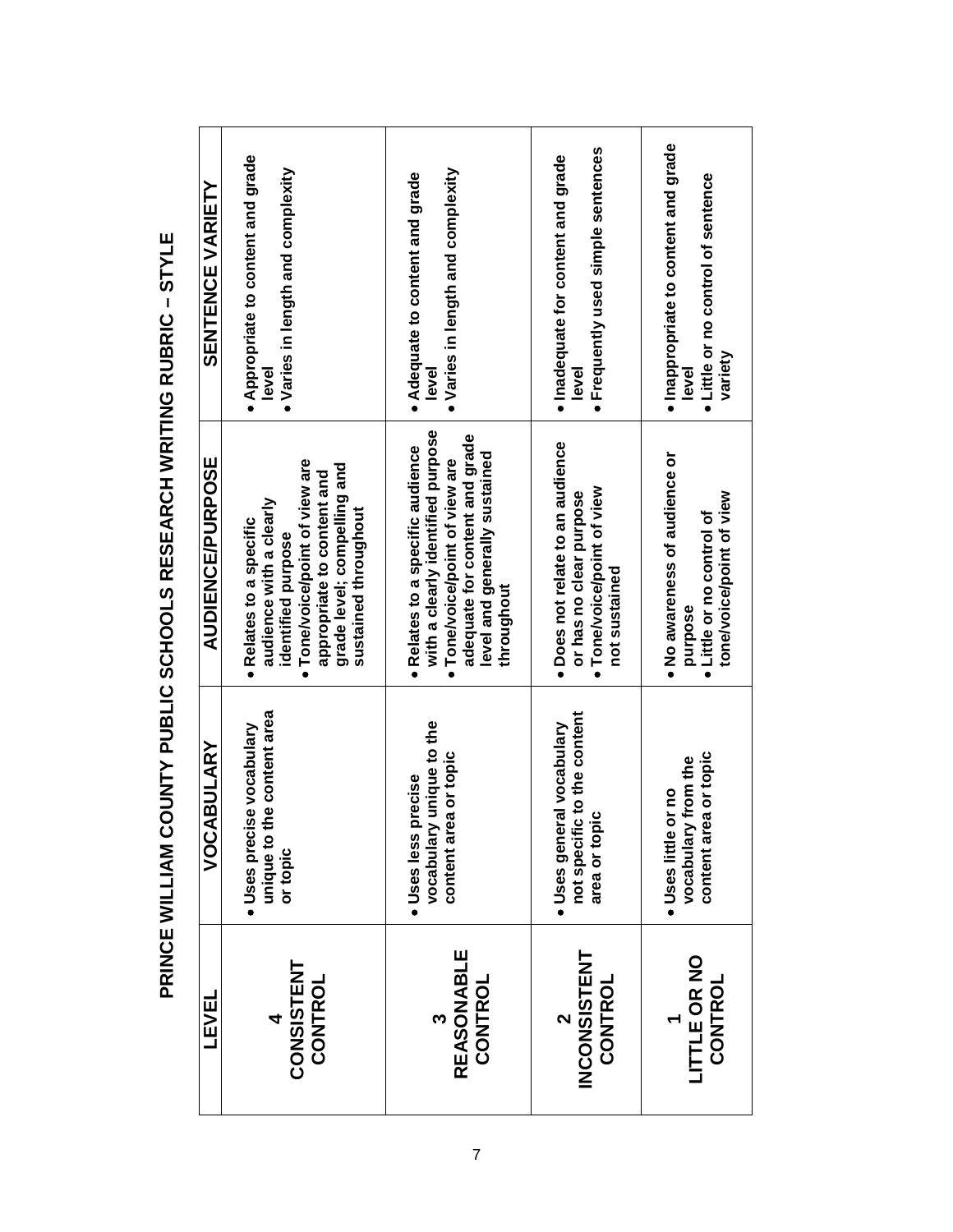| USAGE              | Uses standard grammar                                                                                                                     | grammar but not sufficient to<br>distract from the meaning of<br>· Makes occasional errors in<br>the document            | · Makes frequent errors which<br>meaning of the document<br>begin to distract from the | understanding of grammar<br>. Displays little or no<br>usage                                       |
|--------------------|-------------------------------------------------------------------------------------------------------------------------------------------|--------------------------------------------------------------------------------------------------------------------------|----------------------------------------------------------------------------------------|----------------------------------------------------------------------------------------------------|
| <b>MECHANICS</b>   | punctuation, spelling, and<br>indentation, division of<br>· Uses capitalization,<br>words by syllables)<br>format (paragraph<br>correctly | is not sufficient to distract<br>Use of occasional errors<br>from the meaning of the<br>document                         | meaning of the document<br>· Use of frequent errors<br>distracts from the              | appropriate punctuation<br>or conventional spelling<br>. Displays little or no<br>understanding of |
| SENTENCE FORMATION | word order<br>complete<br>rdination<br>sentences, using<br>and subo<br>standard<br>. Writes in                                            | significant enough to<br>· Makes occasional<br>om the<br>of the<br>errors, but not<br>document<br>distract fi<br>meaning | which distract from the<br>. Makes frequent errors<br>of the<br>document<br>meaning    | little or no<br>formation<br>nding of<br>understal<br>sentence<br>· Displays                       |
| LEVEL              | <b>CONSISTENT</b><br>CONTROL                                                                                                              | <b>REASONABLE</b><br>CONTROL                                                                                             | <b>INCONSISTENT</b><br>CONTROL                                                         | LITTLE OR NO<br><b>CONTROL</b>                                                                     |

PRINCE WILLIAM COUNTY PUBLIC SCHOOLS RESEARCH WRITING RUBRIC - STRUCTURE **PRINCE WILLIAM COUNTY PUBLIC SCHOOLS RESEARCH WRITING RUBRIC – STRUCTURE**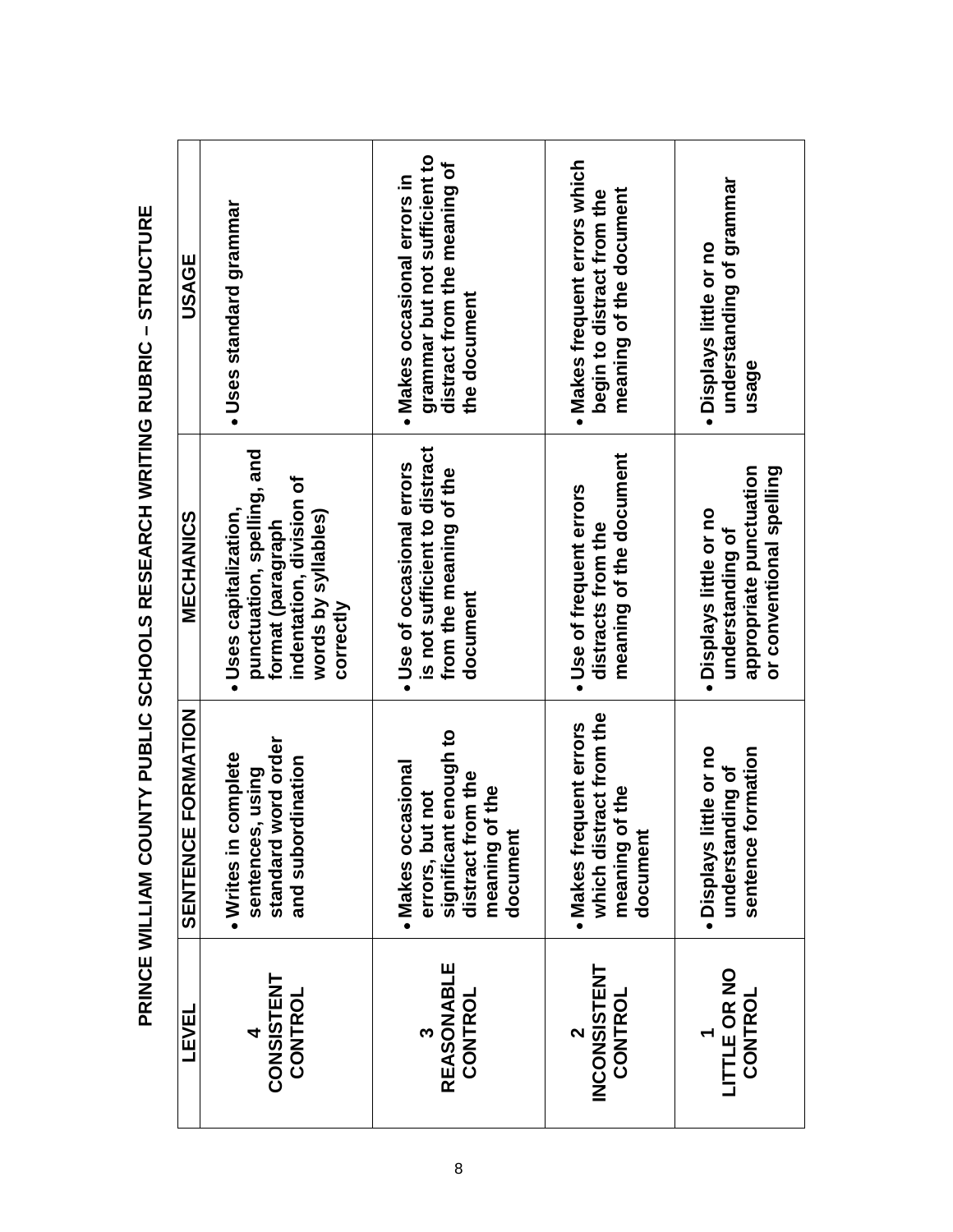| FORM<br>WRITTEN      | Uses correct MLA page formatting<br>· Paper legible and neat<br>and numbering | · Uses correct MLA page formatting<br>· Paper legible and generally neat<br>and numbering with few errors | - Uses MLA Page formatting and<br>numbering inconsistently<br>· Paper difficult to read | Uses little or no MLA page<br>· Paper very difficult to read<br>formatting and numbering |
|----------------------|-------------------------------------------------------------------------------|-----------------------------------------------------------------------------------------------------------|-----------------------------------------------------------------------------------------|------------------------------------------------------------------------------------------|
| <b>DOCUMENTATION</b> | Uses correct MLA documentation                                                | Uses MLA documentation with few<br>errors                                                                 | Uses MLA documentation with<br>many errors                                              | Uses little or no MLA documentation                                                      |
| <b>TEAET</b>         | 4<br>CONSISTENT<br>CONTROL                                                    | <b>REASONABLE</b><br>CONTROL<br>ო                                                                         | <b>INCONSISTENT</b><br>CONTROL<br>$\mathbf{\hat{z}}$                                    | LITTLE OR NO<br>CONTROL                                                                  |

# PRINCE WILLIAM COUNTY PUBLIC SCHOOLS RESEARCH RUBRIC - PRESENTATION **PRINCE WILLIAM COUNTY PUBLIC SCHOOLS RESEARCH RUBRIC – PRESENTATION**

# Remember: **Remember:**

- Use a variety of sources. ♦ Use a variety of sources.
- For every source on the works cited page, there must be at least one matching parenthetical citation in the body of the paper.<br>Include as much information as you can for electronic sources. ♦ For every source on the works cited page, there must be at least one matching parenthetical citation in the body of the paper.
	- ♦ Include as much information as you can for electronic sources. $\bullet$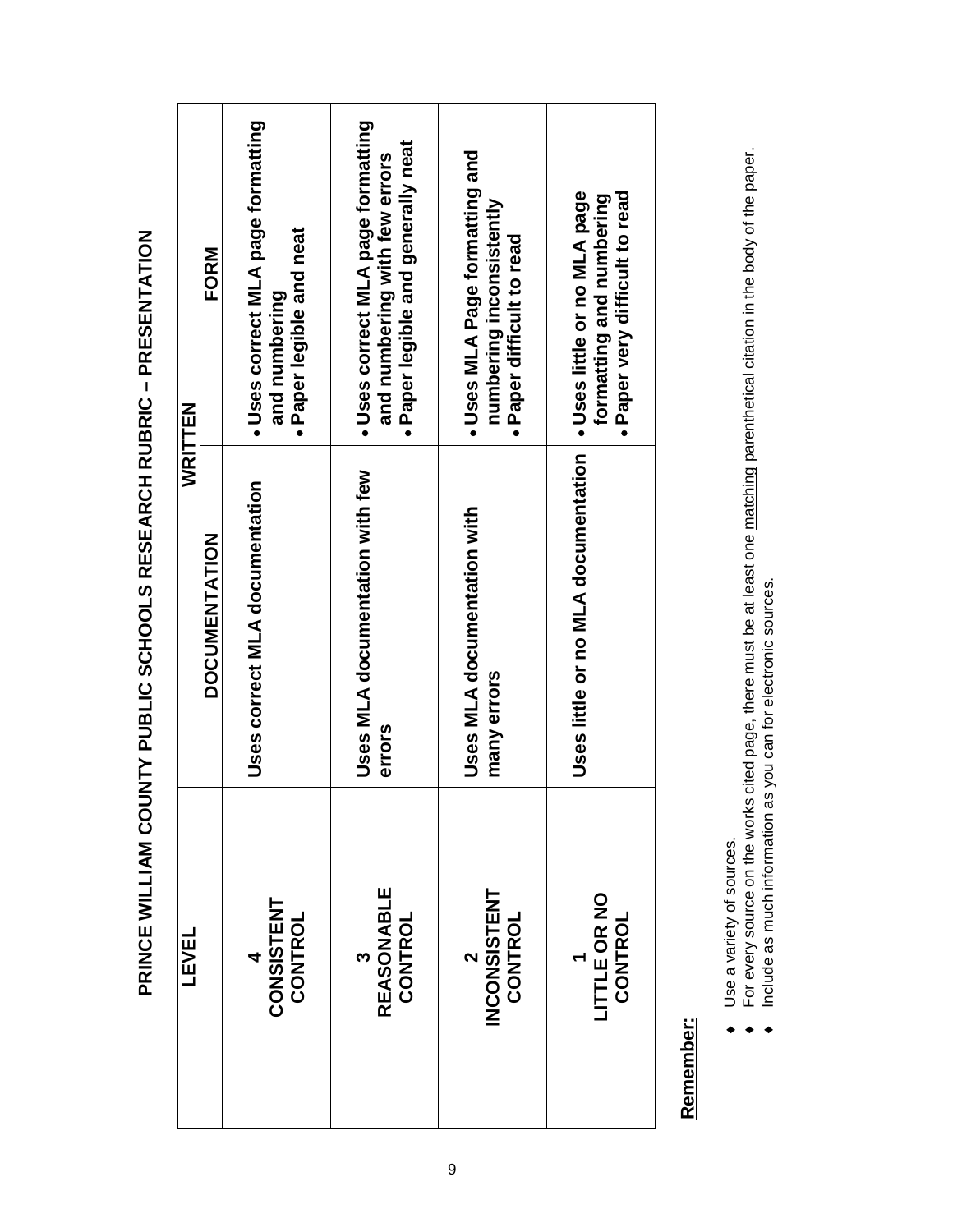**PRINCE WILLIAM COUNTY PUBLIC SCHOOLS RESEARCH WRITING RUBRIC - RATING FORM PRINCE WILLIAM COUNTY PUBLIC SCHOOLS RESEARCH WRITING RUBRIC – RATING FORM**

| <b>DOMAINS</b>   | <b>CONSISTENT CONTROL</b>                                                                                                                                                                                                                                                                                                                         | <b>REASONABLE CONTROL</b><br>w                                                                                                                                                                                                                                                                                                                        | <b>INCONSISTENT CONTROL</b>                                                                                                                                                                                                                                                                   | <b><i>LITTENO CONTROL</i></b>                                                                                                                                                                                                                                  |
|------------------|---------------------------------------------------------------------------------------------------------------------------------------------------------------------------------------------------------------------------------------------------------------------------------------------------------------------------------------------------|-------------------------------------------------------------------------------------------------------------------------------------------------------------------------------------------------------------------------------------------------------------------------------------------------------------------------------------------------------|-----------------------------------------------------------------------------------------------------------------------------------------------------------------------------------------------------------------------------------------------------------------------------------------------|----------------------------------------------------------------------------------------------------------------------------------------------------------------------------------------------------------------------------------------------------------------|
| . CONTENT        | idea/concept/hypothesis/premise<br>premise according to the content<br>Strong support for thesis by<br>ideas/concepts/hypotheses/<br>· Uses logical progression of<br>. No distracting information<br>drawing information from<br>fully and precisely stated<br>evidence or support for<br>multiple sources<br>· One central<br>area<br>$\bullet$ | idea/concept/hypothesis/premise<br>hypotheses/premises according<br>Adequate support for thesis by<br>stated but not perfectly clear<br>Little distracting information<br>progression of evidence and<br>support for ideas/concepts/<br>drawing information from<br>Generally uses a logical<br>to the content area<br>various sources<br>One central | ideas/concepts/hypotheses/premises<br>Support for thesis weak or from too<br>Idea/concept/hypothesis/premise<br>Lapses in progression of ideas<br>according to the content area;<br>Some distracting information<br>suggested but not stated<br>may be repetitive<br>few sources<br>$\bullet$ | idea/concept/hypothesis/premise<br>concepts/hypotheses/premises<br>evidence or support for ideas/<br>Support for thesis inadequate<br>according to the content area<br>Much distracting information<br>Little or no progression of<br>No apparent<br>$\bullet$ |
| STYLE            | · Uses precise vocabulary unique<br>with a clearly identified purpose<br>· Relates to a specific audience<br>· Sentence variety, length, and<br>to the content area or topic<br>complexity appropriate to<br>content and grade level                                                                                                              | with a clearly identified purpose<br>complexity adequate to content<br>Relates to a specific audience<br>Uses less precise vocabulary<br>Sentence variety, length, and<br>unique to the content area or<br>and grade level<br>topic                                                                                                                   | Uses general vocabulary not specific<br>complexity, inadequate for content<br>Does not relate to an audience or<br>Sentence variety, length, and<br>to the content area or topic<br>has no clear purpose<br>and grade level                                                                   | Uses little or no vocabulary from<br>No awareness of audience or<br>Sentence variety, length, and<br>complexity inappropriate to<br>the content area or topic<br>content and grade level<br>purpose                                                            |
| <b>STRUCTURE</b> | indentation, division of words by<br>· Uses capitalization, punctuation,<br>spelling, and format (paragraph<br>using standard word order and<br>· Writes in complete sentences,<br>· Uses standard grammar<br>syllables) correctly<br>subordination                                                                                               | distract from the meaning of the<br>distract from the meaning of the<br>Makes occasional grammatical<br>Makes occasional mechanical<br>Makes occasional sentence<br>enough to distract from the<br>errors but not sufficient to<br>errors but not sufficient to<br>errors, but not significant<br>meaning of the document<br>document<br>document     | Makes frequent grammatical errors<br>which distract from the meaning of<br>which distract from the meaning of<br>which distract from the meaning of<br>Makes frequent mechanical errors<br>· Makes frequent sentence errors<br>the document<br>the document<br>the document                   | understanding of appropriate<br>punctuation or conventional<br>understanding of sentence<br>understanding of grammar<br>Displays little or no<br>Displays little or no<br>· Displays little or no<br>formation<br>spelling<br>usage                            |
| · PRESENTATION   | • Correct documentation, page<br>formatting, and numbering<br>· Paper legible and neat<br>without error<br>Written                                                                                                                                                                                                                                | Paper legible and generally neat<br>formatting, and numbering with<br>Correct documentation, page<br>few errors<br>Written                                                                                                                                                                                                                            | · Inconsistent documentation, page<br>formatting, and numbering; many<br>Paper difficult to read<br>errors<br>Written                                                                                                                                                                         | • Little or no documentation, page<br>formatting, and numbering<br>· Paper very difficult to read<br>Written                                                                                                                                                   |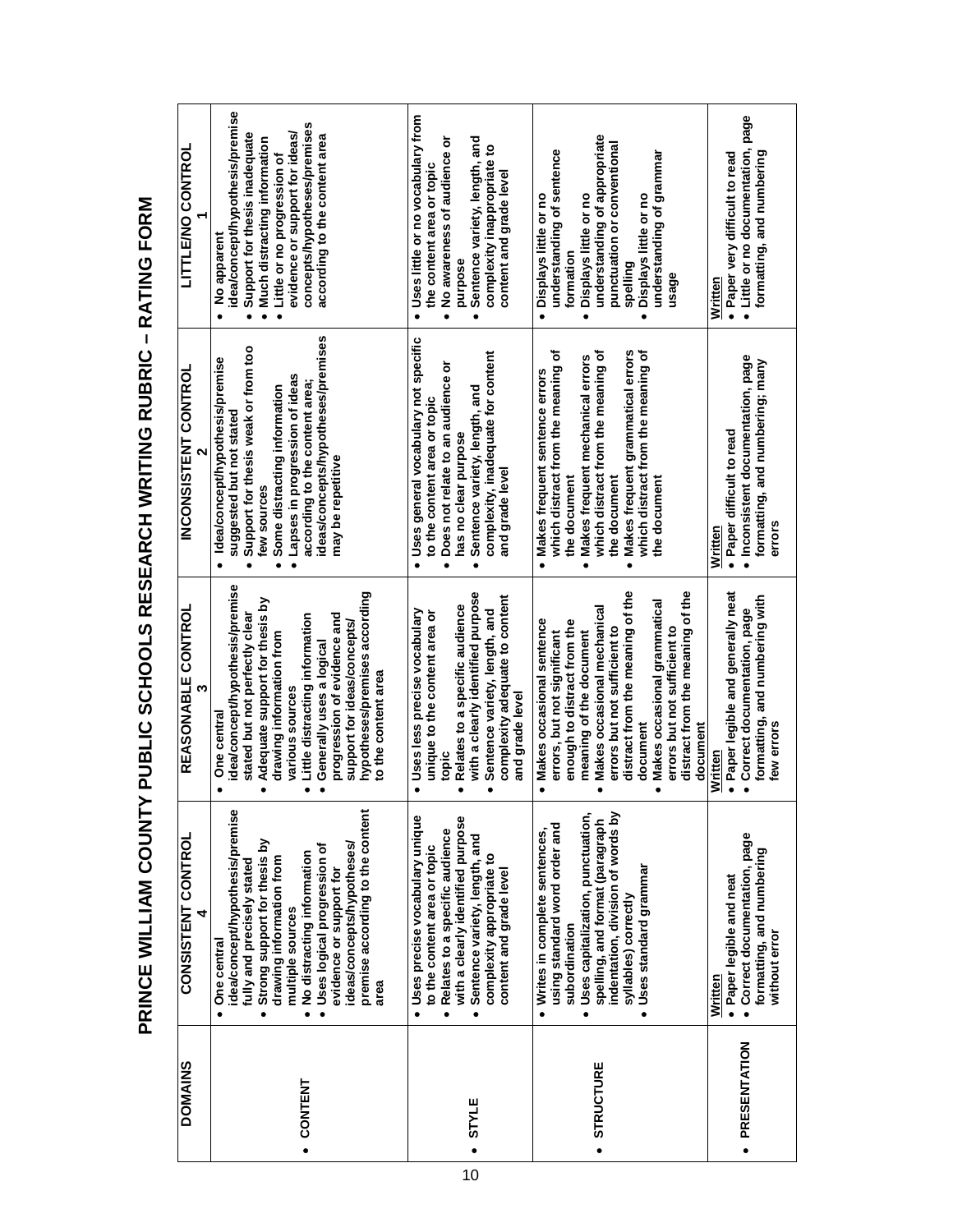| Title of Paper __________________________________                                                                                                                                                               |                                     |                      |                                                                                                       |                | Reader ________________________ |             |         |
|-----------------------------------------------------------------------------------------------------------------------------------------------------------------------------------------------------------------|-------------------------------------|----------------------|-------------------------------------------------------------------------------------------------------|----------------|---------------------------------|-------------|---------|
| <b>Research Paper Scoring Guide</b>                                                                                                                                                                             |                                     |                      |                                                                                                       |                |                                 |             |         |
|                                                                                                                                                                                                                 | <b>Domains</b>                      |                      |                                                                                                       |                |                                 |             |         |
| 1.                                                                                                                                                                                                              | <b>Content</b>                      | А.<br>В.<br>C.<br>D. | <b>Thesis</b><br><b>Supporting Evidence</b><br>Unity<br>Organization                                  |                |                                 |             |         |
| Ш.                                                                                                                                                                                                              | <b>Style</b>                        | А.<br>В.<br>C.<br>D. | <b>Audience Awareness</b><br><b>Communication of Purpose</b><br><b>Sentence Variety</b><br>Vocabulary |                |                                 |             |         |
| III.                                                                                                                                                                                                            | <b>Structure</b>                    | А.<br>В.<br>C.       | <b>Sentence Formation</b><br>Mechanics<br>Usage/Grammar                                               |                |                                 |             |         |
| IV.<br><b>Presentation</b><br>Documentation<br>А.<br>1. Use of Parenthetical Documentation<br>2. Works Cited<br>3. Match Between Parenthetical Documentation and<br><b>Works Cited</b><br>В.<br>Format of Paper |                                     |                      |                                                                                                       |                |                                 |             |         |
|                                                                                                                                                                                                                 | Content                             |                      | $\overline{4}$                                                                                        | 3              | $\overline{2}$                  | 1           |         |
| <b>Style</b>                                                                                                                                                                                                    |                                     |                      | 4                                                                                                     | 3              | 2                               | 1           | $x 1 =$ |
|                                                                                                                                                                                                                 | <b>Structure</b>                    |                      | $\overline{4}$                                                                                        | 3              | $\overline{2}$                  | 1           | $x 1 =$ |
|                                                                                                                                                                                                                 | Presentation<br><b>Total Points</b> |                      | $\overline{4}$                                                                                        | $\mathfrak{S}$ | $\overline{2}$                  | $\mathbf 1$ | $x 1 =$ |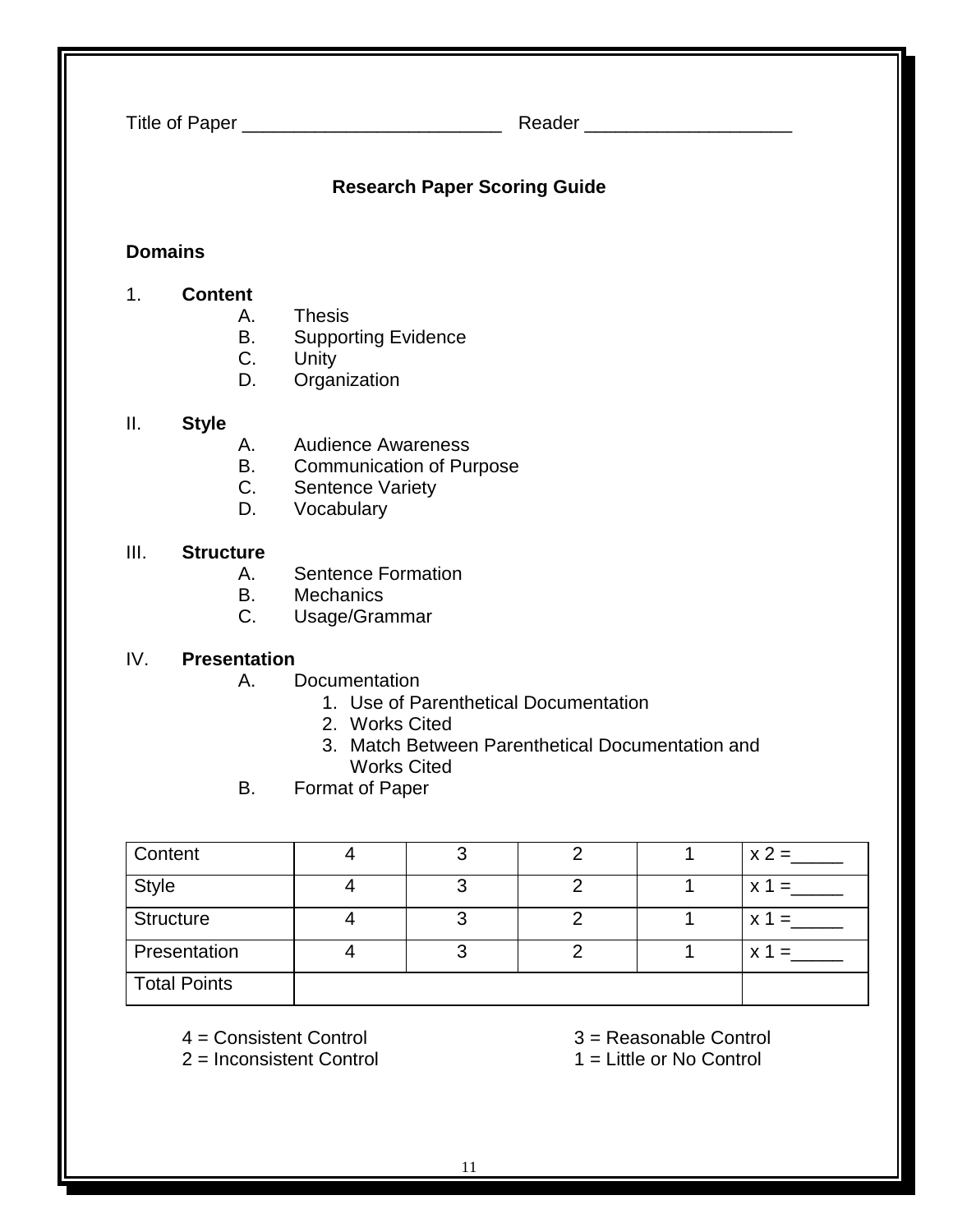# **2 4**

# **Review MLA guidelines for documentation**

The style format specified in the General Requirements for this research paper is found in the *MLA Handbook for Writers of Research Papers* (Seventh edition). This handbook shows examples of formats you will need when you give credit to your sources. Since conveying information from a variety of sources is essential in reporting research findings, you will need to know how to credit properly the sources you used in developing your paper. The MLA style uses parenthetical documentation (citing sources within the text) and a page of works cited at the end of the paper.

# **Parenthetical documentation**

When you cite (or refer to) sources within your paper, you are providing more *details* as to exactly what you derived from each source and where you found the material. These citations acknowledge works, facts, and ideas of others and become your support system for your thesis throughout your paper. Some general guidelines to follow for parenthetical documentation include the following:

- The citation appears in parentheses where a pause would naturally occur.
- The punctuation mark at the end of the sentence is placed **outside** the closing parenthesis.
- Parenthetical documentation is **brief**. Usually, the author's name and page number are sufficient. In other cases, use only the first significant word(s) of the works-cited page entry.
- For every source on the works-cited page, there must be at least one **matching** parenthetical citation in the body of the paper.

**Examples of these forms of citation can be found in this section of your handbook or the** *MLA Handbook* **(Seventh edition).**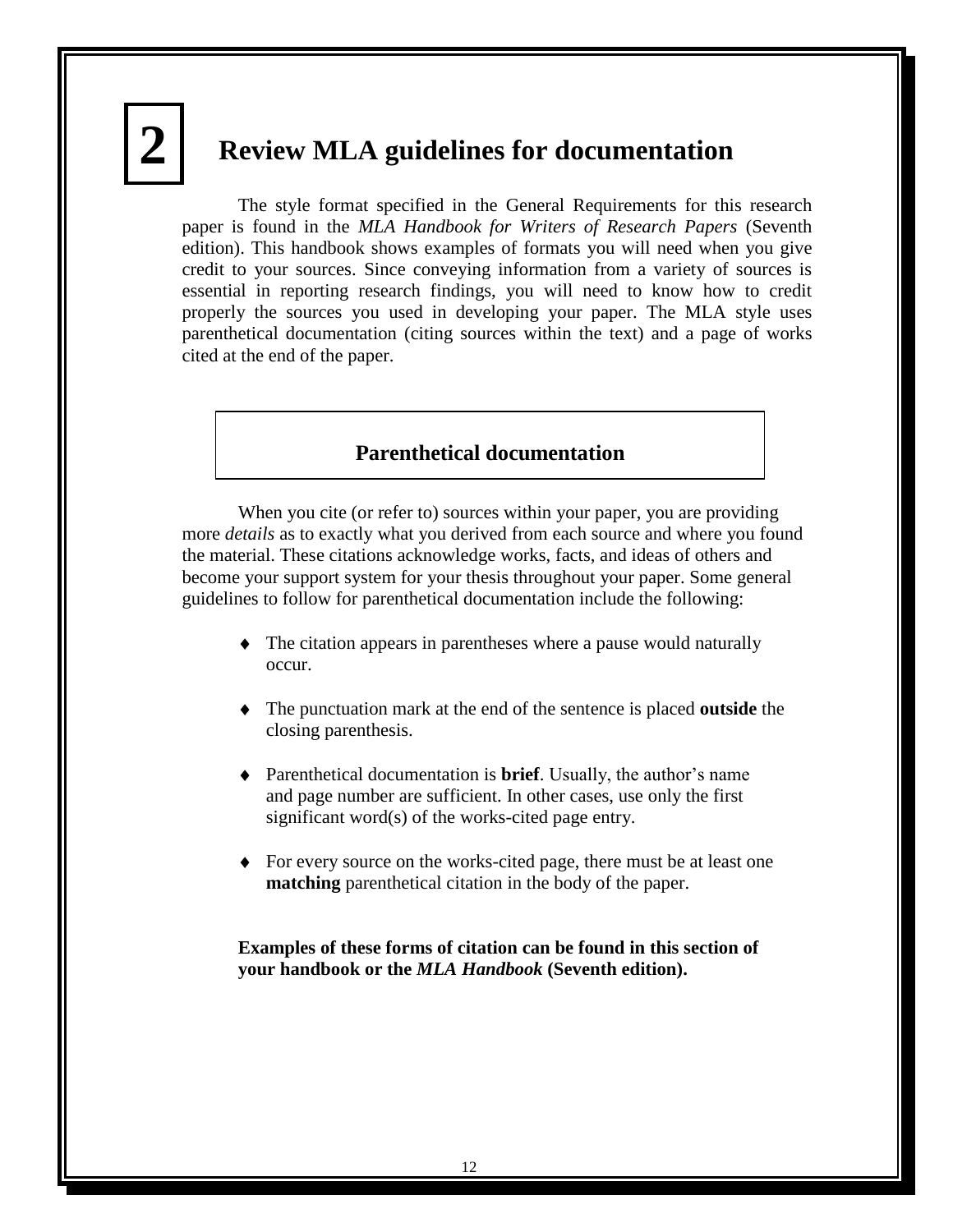# **Works-cited page**

A works-cited page placed at the end of your paper gives general information about the sources you have used. **For this page, include only works which you actually documented within your paper.** The information contained in these entries will enable those who read your paper to be able to locate your sources. The seventh edition of the *MLA Handbook* adds a requirement of medium of publication (e.g. Print) to be included for print publications. A typical works-cited entry for a book includes the following, with punctuation included:

- 1. Author's Last name, First name.
- *2. Title of Book.*
- 3. City of publication:
- 4. Publisher's name,
- 5. Year of publication.
- 6. Medium of publication consulted.

#### **Example:**

Green, Philip. *Handling Research with Ease.* New York: ABC Research,

1997. Print.

You naturally will encounter many different types of sources. Examples range from books with several authors, multivolume works, reference materials, government publications, magazine or newspaper articles, films, pamphlets, and even works with no author given, to mention a few. Also included among sources to be documented are electronic sources.

Regardless of the origin of your source, each one that you use must be documented. Examples of kinds of entries you can use as models are found on the following pages. Listed first will be the ways of documenting sources used within the text. Following that will be examples of forms needed for your works-cited page. Notice that these include documentation for the samples given in the parenthetical documentation as well as examples of other forms. You will then find a *sample* works-cited page. Study and follow the style very carefully.

**Remember: For every source on the works-cited page, there must be a clear and specific match between each internal citation and its entry on the works-cited page. A reader should be able to identify the specific source for each internal citation.**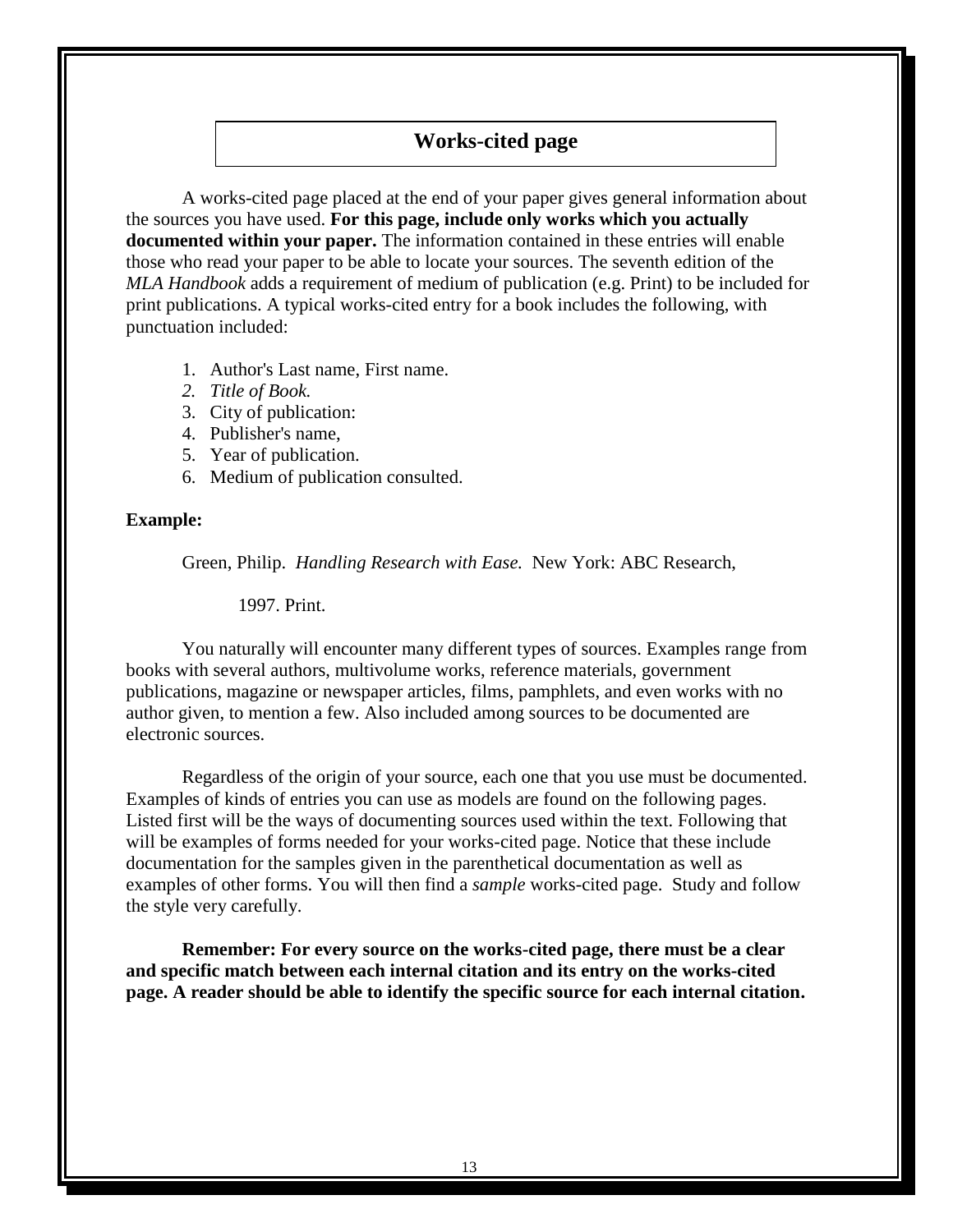# **Examples of parenthetical citations**

# **Author's name and page number(s)**

As one critic notes: "Think what you are asking preservationists to do. In fact, the remarkable thing is that the eagle has made such a comeback at all"

(Claiborne A2).

# **Author's name in text**

―Tennis sneakers or basketball shoes,‖ as James Fixx states in *The Complete Book of Running,* "aren't sturdy enough and don't give your feet enough support" (134).

# **Title only (no author given)**

The "Pyramid Way" is a helpful guide for someone who wishes to get enough foods from each food group every day (*Daily*).

Since the Sumerians began record keeping over 5,000 years ago, humans

have searched for the perfect way to record words ("Power" 110).

\*If the page number is not known, use only title ("Power").

# **More than one author**

*Swan Lake,* either a symphony piece or a dance drama, "is undoubtedly the most popular of all classical ballets" (Balanchine and Mason 432).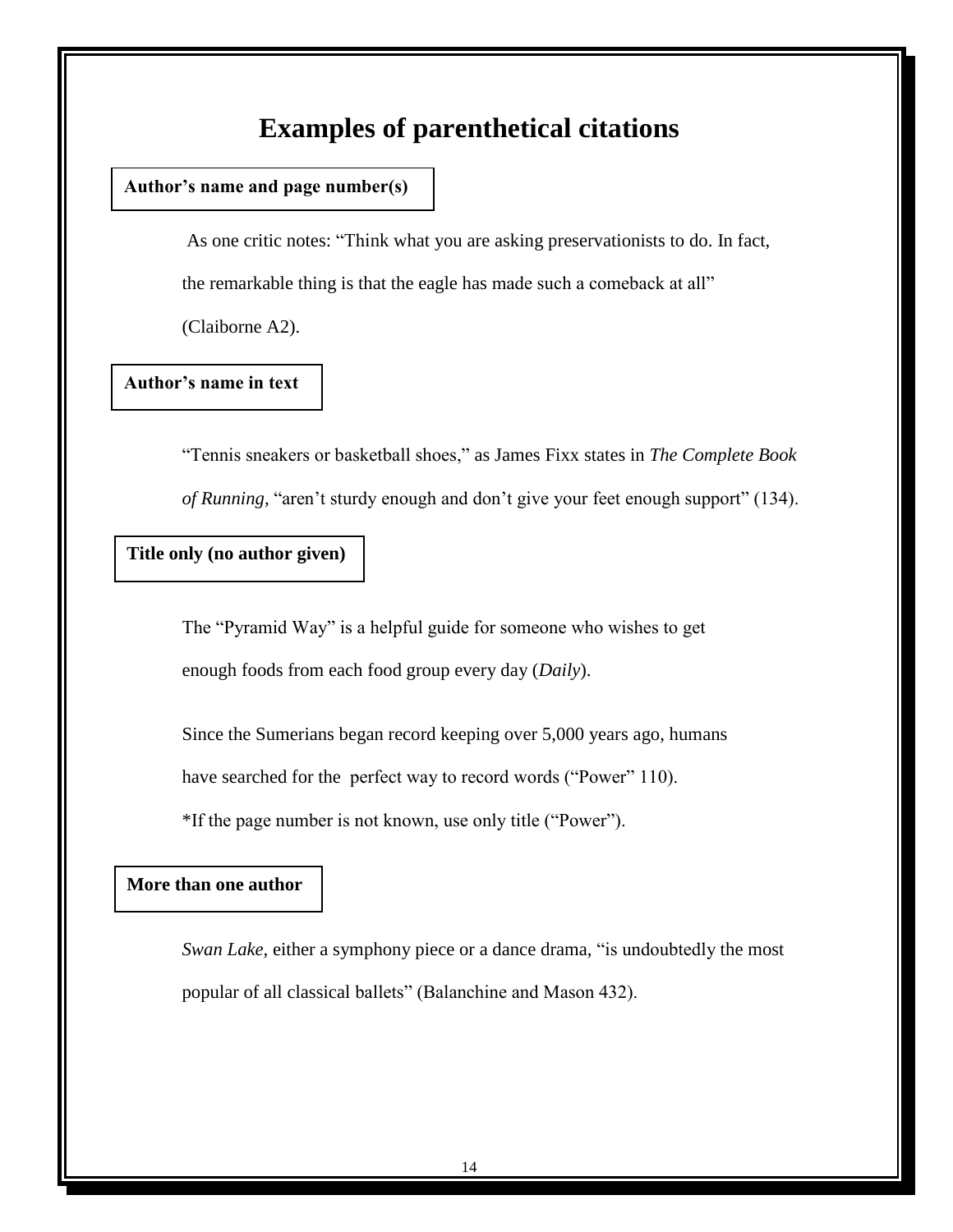### **More than one author with the same last name**

Even the earliest human beings had a number system. They needed to determine the size of their families, flocks, and enemies (D. Smith 16). \*If the page number is not known, use only author's name (D. Smith).

# **Corporate author**

What are the possibilities for the future? Some may see "green cows" which would have functioning chloroplasts—bodies containing chlorophyll that perform photosynthesis in their skin." These cows would be in the meadow to catch sunlight, not to graze (Reader's Digest 67).

#### **One author with more than one work**

There is no proof that any one special diet or regimen of vitamins is

necessary for the long distance runner (Fixx, *Complete* 162).

―Muscle and body organs can be broken down in the body's continuing search for

glucose‖ (Fixx, *Second* 139).

#### **Citing indirect sources**

The *MLA Handbook* (Seventh edition), page 226, Section 6.4.7, explains documentation for quoting or paraphrasing a quotation within a source. If the person quoted is someone other than the author, the parenthetical documentation should indicate that, as in the following example:

Roger Smith, Director of Atlas International, indicates that

―at least 90% of the people tested showed improvement‖ (qtd. in Anderson 214).

This means that the information is found in the source by *Anderson* but was stated by Roger Smith. *Anderson* will appear on the works-cited page.

**For any form of citation not given here, consult your teacher or** *MLA Handbook***.**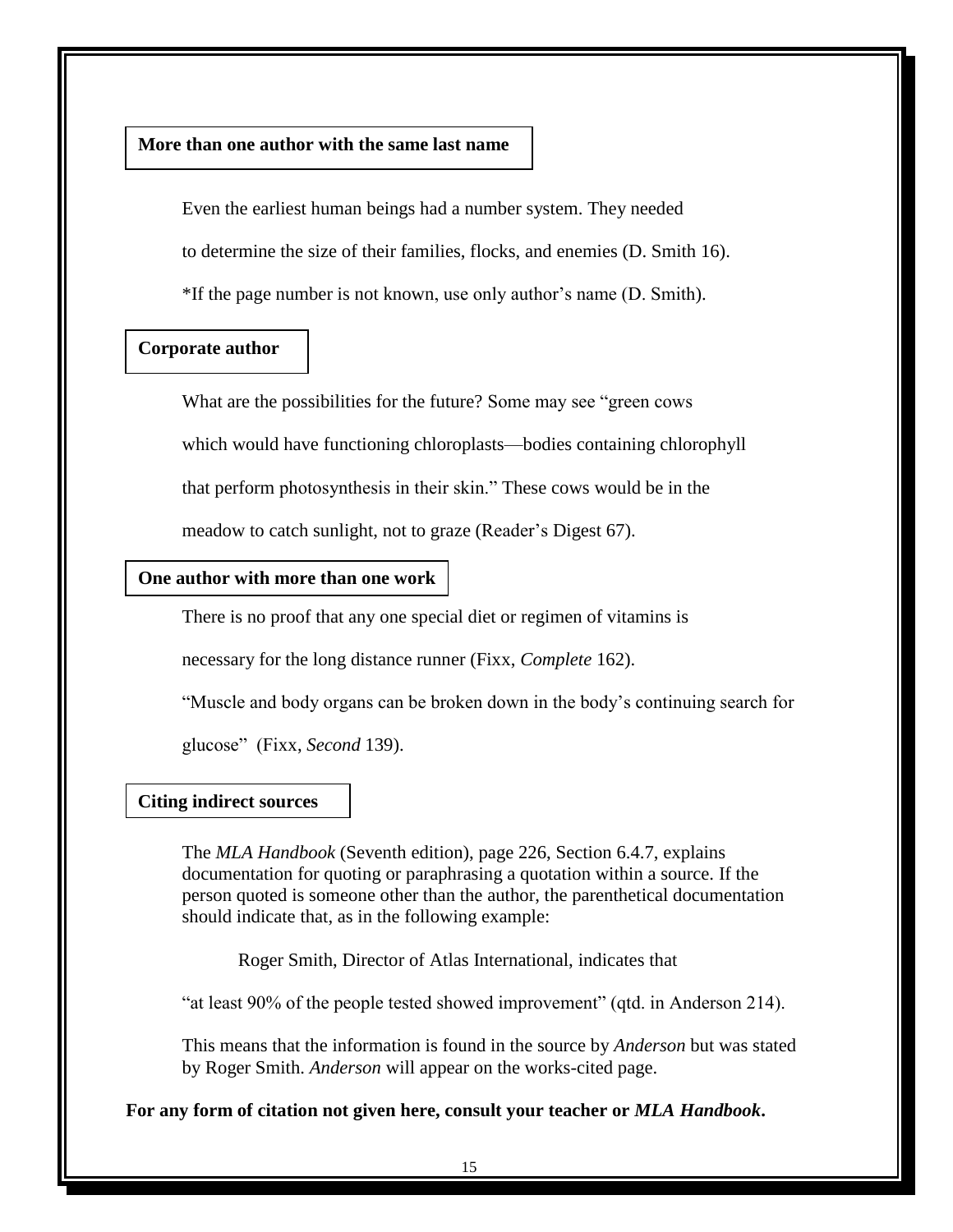# **Examples of works-cited documentation for print sources**

The following pages have examples of forms you will need when you give credit to your sources. Giving credit to your sources will enable those who read your paper to locate your sources. These examples represent the majority of situations you will encounter. If you do not find what you need, consult your teacher and/or the *MLA Handbook*.

**Book by one author**

Fixx, James F. *The Complete Book of Running*. New York: Random, 1977. Print.

Zinn, Howard. *A Power Governments Cannot Suppress.* San Francisco: City Lights,

2007. Print.

**Book by more than one author**

Prothrow-Stith, Deborah, and Howard R. Spivak. *Murder Is No Accident*:

*Understanding and Preventing Youth Violence in America*. San Francisco:

Jossey-Bass, 2004. Print.

Boorse, Henry A., Lloyd Motz, and Jefferson Hane Weaver. *A Biographical*

*History*. New York: Wiley, 1989. Print.

Guerin, Wilfred L., et al. *A Handbook of Critical Approaches*. 4th ed.

New York: Oxford University Press, 1999. Print.\*

\*―If there are more than three authors, you may name only the first and add *et al*. (‗and others'), or you may give all names in full in the order in which they appear on the title page" (*MLA* 155).

**Article from one volume in a multivolume work**

Smith, Joseph. "Industrial Minerals." Earth Sciences for Students.

Ed. E. Julius Dasch. Vol. 2. New York: Macmillan Reference USA,

1999, 112-114. Print.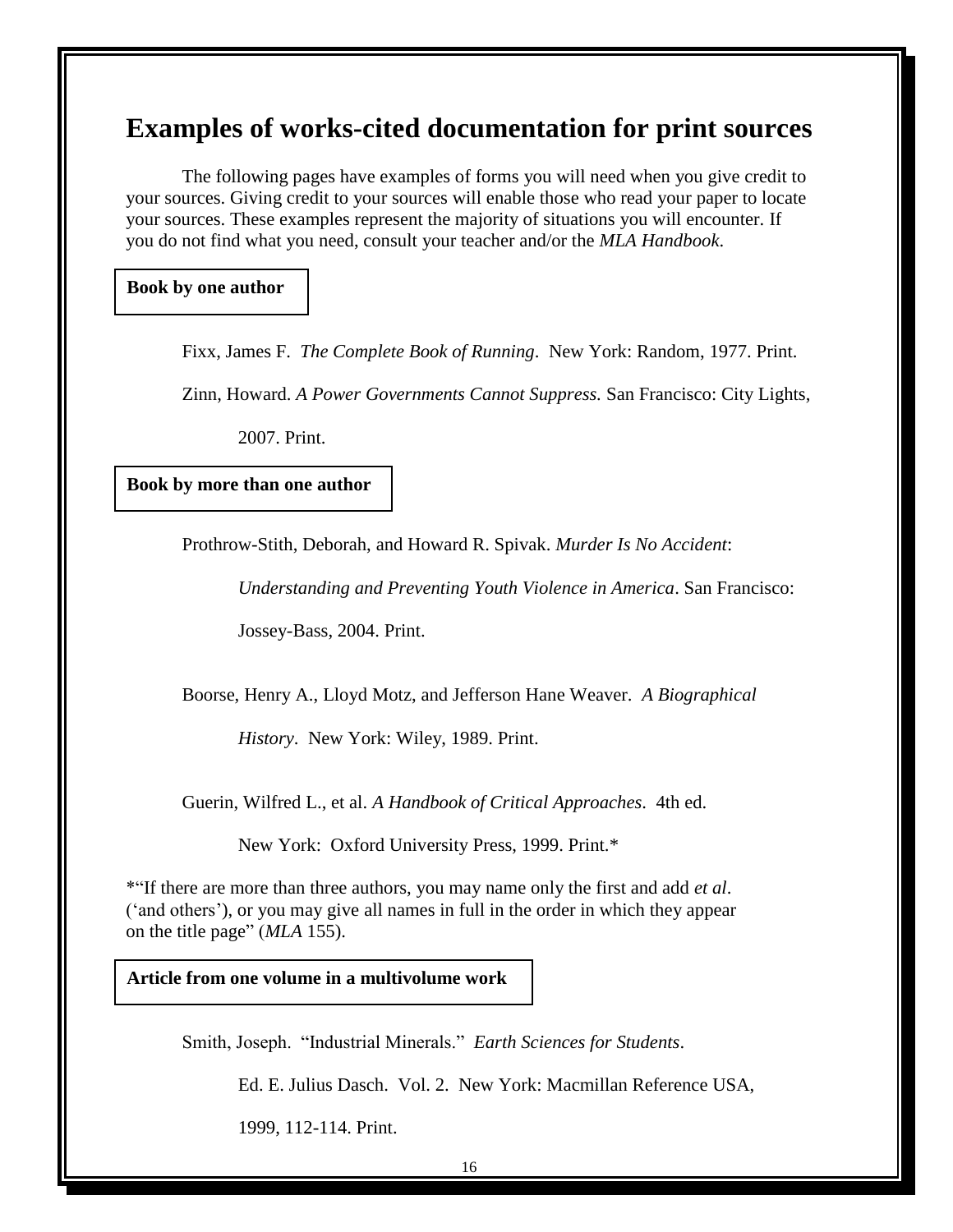**Book with translator, or compiler being cited**

Alighieri, Dante. *The Divine Comedy*. Trans. Charles S. Singleton. Princeton: Princeton UP, 1970. Print.

**A government publication**

United States. Dept. of Education. *Assistance to States for the Education*

*of Children with Disabilities and the Early Intervention Program for*

*Infants and Toddlers with Disabilities: Final Regulations*. Washington:

GPO, 1999. Print.

**Article from a magazine (author given)**

Cannon, Angie, and David L. Marcus. "The Boy Under the Desk." U. S.

*News and World Report* 26 July 1999: 22+. Print.

\*The + following the page number with no space between indicates the article is not printed on consecutive pages.

**Article from a magazine (no author given)**

―The Power of Writing.‖ *National Geographic* Aug. 1999: 110-132. Print.

**Article from a newspaper**

Krebs, Brian. ―Warrants Served in LexisNexis Account Breach.‖ *Washington* 

*Post* 20 May 2005, Northern Virginia Home ed., Business sec.: El+. Print.

\*Eliminate articles (a, an, the) that begin newspaper titles. Add the edition, if named, instead of volume number. If the newspaper is a local publication, "add the city in square brackets, not italicized, after the name: '*Star-Ledger* [Newark]'" (*MLA* 141).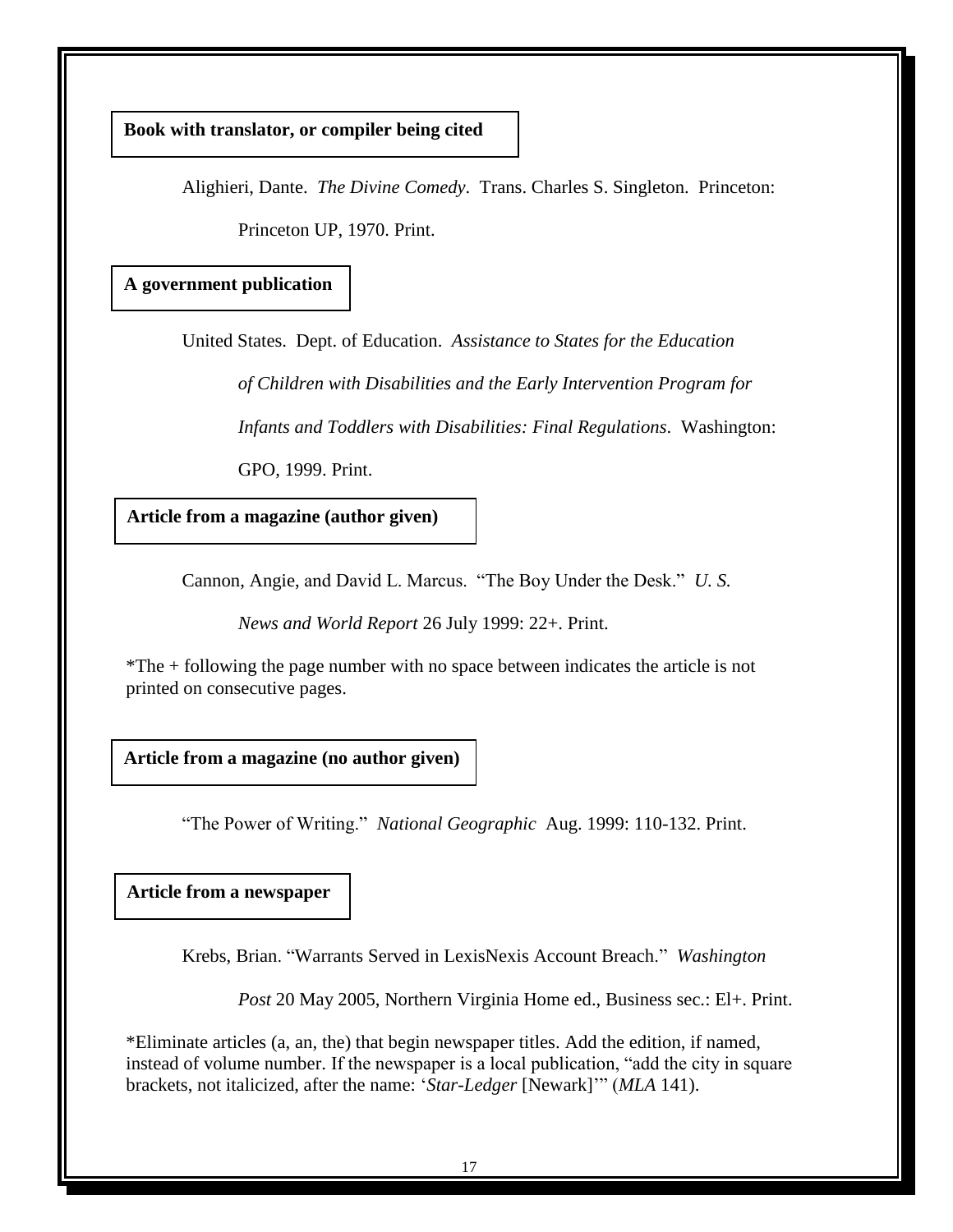**Work within a collection of pieces by different authors (includes anthologies)**

Darity, William, Jr. "Give Affirmative Action Time to Act." *Pro/Con*: *Individual and Society*. Ed. Fiona Plowman. Danbury: Grolier Educational, 2002. 74-77. Print.

Hughes, Langston. "Mother and Child." *Black Drama Anthology*. Ed. Woodie King and Ron Milner. Markham, ON: New American Library, 1986. 399-405. Print.

Singer, S. Fred. "Warming Theories Need Warning Labels." Taking Sides: *Clashing Views on Controversial Environmental Issues*. Ed. Theodore D. Goldfarb. 5<sup>th</sup> ed. Guilford: Dushkin, 1993. 315-322. Print.

**Two or more works by the same author**

Fixx, James F. *The Complete Book of Running*. New York: Random,

1977. Print.

---. *The Second Book of Running*. New York: Random, 1980. Print.

### **Book by a corporate author**

Reader's Digest. *Book of North American Birds*. Pleasantville: The Reader's

Digest Assn., 1990. Print.

**Article in an encyclopedia or other familiar reference work (no author given)**

―Comets, Meteors, and Meteorites.‖ *The New Book of Knowledge*. 1991 ed. Print.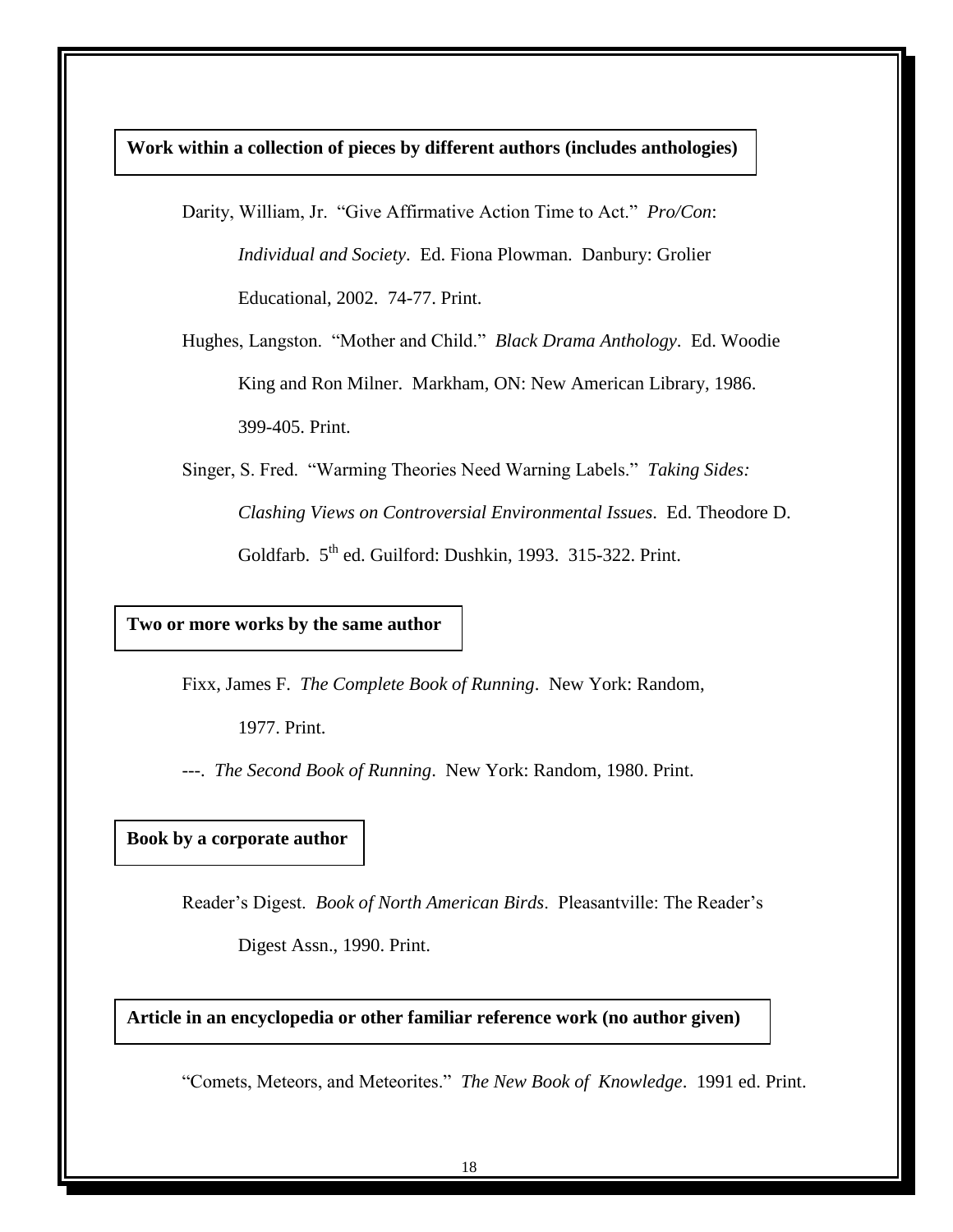**Article in a subject-specific encyclopedia or other unfamiliar reference work (author given)**

Linzey, Andrew. "Animal Welfare and Rights." *Encyclopedia of Bioethics*.

Ed. Stephen G. Post. 3rd ed. 5 vols. New York: Macmillan Reference

USA, 2004. Print.

**Pamphlet**

*Daily Food Guide Pyramid*. Rosemont: National Dairy Council, 1994. Print.

\*If there is no date given for publication of a pamphlet, add the initials n.d. in

in place of the date.

**Book with an editor (no author given)**

Champagne, Duane, ed. *Chronology of Native North American History*.

Detroit: Gale, 1994. Print.

**Book published in a second or subsequent edition**

Tunnell, Michael O., and James S. Jacobs. *Children's Literature, Briefly*.

2nd ed. Upper Saddle River: Merrill, 2000. Print.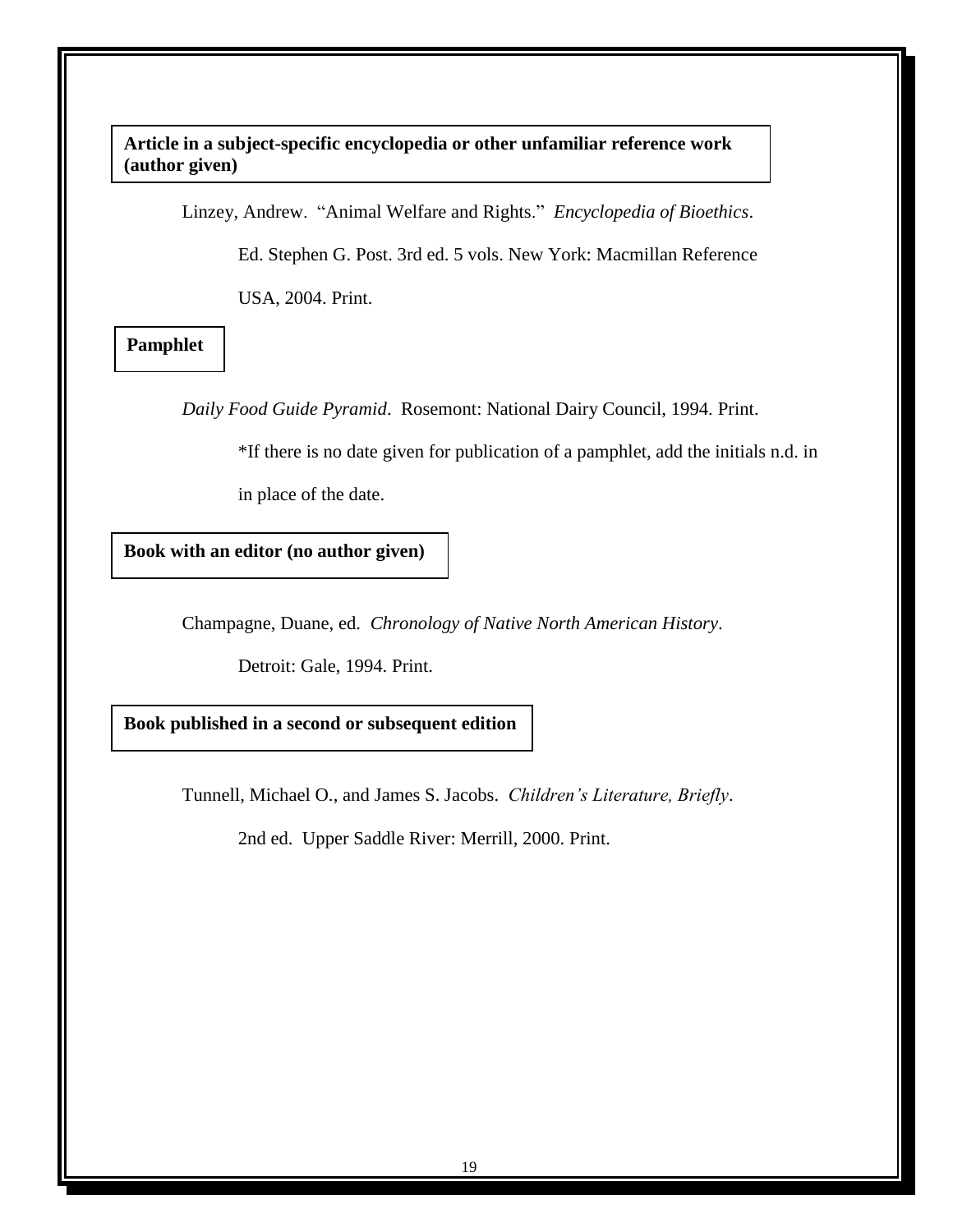# **Examples of works-cited documentation for electronic sources**

Electronic resources are available in several formats with a specific MLA citation for each. The most common formats are Internet sites and online databases. An Internet site is an online location on the World Wide Web that offers information about a specific subject or interest. Businesses, organizations, governmental agencies, and individuals sponsor Internet sites and decide what information to include. Each site is designed as a discrete, unique home page with its own online address called a URL.

An electronic database is an accumulation of original print documents that are digitized and made available as a collection (such as EBSCO, ProQuest, and Gale Cengage Learning). An online database has an Internet address (URL) and is accessed through a browser such as Internet Explorer or Safari. Online databases include electronic versions of original newspaper articles, press releases, magazines, journals, government documents, and books.

An online database is **not** considered an Internet source in your research paper. The Internet is the form of access to the database; however, the Internet is not the original source of the information.

Articles in electronic databases provide citations and are evaluated by professionals before first being published in print. **Database resources, therefore, are regarded as more reliable sources than Internet sites with undocumented information.**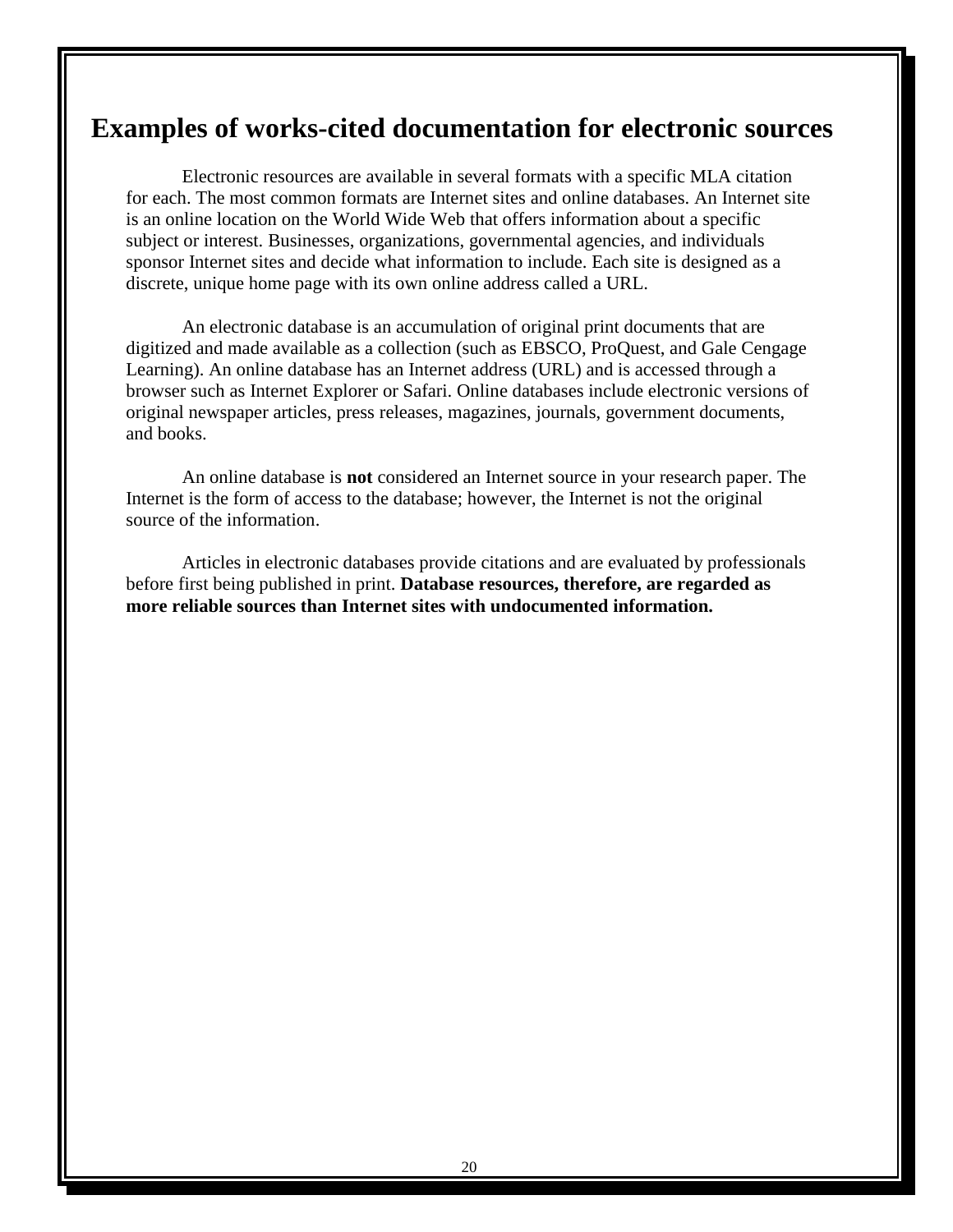#### **Online Publications**

Previous editions of this handbook have required inclusion of a URL address to accompany the usual information for an online source in works-cited entries. The 2009 edition of the *MLA Handbook* recommends that this does NOT need to be a requirement for inclusion on the works-cited page. However, the complete URL for each electronic text used should be carefully compiled and kept with your notes. Your teacher needs this specific information to locate your sources in checking how well information is being synthesized in your written drafts. Recording the date of access as well as the publication date is **essential** when you are citing electronic sources. These sources may be slightly different each time the electronic text is updated, so the date of access is a necessary component in identifying the specific resource you use.

# **For works-cited documentation of electronic sources, including online databases and Internet sites, you may now conclude the entry with the medium of publication (web) and the date you accessed that information.**

#### **Information on the use of no pagination:**

According to information in the *MLA Handbook* (Seventh edition), page 179, n. pag. (no pagination given) only refers to books that are not paginated. This should NOT be confused with information taken from databases in which no pages are given. For those citations, follow the instruction to cite all information available. If the page number(s) are not available, that part of the information should not be listed.

Examples of sample bibliographic entries are shown on the following pages.

#### **Online encyclopedias**

Fisher, Paul. "Freedom of the Press." *Encyclopedia Americana*. Scholastic, 2009. Web.

5 May 2009.

Information found in a service to which a library subscribes (eLibrary, ProQuest, EBSCO, CultureGrams) might have originated in print. If the source appeared originally in print, cite all information available about the original printing. In other words, create the citation for the print version first; then follow with the name of the database italicized, the medium of publication consulted (Web), and the date of access (day, month, year) for this resource.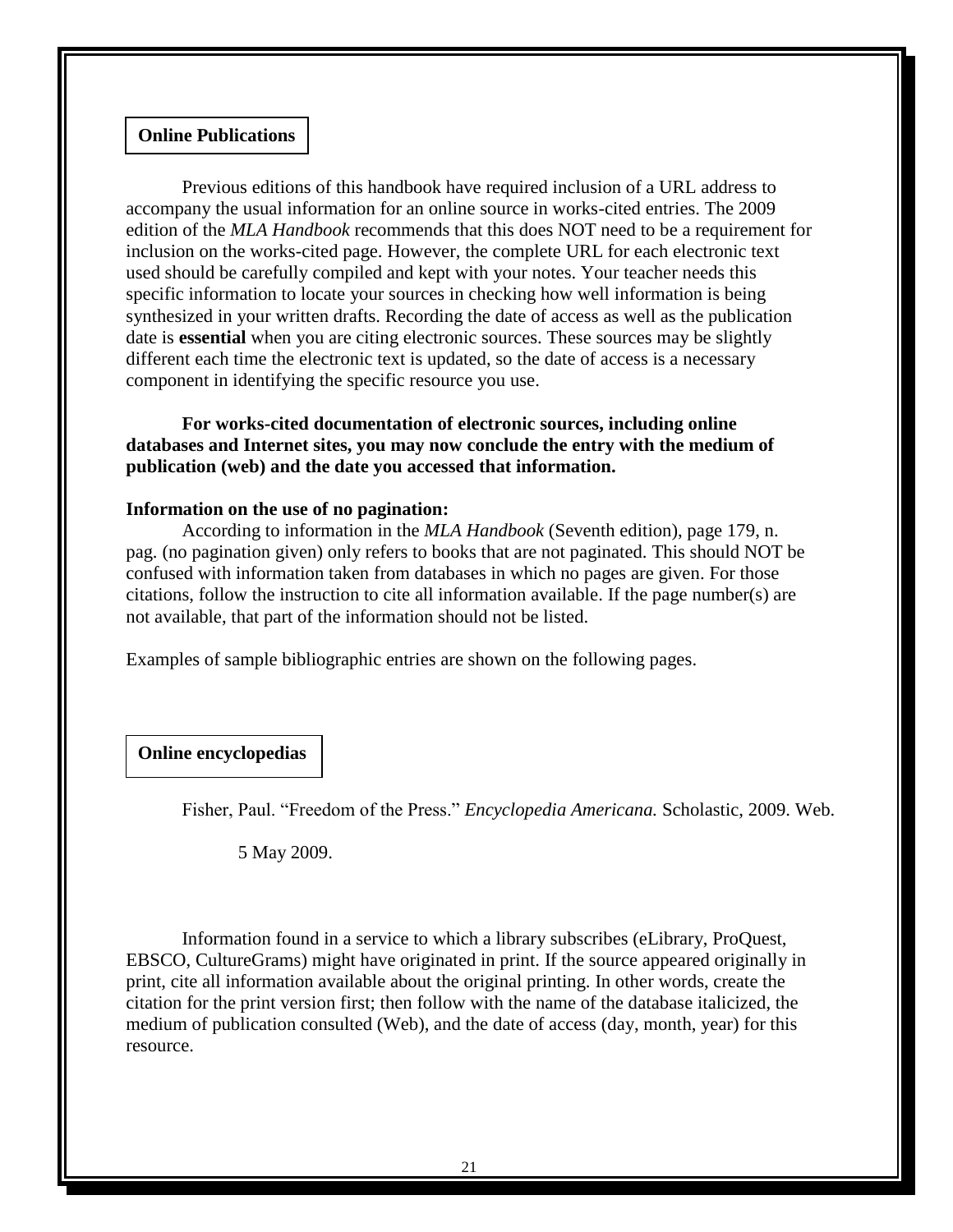### **Periodical publication in an online database**

Pegoraro, Rob. "With Cell Plans, It's the Coverage, Not the Phone, That Counts." *Washington Post* 13 May 2005, Final ed., Financial sec.: H7. *eLibrary*.

Web. 23 May 2005.

Wickelgren, Ingrid. "Cell Division: Stem Cell Research Shows Great Promise,

But Moral Questions About It Divide Americans." *Current Science:* 

*A Weekly Reader Publication* 6 May 2005: 10+. *InfoTrac OneFile*. Web.

20 May 2005.

### **Original source is a professional journal with unique pagination**

Stix, Gary. "Climate Repair Manual." Scientific American 295.3 (2006): 46+.

*Science Resource Center.* Web. 13 Apr. 2007.

#### **Original source is a book or encyclopedia**

Carson-DeWitt, Rosalyn. "Obesity." Gale Encyclopedia of Medicine.

Ed. Jacqueline L. Longe. Vol.4. 2nd ed. Detroit: Gale, 2002, 2373-2378.

*Gale Virtual Reference Library*. Web. 26 May 2005.

"Globalization Provides Opportunities for Young People in Developing Nations." *Current Controversies: Developing Nations.* Ed. Debra A. Miller. Detroit: Greenhaven, 2007. *Opposing Viewpoints Resource Center.* Web. 28 May 2009.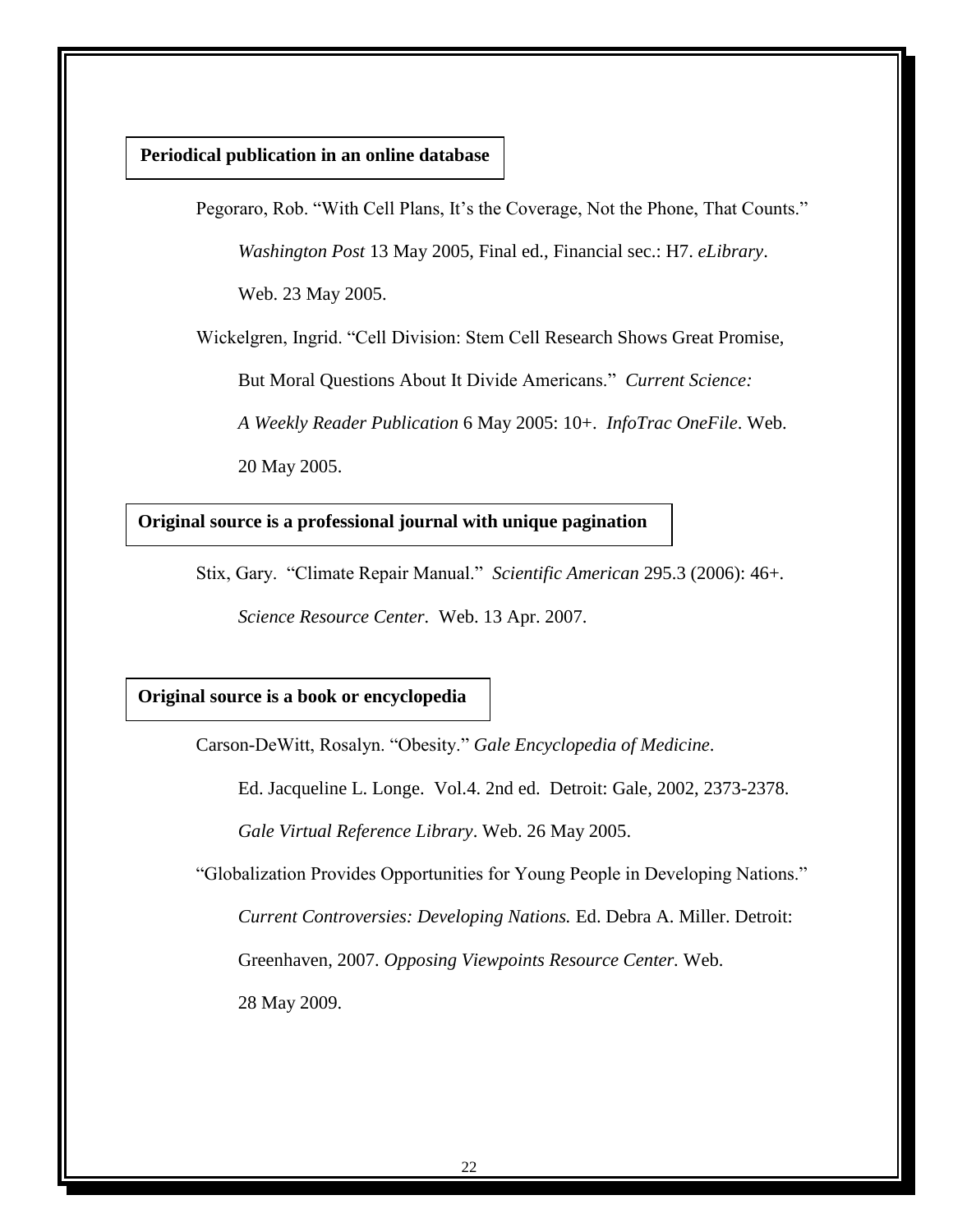# **Article from a news network**

Mohsin, Syed. "Bomb Kills at Least 8 People Near Pakistan Mosque." *CNN.com.* Cable News Network, 25 April 2002. Web. 3 May 2002.

**Article in a newspaper or on a newswire**

VandeHei, Jim. "Old-School Team to Sell Kerry as Modern Centrist." *Washington Post.* 21 Apr. 2004. Web. 30 Apr. 2004.

# **Article directly from a database**

―Fusion of Thai-Phil Culture and Art shown in Binirayan Fest.‖ 25 Apr. 2007. *General OneFile*. Web. 14 May 2010.

**Article from the World Wide Web**

Rockmore, Anne. "Five Worst Teen Jobs." National Consumers League. 30 June 1997. Web. 14 Mar. 2005.

# **Additional Nonprint Formats**

**Interview broadcast on television**

Torry, E. Fuller. Interview with Morley Safer. *60 Minutes*. CBS. WUSA, Washington, D. C. 18 Apr. 2002. Television.

**Film/movie**

*The Lord of the Rings: The Fellowship of the Ring*. Dir. Peter Jackson. Perf. Elijah Wood, Ian McKellen, and Viggo Mortensen. New Line Cinema and ThreeFootSix, 1999. Film.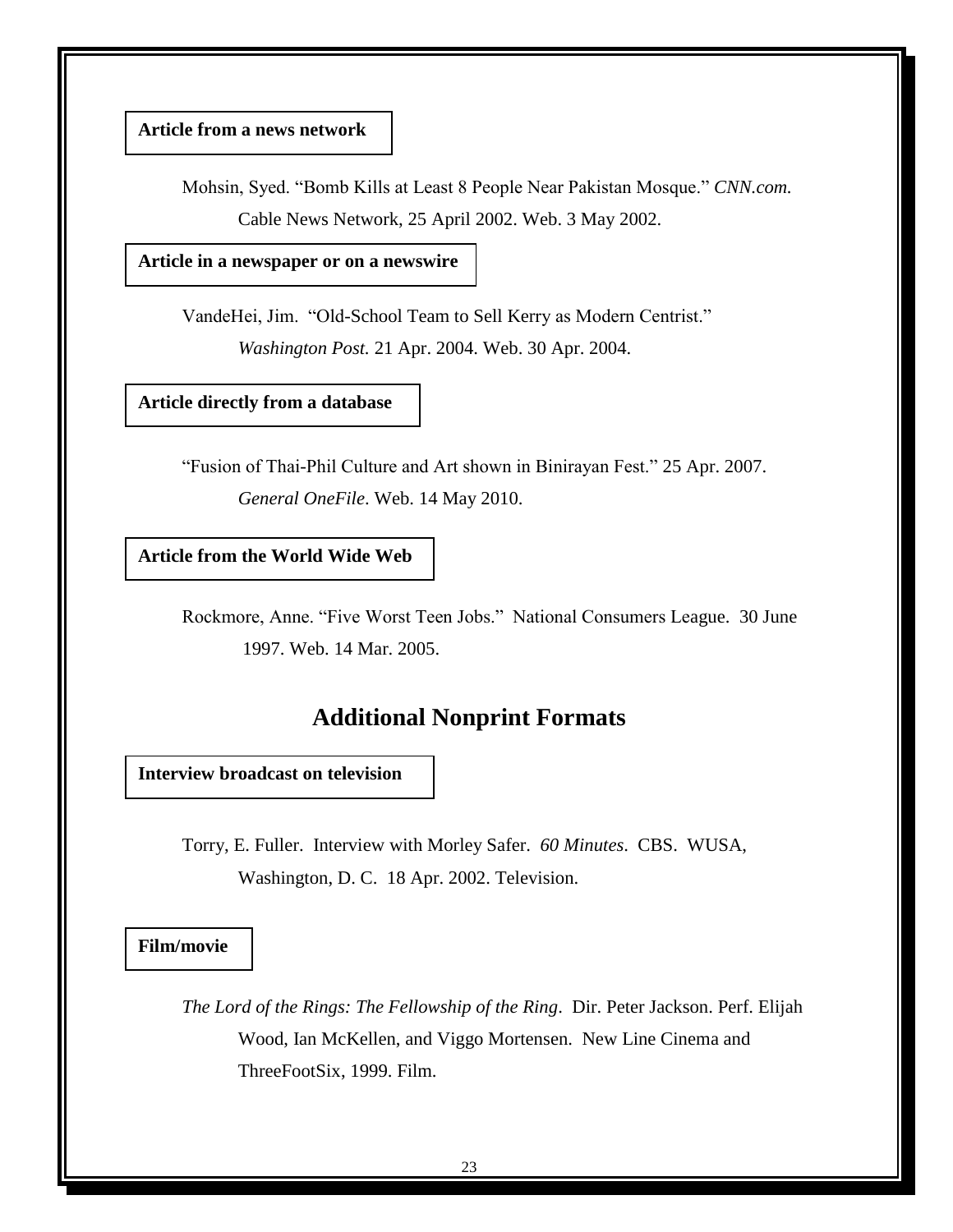#### Works Cited

Claiborne, William. "Marking a Victory for Eagle Rights." *Washington Post* 3 July 1999, A2. Print.

*Daily Food Guide Pyramid*. Rosemont: National Dairy Council, 1994. Print.

Fixx, James F. *The Complete Book of Running*. New York: Random, 1977. Print.

---. *The Second Book of Running*. New York: Random, 1980. Print.

- Krebs, Brian. "Warrants Served in LexisNexis Account Breach." *Washington Post* 20 May 2005, Northern Virginia Home ed., Business sec.: E1+. Print.
- Pegoraro, Rob. "With Cell Plans, It's the Coverage, Not the Phone, That Counts." *Washington Post.* 13 May 2005, Final ed., Financial sec.: H7. *eLibrary*. Web. 23 May 2005.

"The Power of Writing." *National Geographic.* Aug. 1999: 110-132. Print.

- Prothrow-Stith, Deborah, and Howard R. Spivak. *Murder Is No Accident: Understanding and Preventing Youth Violence in America*. San Francisco: Jossey-Bass, 2004. Print.
- Reader's Digest. *Book of North American Birds*. Pleasantville: The Reader's Digest Assn., 1990. Print.
- Rockmore, Anne. "Five Worst Teen Jobs." National Consumers League. 30 June 1997. Web. 14 Mar. 2005.
- Stix, Gary. "Climate Repair Manual." *Scientific American* 295.3 (2006): 46+. *Science Resource Center.* Web. 13 Apr. 2007.

Zinn, Howard. *A Power Governments Cannot Suppress.* San Francisco: City Lights, 2007. Print.

Wickelgren, Ingrid. "Cell Division: Stem Cell Research Shows Great Promise, But Moral Questions About It Divide Americans." *Current Science: A Weekly Reader Publication* 6 May 2005: 10+. *InfoTrac OneFile*. Web. 20 May 2005.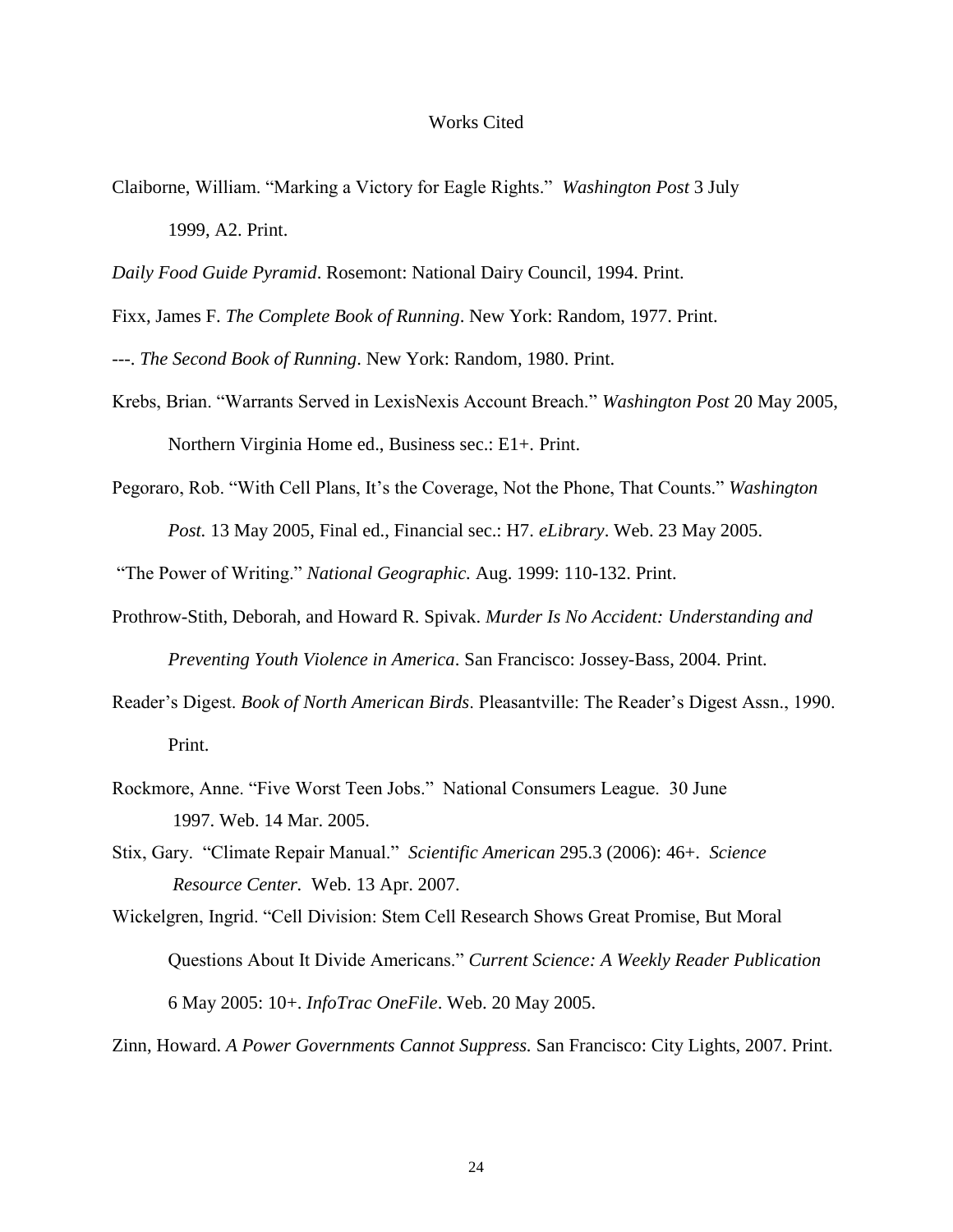

# **Select and narrow a topic**

#### **How do you begin?**

Something that really interests you is the natural beginning of research because it stems from finding answers to questions. Every day our need and desire to "be informed" causes us to seek information which can help us make better decisions. Some kinds of information are available immediately; other issues involve a process of searching, locating, comparing, analyzing, and evaluating an array of facts before reaching a conclusion. (Ex. Are the low fat oil substitutes safe to eat? Where should the line be drawn for TV, movie, or music censorship? Should we be more active in supporting environmental issues?) During the research process, you may find information which will help support a viewpoint you had when you started your search. In many cases your viewpoint may change as information you find leads you to new conclusions.

#### **How do you select your topic?**

Events, issues, ideas from class discussions, or questions generated through reading are all major topics from which to begin a research project. To discover an area which might be a starting point for you, make a list of questions in areas that fascinate you or have caused you to wonder. This list will become your broad or general topics. (See format on page 27.) A trip to the library to see the kinds of sources available for some of your early choices is the first step.

Once explored, you will find that some topics are too large to be developed in a short paper, but they can help you to locate information that will lead you to a specific area of emphasis. For example, you may have a question about something in the field of computers. This topic is so large you would need to limit your search to a specific aspect of computer technology, ONE THAT WOULD CONCENTRATE ON A PARTICULAR ASPECT OR QUESTION ADDRESSING YOUR INTEREST. (Ex. Is electronic banking safe? This leaves the point open for conclusions from what is found.) Searches for topics such as "The Civil War," or "Race Cars," could be overwhelming. These titles lend themselves to report writing, a kind of recording of general facts with no focus or research outcome. For broad topics such as these, you should ask yourself what exactly you are trying to discover about the topic. Keep probing until you have a specific focus or point to your search.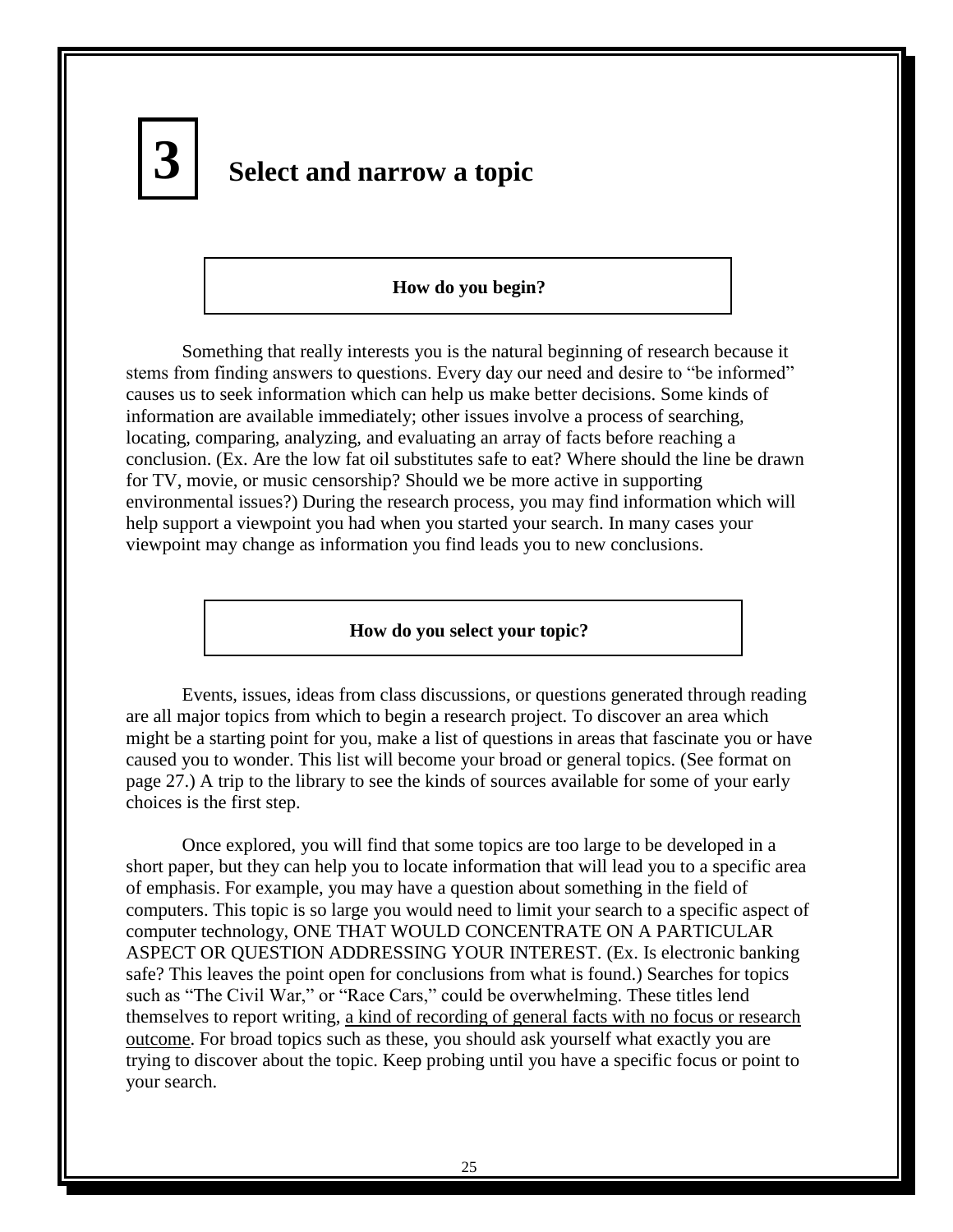#### **How do you know what sources are sufficient?**

Keep in mind when you choose your topic that you need a variety of sources to help you be objective. Unless you can relate information from different locations, your findings may not be valid. You need to be open to information with varied viewpoints on your proposed topic. It is better to eliminate sources after you have decided on a focus than to be so narrow you overlook significant support for your investigation. For example, if you are going to research the safety of electronic banking, you need to look at legal or criminal investigations and not plan to center your entire search on sources from banking institutions. Therefore, as you brainstorm topics, think of how you could get ideas to satisfy your original questions and simultaneously communicate your findings in a manageable way. **Work closely with your teacher as you select and narrow your topic. You should not proceed to the next step until you can show that you have a definite point to your search instead of a general fact-finding mission.**

#### **What does it mean to have a definite point to your search?**

Research assignments in school serve to prepare you to follow a logical process throughout the rest of your life. The practice you receive makes each step a little easier when you apply it to a self-generated task for your work, home or civic life. The project you are assigned now is not artificial; it involves **presenting a topic with a definite focus** in an organized form. **Keep in mind, it is NOT a report**! Finding information from one or two sources and simply recording facts related to a subject is report writing. Selecting and narrowing a topic now becomes more meaningful because you set out to find information to support an idea/problem/question. From this point, you are investigating, deciding how the information is leading you, determining whether or not the information is valid, and then formulating a reason or focus to represent your findings. It is **NOT** just compiling facts.

#### **Your guide for beginning a research project should be questions such as these:**

- 1. Is this topic one which is fresh and challenging for me?
- 2. Is the topic appropriate for high school research?
- 3. Have I chosen an idea about which I can be objective?
- 4. Will I be able to develop a point in my writing on this subject?
- 5. Can I locate an adequate variety of materials to know if my investigation is valid?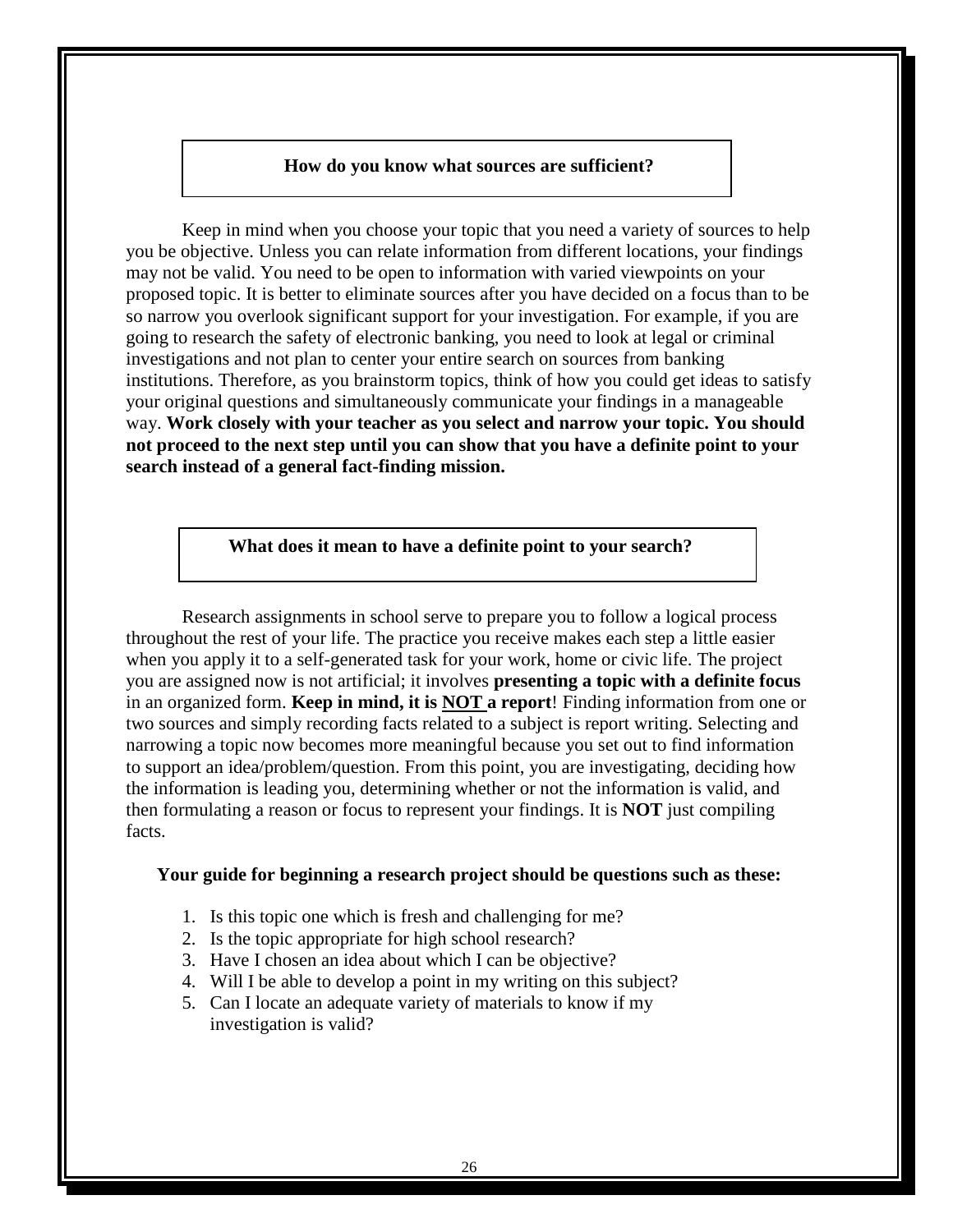# **REVIEW**

1.

- YOU determine research; pick a topic of interest to you which you can make interesting to others.
- An early check in the library will let you see the kinds of sources available.
- Research begins with no predetermined answer, so be objective enough to interpret and relate the findings from a sufficient background of information.
- A research paper is not a report; research findings develop a definite focus or point of view on a topic.

# **LIST OF POSSIBLE RESEARCH TOPICS**

Keep a list of the things about which you would like to know more. These are prospective research topics for you to consider when you select a topic for the research assignment. Add possible research topics as you find them.

| $\overline{2}$ |                                                   |  |  |
|----------------|---------------------------------------------------|--|--|
|                |                                                   |  |  |
| 3.             | <u> 1980 - Johann Barbara, martxa alemaniar a</u> |  |  |
|                |                                                   |  |  |
|                |                                                   |  |  |
| Notes:         |                                                   |  |  |
|                |                                                   |  |  |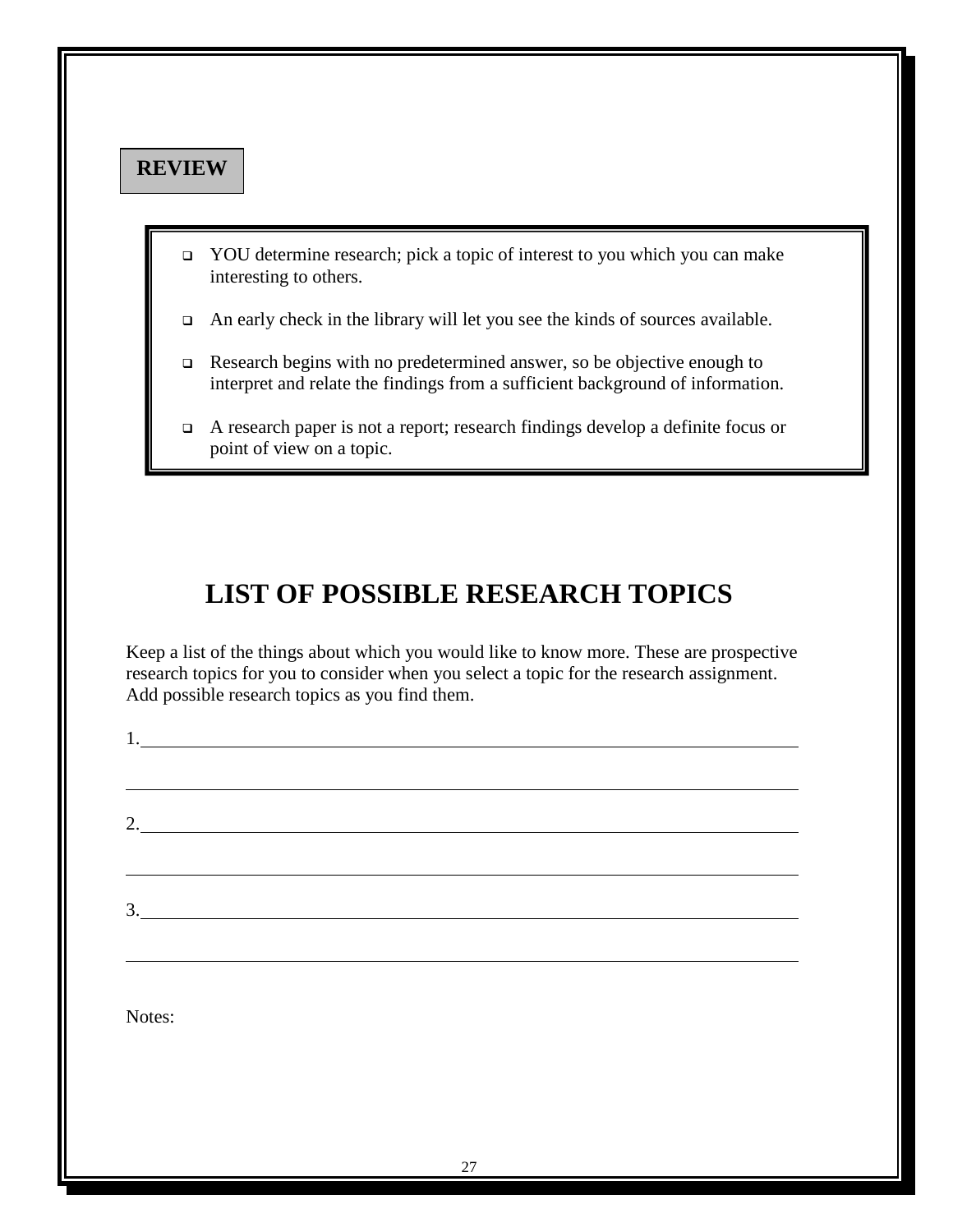# **Examine library and electronic resources 4**

Writing a research paper actually serves two purposes. It not only teaches you how to synthesize material into a written paper, it also teaches you how to research a variety of information sources. It is very important that you spend the time that you are given in the library looking for appropriate information and learning how to use all the types of reference materials available to you—both print and electronic. Although libraries will differ in the availability of certain types of sources, general areas of search are recognized in all Prince William County Public Schools.

What you need to do in the library is described to you in the **Information Management Process** (page 30) published by Prince William County Public Schools. This document outlines the research process for you and emphasizes the need to examine carefully the information you find before using it in your paper. Your teacher will review this process document with you, and the steps which are included at the end of this section.

One of the most important things you will do is to **clarify** your topic. Make sure you understand what you are researching before you go to the library. This will help make you more efficient in your search. As part of this clarification you need to decide what reference sources are appropriate to your topic. **You should begin your search by accessing your school's ONLINE Catalog**. This is a database of books and other print resources that your school owns. Look for references that apply to the topic you have previously clarified. Some libraries have their electronic resources cross-referenced in the ONLINE Catalog as well. After using the catalog you should then proceed to electronic sources available in your library. Some of these include the following:

- **ProQuest** A multidisciplinary resource including *ProQuest Research Library*  with citations and abstracts for over 2,500 journals, magazines, and newspapers, many dating back to 1986 or earlier and covering all subject areas
- **Gale Cengage Learning Databases** A package of databases that includes a variety of resource materials from *InfoTrac for Students*, the *Gale Virtual Reference Library* and *Expanded Academic ASAP.*
- **SIRS Knowledge Source —** SIRS Knowledge Source (SKS) is a comprehensive database portal which is comprised of several distinct reference databases including SIRS Researcher®, SIRS Government Reporter®,SIRS Renaissance®, SKS WebSelect™, SIRS Discoverer®, and Discoverer WebFind™. Updated daily, SKS provides relevant, credible information on social issues, science, history, government, the arts and humanities. Full-text articles and Internet resources are carefully selected from thousands of domestic and international publications and respected organizations.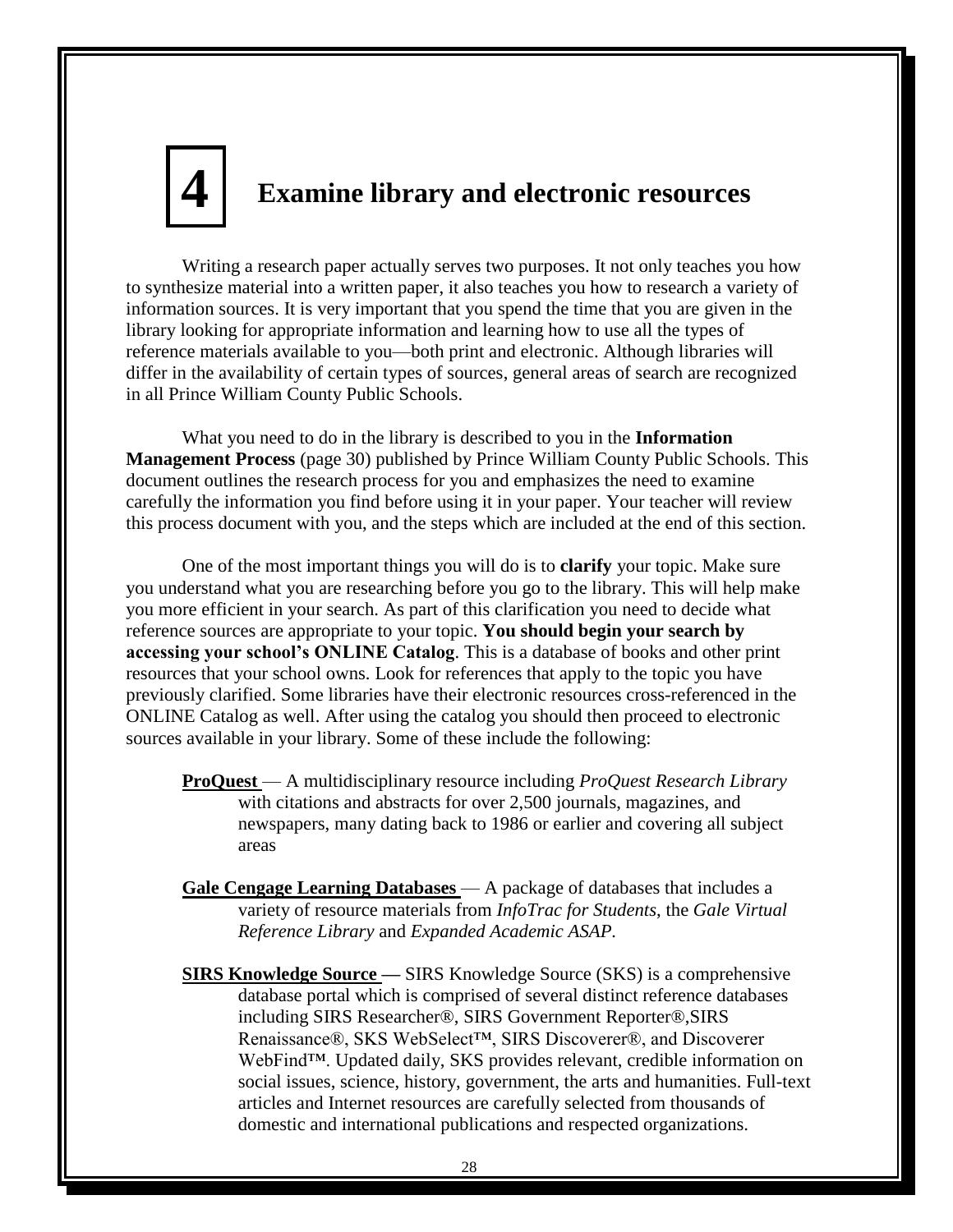**Encyclopedias (electronic or print)** — Entries provide a wide range of background information or historical facts

These are only some of the electronic resources available. Most libraries also subscribe to online services which give you access to different databases. Your school librarian will explain these resources to you and help you to determine which are the most appropriate for your topic.

As you search through available sources, keep in mind that this is a broad-based, exhaustive search. You are trying to tap as many sources as possible. Although you may not use all of the sources for your paper, you are not ready to start eliminating sources yet. The information you find will help you to determine your focus later as you begin to formulate a thesis statement. Plan to make several trips to the library and spend several hours on the computer to search for a wide assortment of information on your topic. Only when you have sufficient information can you look objectively at the focus you want to pursue further.

# **REVIEW**

- Review the **Information Management Process** (see the following page).
- □ Learn to use the library and electronic sources efficiently.
- Look for a variety of sources that are appropriate to your topic.
- Assess the potential value of your source before considering it as a reference for your paper.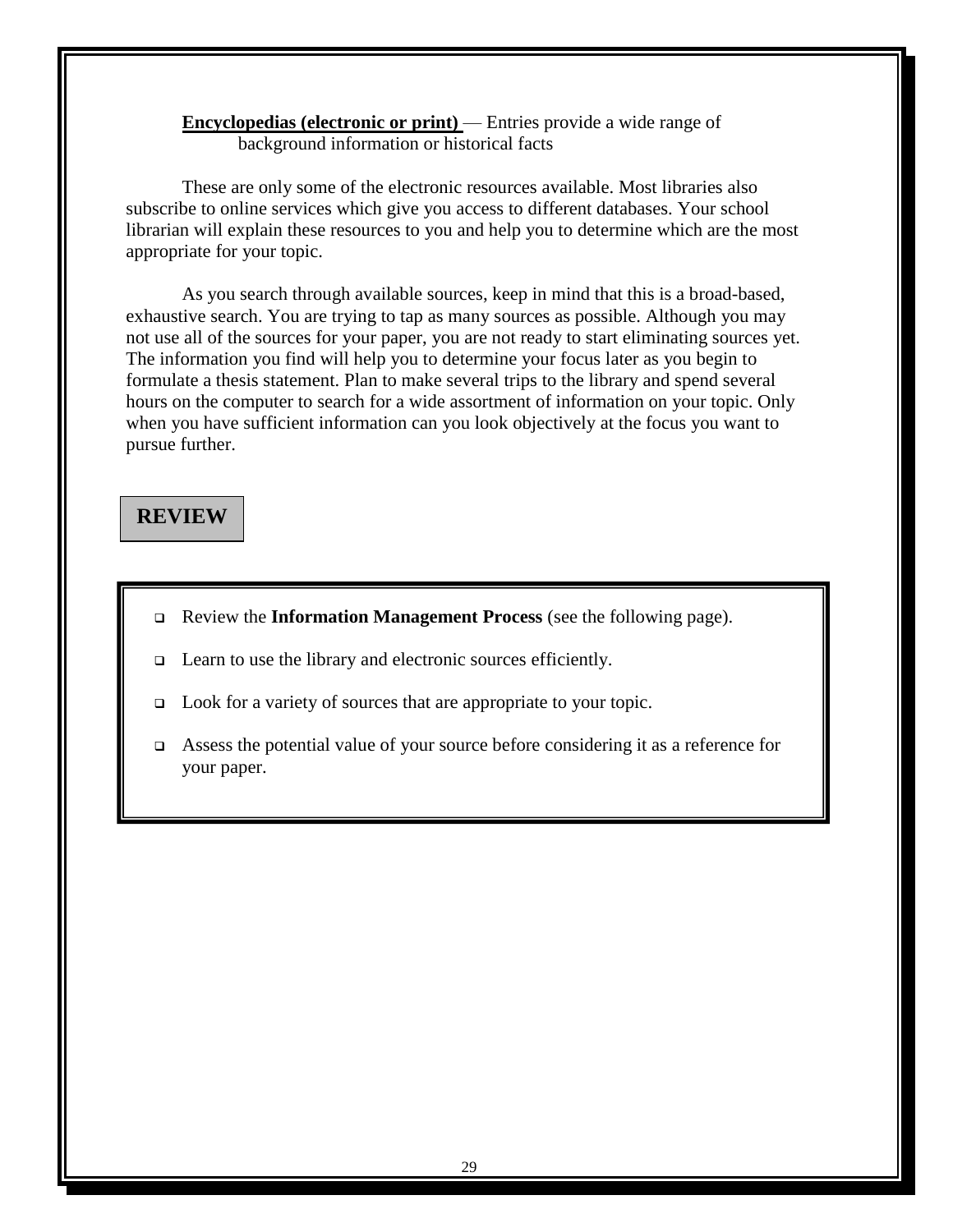# **PRINCE WILLIAM COUNTY PUBLIC SCHOOLS**

# **INFORMATION**

# **MANAGEMENT**

# **PROCESS**

- **1. Clarify your information need and create a search plan:**  *what do you need to know?*
- **2. Access information resources:**  *where can you look to find out?*
- **3. Evaluate information resources:**  *does this source have what you*

*need?* 

- **4. Analyze the information:**  *what does this source say? what does it mean?*
- **5. Synthesize the information:**  *how do you pull it all together?*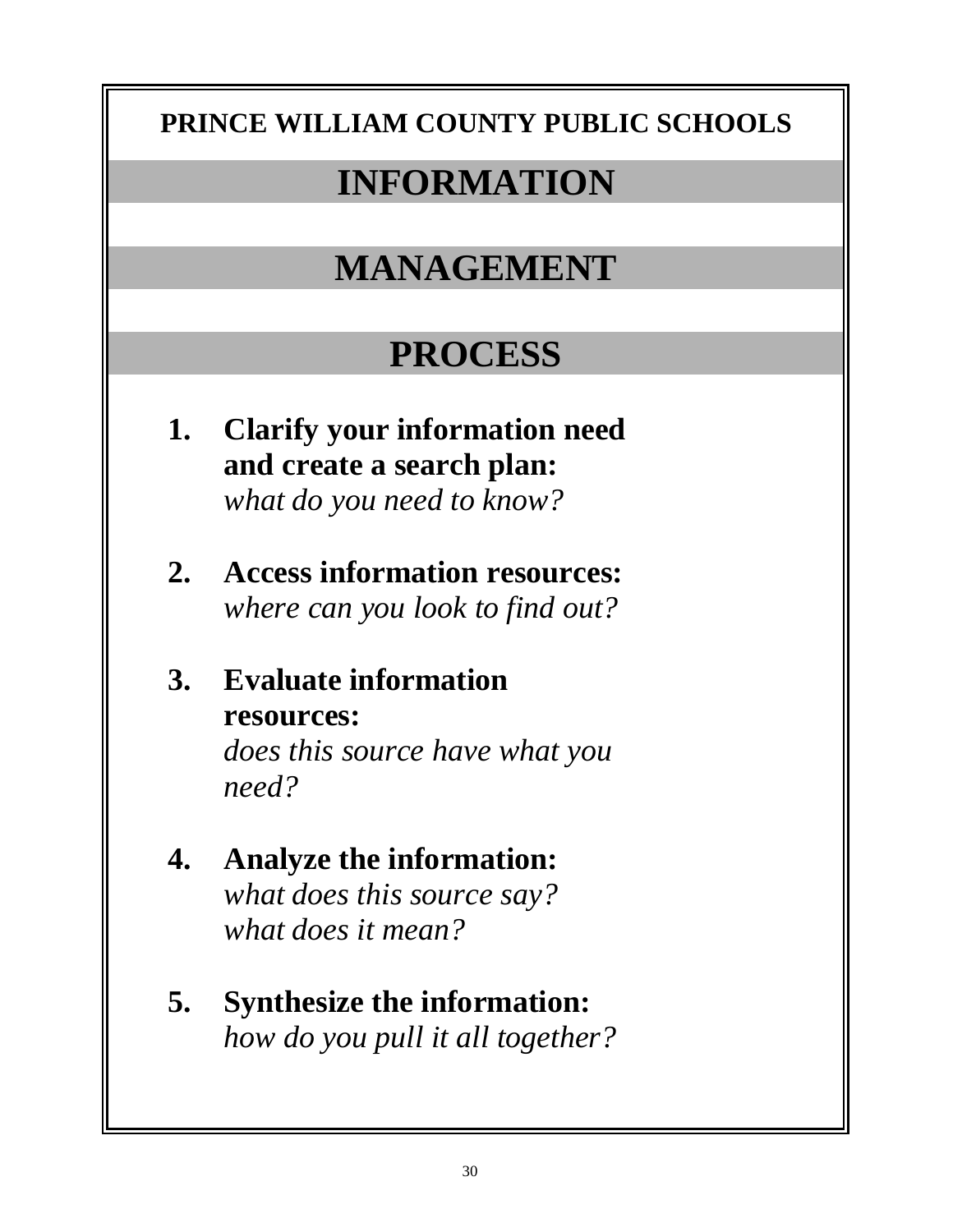**5**

# **Prepare a working list of possible sources**

As you begin to find information and opinions on your topic, you will need to record **accurate** information on all possible sources. This list of possible sources is often referred to as your working bibliography. Some of your sources may prove to be very helpful; others may be eliminated when you write the final paper. **It is important to examine all sources and to keep a good record of where they may be found.**

One method for recording the information is to have a 3x5 or 4x6 card for each source. On that card you should list everything that tells where the source is located. The source could then be assigned a number which could be used with the notes from that location. This would eliminate having to record all the information each time you write notes from that source.Some sources may require more and/or different information.

You should have many more cards (sources) than you will use for your paper; however, do not eliminate sources yet. If the focus of your paper changes, your sources, too, may change. See the MLA guidelines listed previously in your handbook for recording all the details about sources. The information on the cards will be used when you compile the final works-cited page.

# **REVIEW**

- Examine all sources and keep a record of where to find them.
- □ Do not eliminate sources until you have completed your paper.
- The information about your sources is used to complete your work-cited page.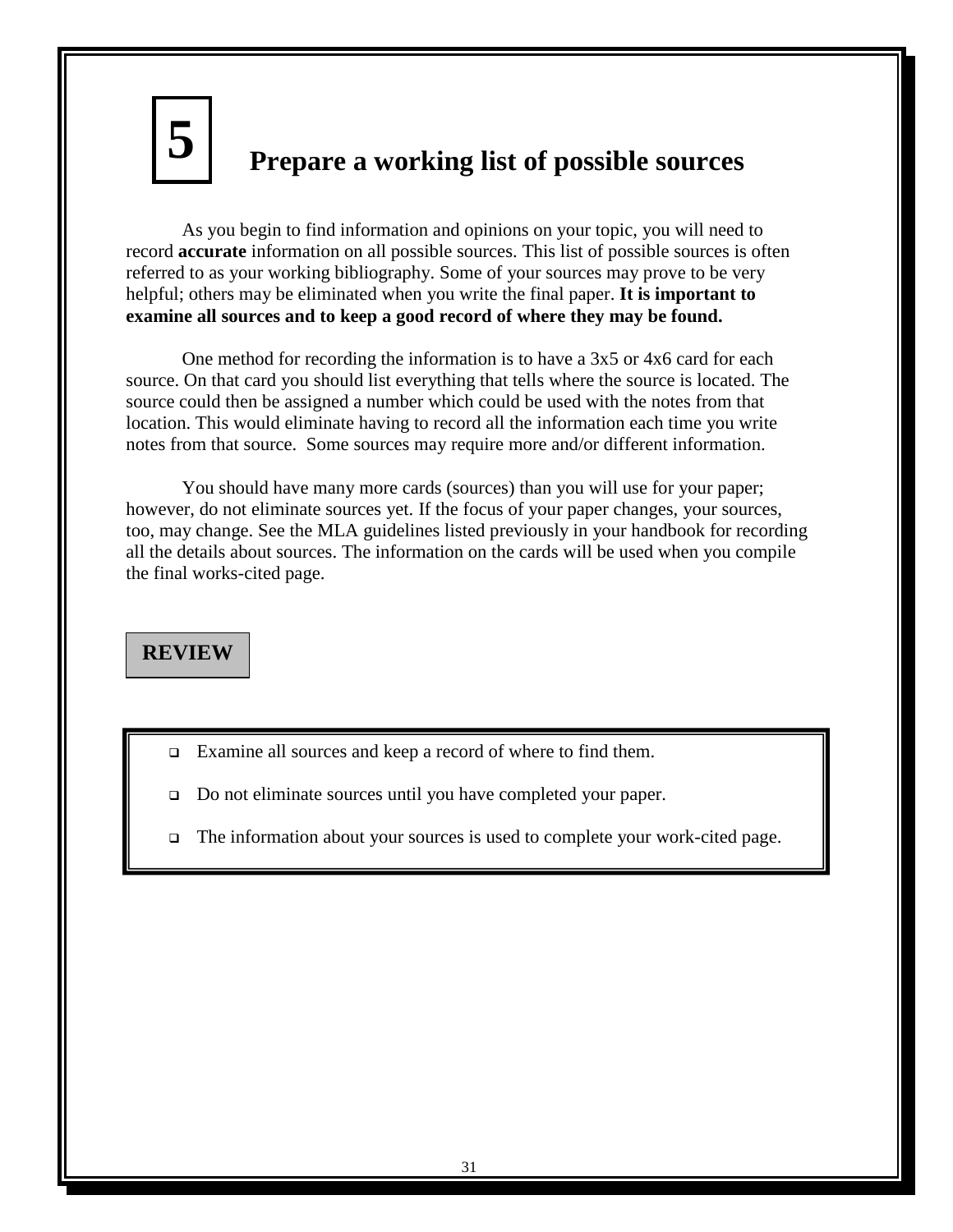# **Develop a preliminary thesis statement 6**

What is the difference between a report and a research paper? We generally think of a report as a body of information pertaining to a topic. A report could certainly involve researching and collecting facts, but it has the information related in the same general manner in which it is found.

In preparing a research paper, you will be asked to take the topic to another level by adding a focus, a point of view, or a slant on the topic. This point of view on your chosen topic becomes the thesis for your paper. A paper with facts about Jackie Robinson's life would be a report; a paper supporting his place in professional sports as a very significant one would be a research paper. Facts and opinions of experts would be needed to support this point of view.

To help you determine your focus or point of view, give a thoughtful reply to the following questions:

**(a) Summarize what you already know about your topic.**

**(b) What are some unanswered questions about your topic?**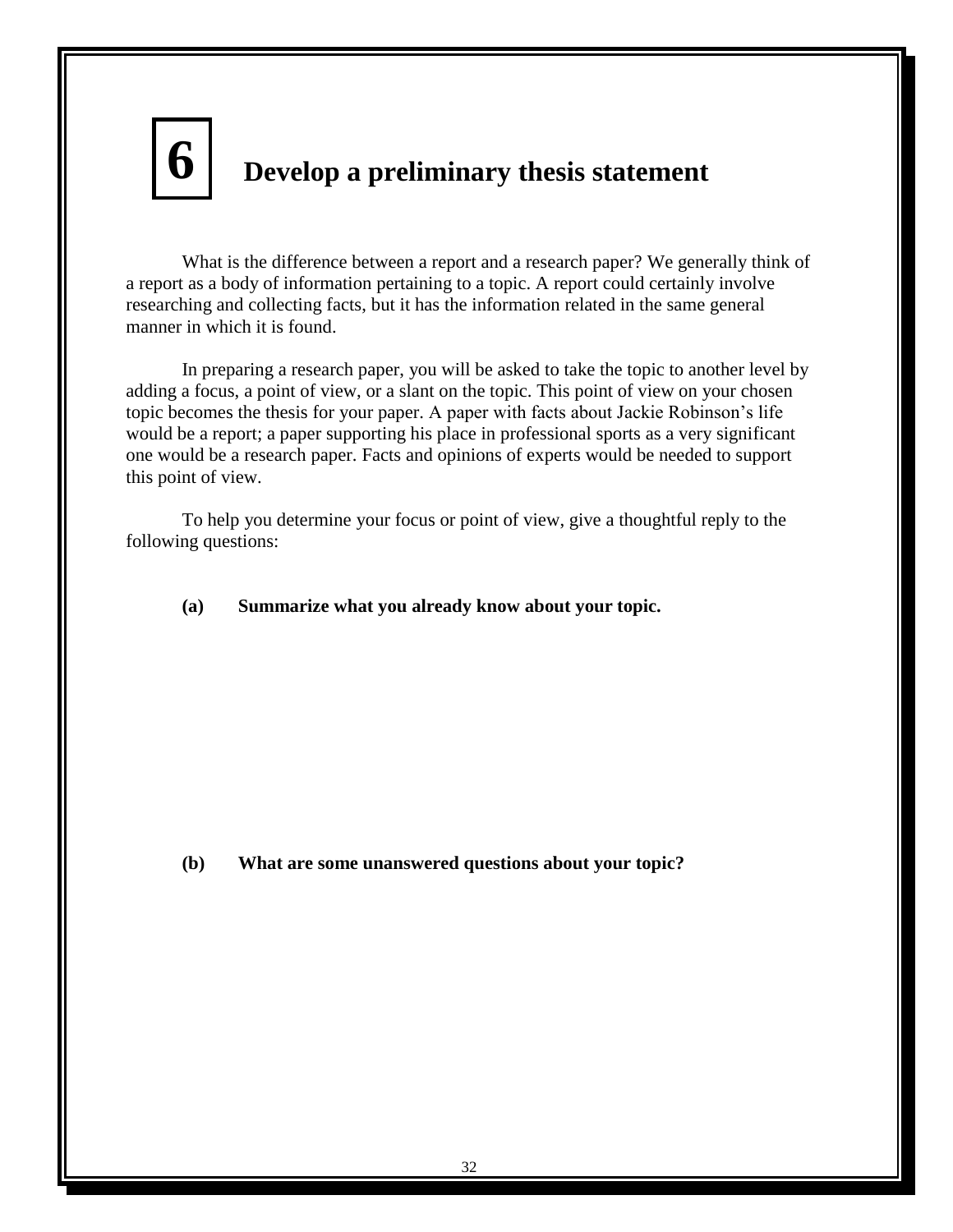**(c) Which of the previous questions do you find most intriguing? Why?**

**(d) State a position, slant, or point of view on the previous question.**

Formulating a preliminary thesis statement will help you focus your research. Remember, you may change your mind as you move through the process. Later, before writing your first draft, you will need to formulate a final thesis statement based on the information you have found.

# **REVIEW**

- $\Box$  A research paper is a collection of information which supports the writer's position, slant, or point of view on a topic.
- The point of view on the topic will become the thesis for a research paper.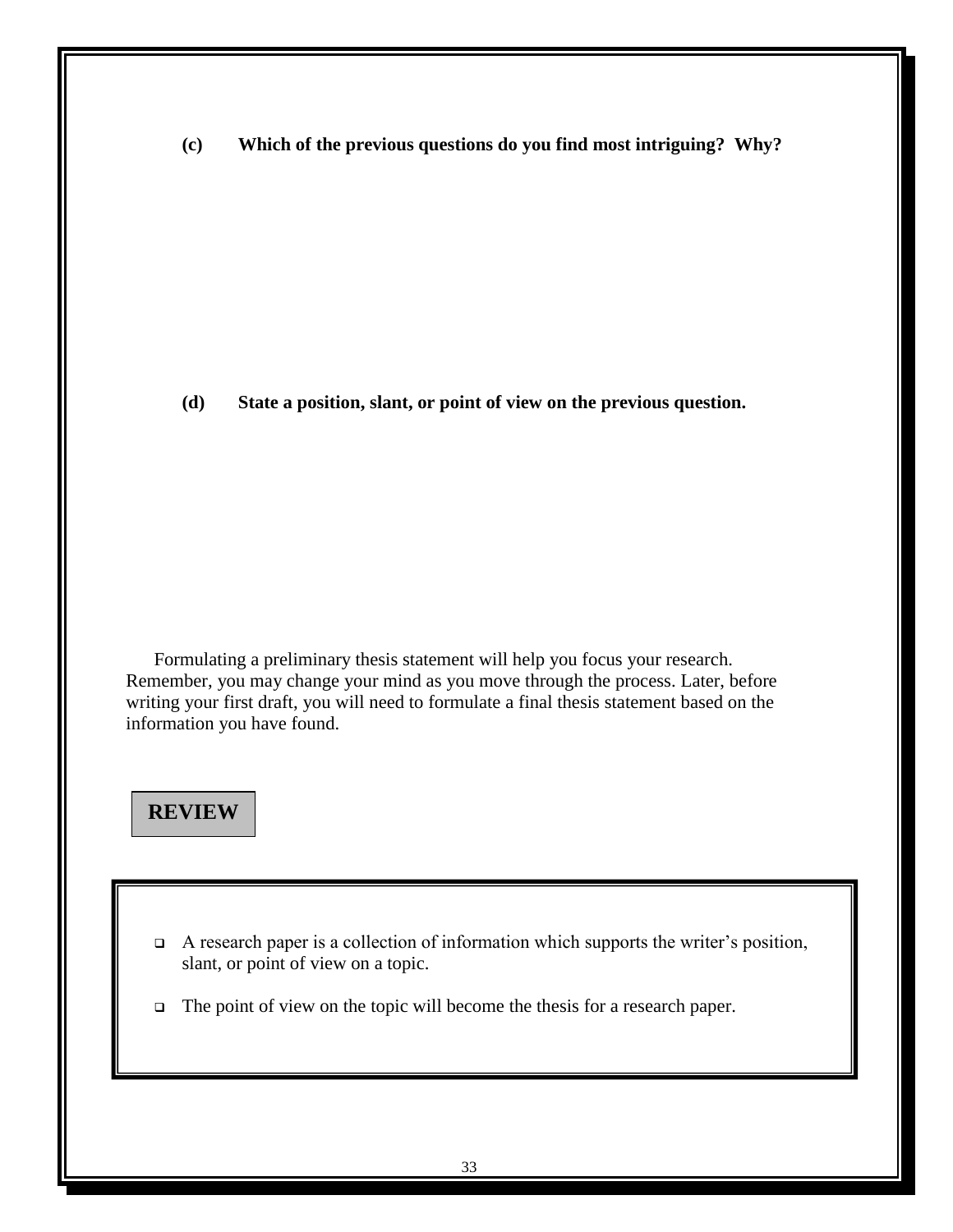# **Read, study, and take notes 7**

Once you have established your topic and have begun to locate sources to support your point of investigation, you are ready to record main ideas and details to be used in your paper. There is no one best method for recording notes. Some researchers prefer note cards; others prefer notebooks or individual sheets of papers. Whichever method you use, be sure to record all information needed for your working list of possible sources. (See Step 5 of the research process.) Although information located on computer searches may be useful, the print-outs should be treated as just another source from which you should form your own notes. They are NOT notes as they are. Your teacher will ask you to provide examples of your note taking as you work through the process.

### **Purpose of notes**

**The final paper is YOUR representation of information compiled from ideas you assembled in your search; therefore, the style of writing should be yours and not a combination of styles of other writers. To use thoughts or words of others as if they are your own is** *plagiarism.* **The** *MLA Handbook* **explains that plagiarism ―…involves two kinds of wrongs. Using another person's ideas, information, or expressions without acknowledging that person's work constitutes intellectual theft. Passing off another person's ideas, information, or expressions as your own to get a better grade or gain some other advantage constitutes fraud‖ (52).**

Plagiarism can be avoided by learning and following three accepted methods of recording your findings. Good note taking **in your own words** will help ensure accuracy of information and guard against plagiarism. **CAUTION: Even when you take notes in your own words, you must cite your source.** When you turn in your final paper, you will be asked to sign a **Statement of Authorship** verifying that the paper is a result of your work in representing the ideas of others and not copied or pieced together from other writers.

#### **Methods for taking notes**

**(1) Paraphrasing** is a method of putting any part of a written text into your own words. You must read, understand, and then restate the original idea, making sure you do not change the meaning. Generally, the length will be about the same as the original text.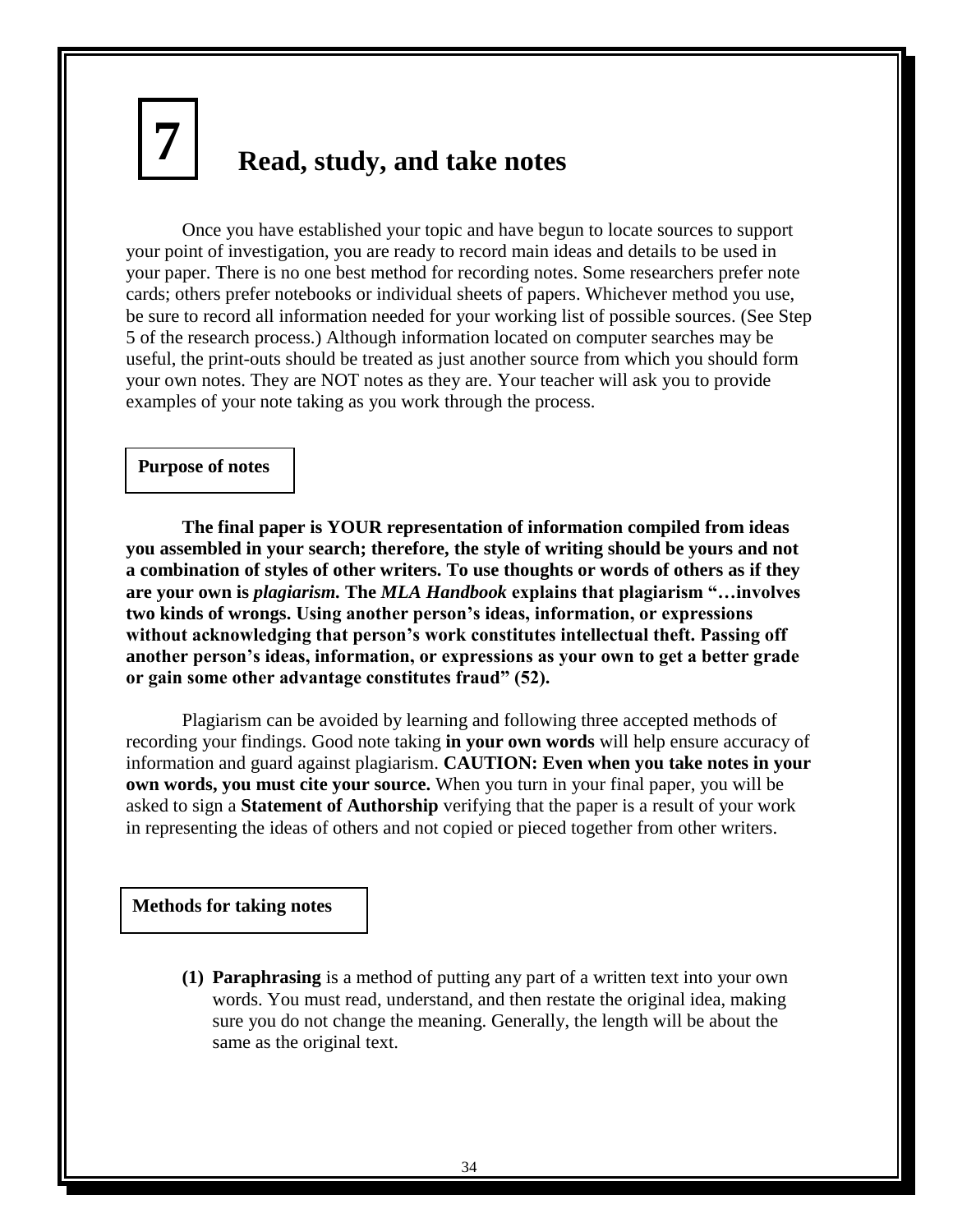**(2) Direct Quotations** are passages recorded exactly as they are written. They may be used if you feel that the author has chosen language that you want to repeat. Direct quotations should be used sparingly and effectively and should flow with the text. They should not be used to "pad" the paper. When used, direct quotations must be enclosed in quotation marks. If you omit any words, use an ellipsis (three periods…) at the place of omission to indicate that the words have been omitted.

**Example:** The author reflected "...that liberty was something not to be denied" (Smith 92).

**If a quotation continues more than four lines, it should be set apart from the regular text by indenting each line one inch (ten spaces) from the left margin, even though you continue to double space**. The quotation is usually introduced by a statement leading into it which is then followed by a colon. A period ends the quotation and precedes the parenthetic documentation. *MLA Handbook* (Seventh edition) shows an example (94).

**(3) Summarizing**, or précis writing, is used when you choose the main points of a longer selection and express them in a very condensed form. Since summarizing is so relevant to research work, your teacher will instruct you in the steps for this type of note taking.

# **REVIEW**

- Reading, studying, choosing relevant information, and taking notes is the most time-consuming part of the entire research process.
- $\Box$  Careful note taking in any of the three forms (paraphrasing, quoting directly, or summarizing) supports your writing and, if sources are cited, prevents plagiarism.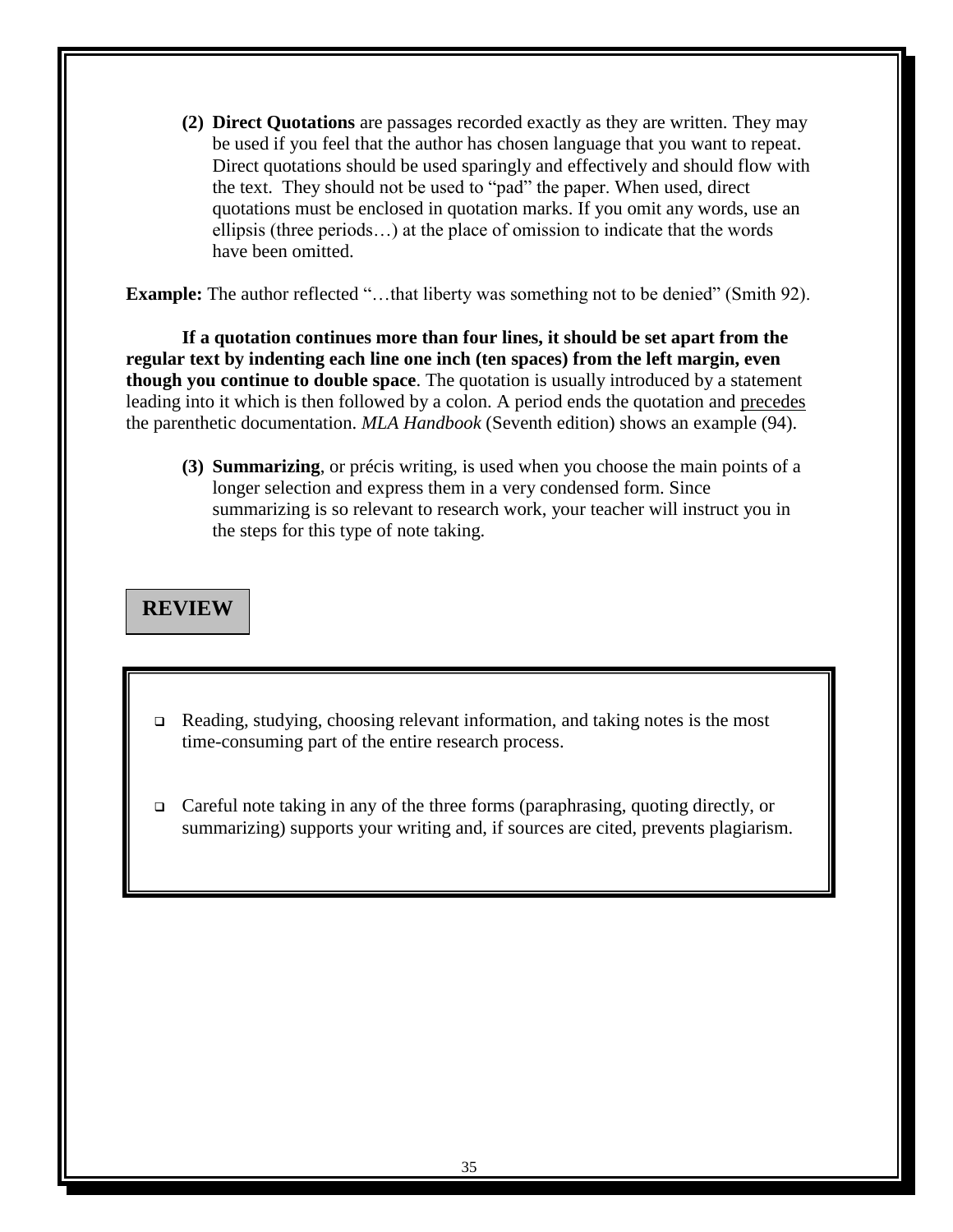# **Formulate the thesis statement**

Now that you have read, studied, and taken notes on the sources you have gathered, it is time to decide what the basis of your paper will be. The thesis statement is your answer to the question you have raised. If you have summarized and paraphrased your material correctly and made notes of possible direct quotations, you have the "heart" of your paper completed. At this point you need to ask yourself some questions about your focus question.

◆ Have I changed my mind about it?

**8**

- ◆ Does my information support it?
- Will my thesis engage the reader?
- Do I need to narrow or broaden my focus?
- Do I need to change my focus entirely?

The reason for re-thinking your position on your topic is that research sometimes leads you in directions you had not anticipated when you began the research process. **Your thesis statement must fit the information and insights you have accumulated.** A good thesis statement is *derived from, not imposed upon* your material. The final thesis statement succinctly states the topic and your unique approach to it. It is included in the introduction of your paper. Readers will expect your statement to be supported in the body of the research paper.

The *MLA Handbook* (Seventh edition) defines a thesis statement as "...a single sentence that formulates both your topic and your point of view. In a sense, the thesis statement is your answer to the central question or problem you have raised" (42).

Guidelines offered by most resources to assist in preparing thesis statements contain standard suggestions on what the statements should and should not contain. Listed below are some guidelines and examples.

**1. The thesis statement is more than a statement of fact or observation**. **It is the main idea (topic) and the writer's perspective about that topic. Fact/observation**: Americans spend billions of dollars each year on fad diets. **Thesis:** A personalized diet is needed to fit individual requirements for healthy living.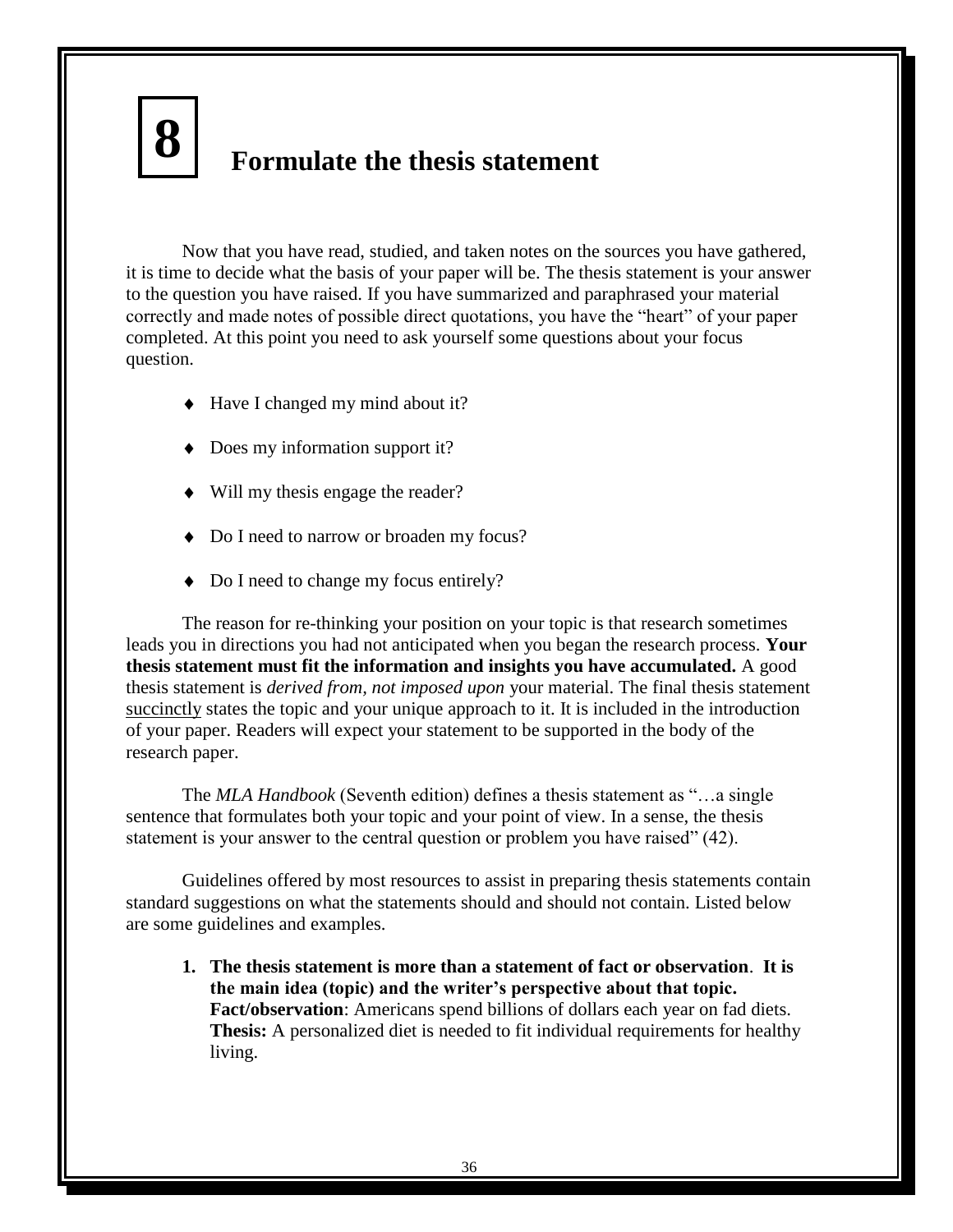**2. The thesis statement does not declare a subject to be explored. It identifies a point of view on a subject.**

**Declaration:** This paper will discuss the rising crime rate in America. **Thesis:** To combat the rise of violent crimes in America, political leaders should increase technological resources.

**3. A thesis is not the title. It is the paper's controlling idea and should be written as a complete sentence within the introductory paragraph. Title:** "Baby Boomers" in the Next Century **Thesis:** The present "baby boom" generation faces future problems which

have not been sufficiently addressed.

**4. A thesis statement is not broad and general. It is narrow enough so that it can be fully supported.**

**Broad/general:** Many teenagers have after-school jobs. **Thesis:** Teenagers working in jobs after school gain experience which will benefit them in the job market after they graduate.

**5. The thesis statement does not deal with both sides of an issue. It has one idea to keep it clear and specific.**

**Several ideas:** Recycling programs have many advantages, but they also face many problems.

**Thesis:** Recycling programs work if they become major objectives for responsible citizens.

# **REVIEW**

- Your thesis statement is your commitment to your readers.
- A good thesis statement is "derived from" your material.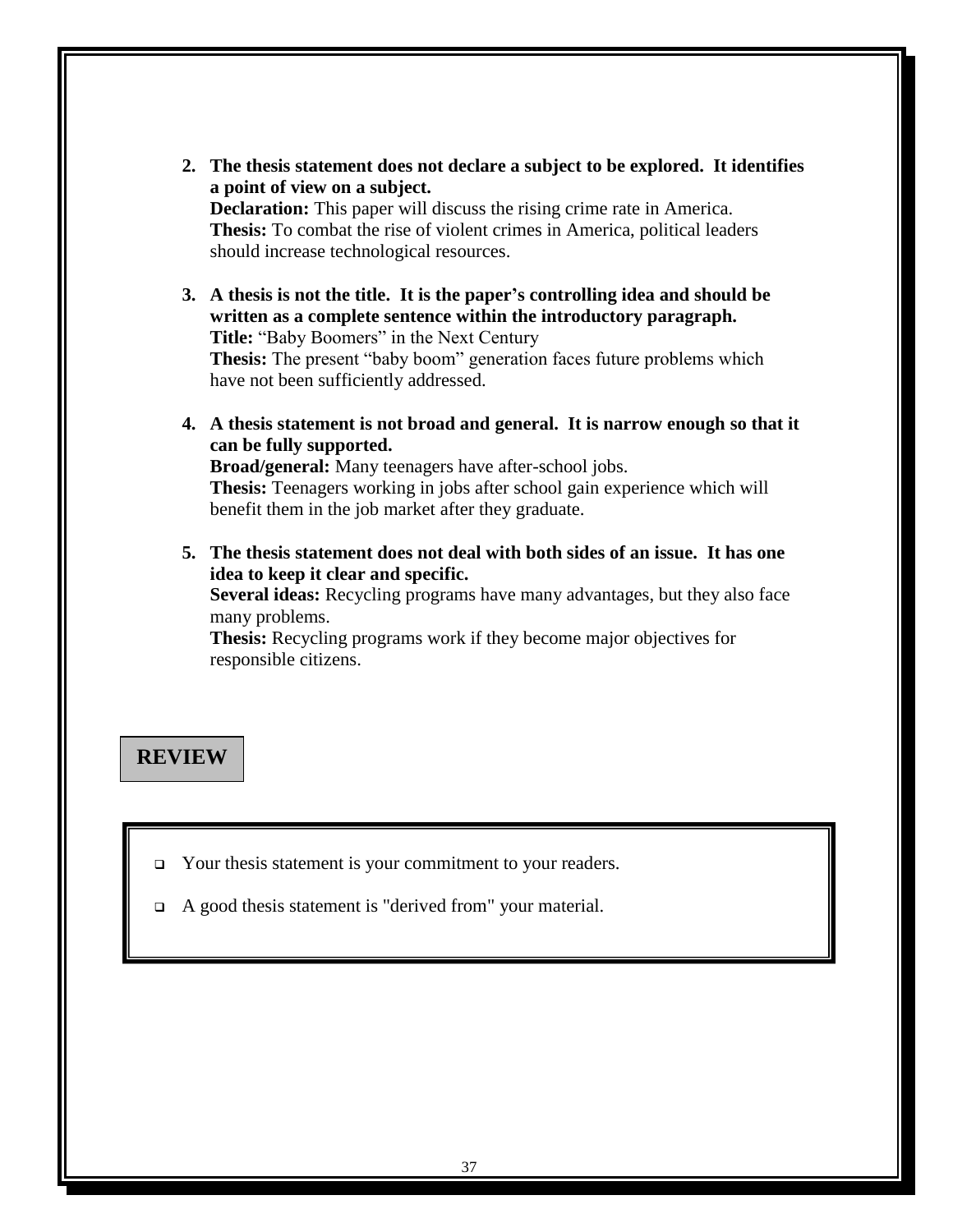# **Develop an outline 9**

The most efficient way to construct anything is to follow a plan. Think of buildings, housing developments, recipes, and yes, even writing. **A plan is the logical basis for all forms of construction**. Organizing topics from your notes forms the *plan* for your research paper. From these notes you will develop main headings to guide you in logically combining your gathered material.

One way to begin is to take your notes and sort them by topics. (This is where having note cards is an advantage.) A visual display of cards will help you to determine your main headings and formulate a method of organization for your paper (ex. chronological order, explaining a process, comparison, order of importance). This does not mean that you should have the same amount of material for all headings. Instead, by putting together the main topics in an outline, you can see what information you have, as well as where you might need to continue searching to be able to explain some topics. This part of the process is one that truly defines research. It is here that you begin to clarify how much material you will need to develop the main points of your paper. Often researchers must return to libraries or other sources to get additional materials to help support particular points. This is the step to test how thorough your search has been. If you are diligent in your preparation of the outline, you will have the framework for your paper, and this will save you time later.

A standard guide in preparing an outline can be found on the following page.

# REVIEW

- □ An outline is a plan which gives organization to your investigation.
- The way to formulate an effective outline is to sort and categorize your notes.
- $\Box$  Spending extra time on this step will save time in the actual writing stage.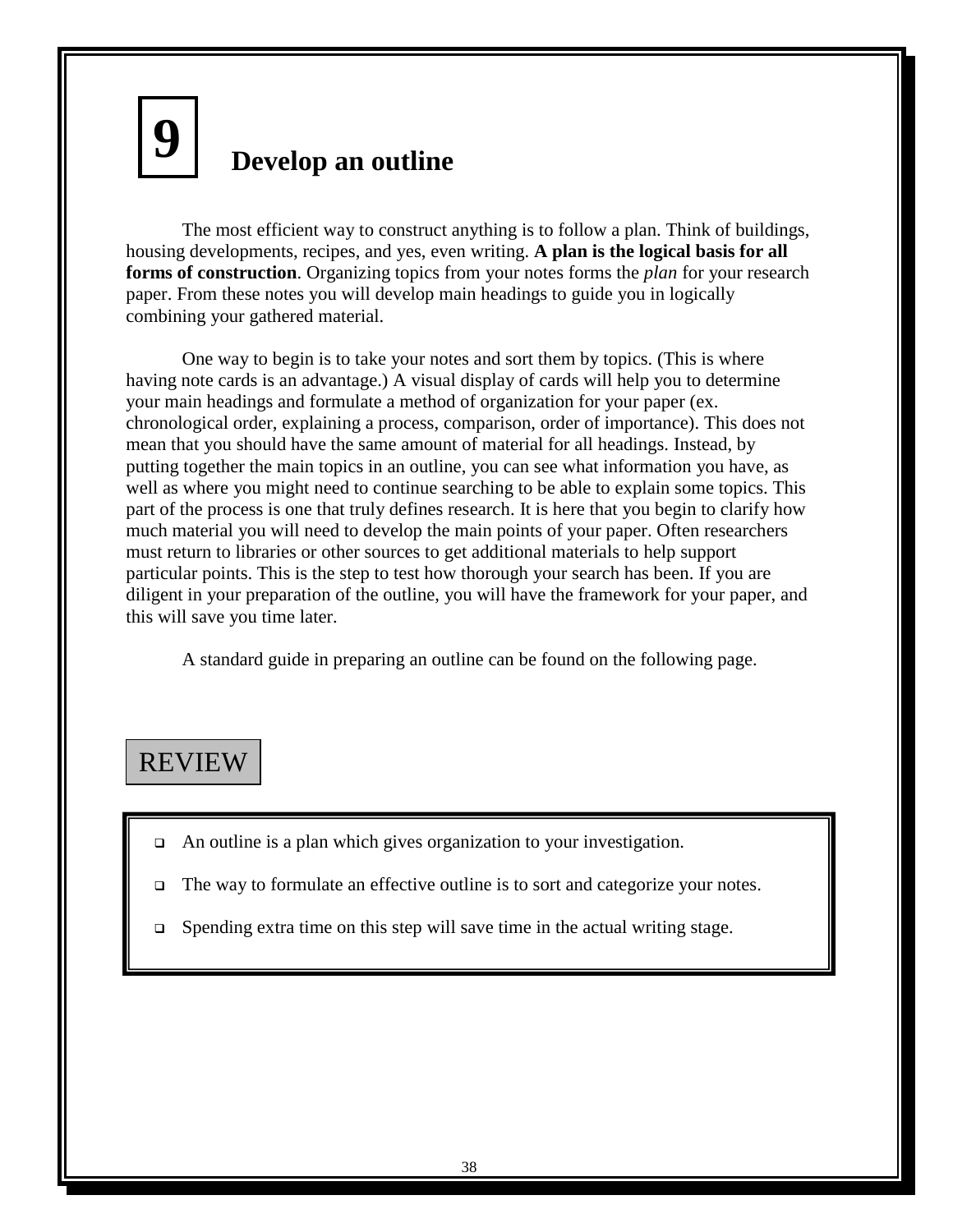# **The Topic Outline**

**In a topic outline, each item is a topic to be discussed in the paper; it is not a**  sentence. The terms "introduction," "body," and "conclusion" should not be included in the topic outline. Below is the format for the topic outline for a research paper.

Title of paper (centered above the outline)

State the thesis for the paper here, skipping two lines between title and thesis.

**I. Main Topic** (first major point to be developed in paper)

**A. Subtopic** (support for first main topic)

**B. Subtopic** (support for first main topic)

- **1. Subtopic of B** (additional support for this idea/topic)
- **2. Subtopic of B** (additional support for this idea/topic)
	- **a. Subtopic** broken down with even more support
	- **b. Subtopic** broken down with even more support
	- **c. Subtopic** broken down with even more support

 **II. Main Topic** (second major point to be developed in paper)

The form follows with as many main topics and subtopics as you need. As you list your support, you must remember that if you subdivide supporting details, you should have at least two. **There is not an A without a B, or a 1 without a 2.**

If details need to be subdivided more than the illustration shows, use numerals in parentheses (1), and then small letters in parentheses (a). Again, remember, when details are subdivided there must be at least two or there is no need to subdivide the original topic.

You may remember from writing previous outlines that each topic and subtopic begins with a capital letter. Since this is a topic format, you will not use punctuation at the end of lines. Follow the form above for indenting each new kind of subtopic so that all letters or numbers of the same kind will be indented the same. Your teacher will give you other guidelines to help you organize your information effectively.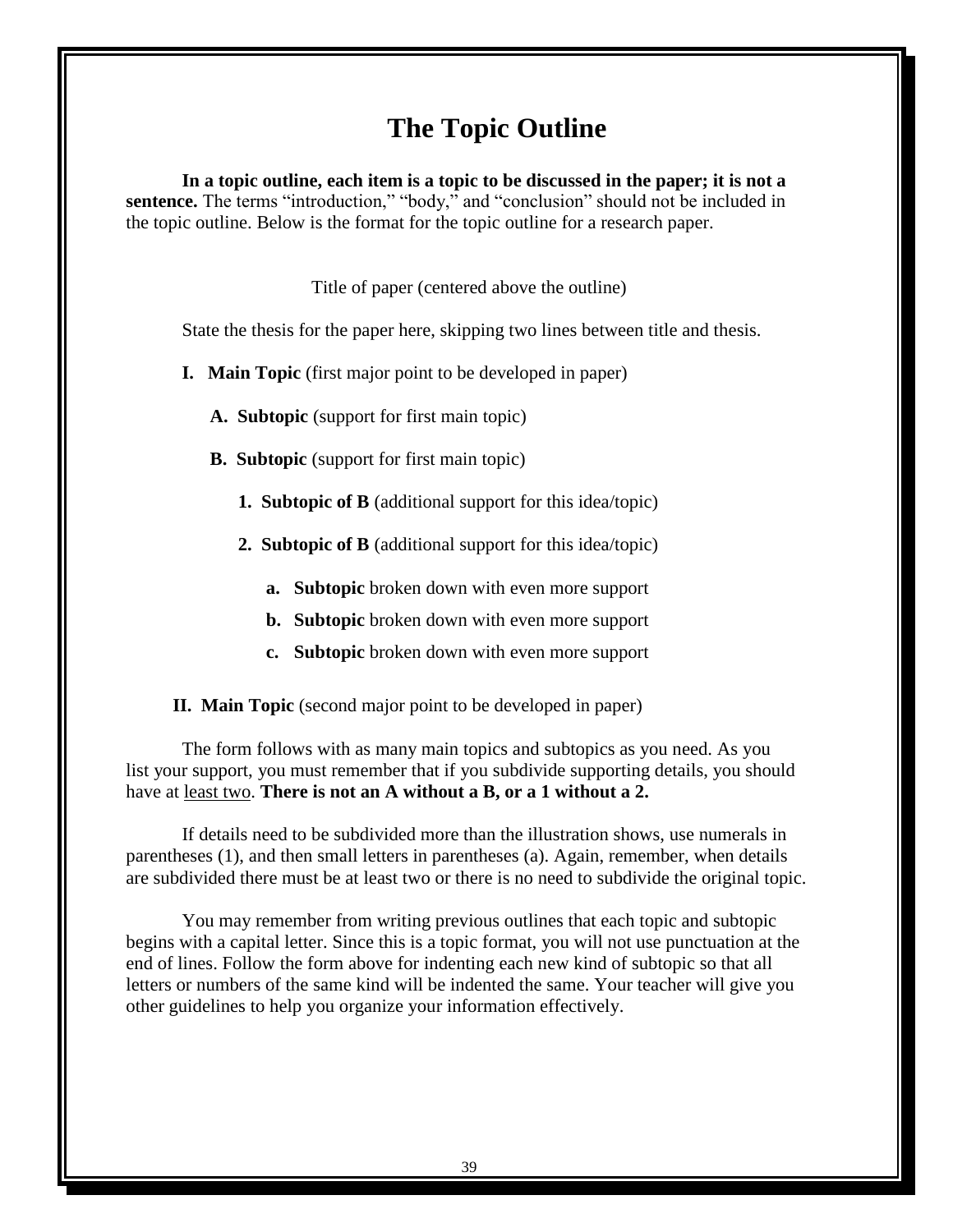

# **Write the first draft, including parenthetical documentation and works-cited page**

# **First draft with parenthetical documentation**

The first draft of a research paper should be written primarily to organize the content. This is the place for making sure that you present the thesis with a particular point or "slant," that you treat your topic with thorough support, and that you follow a logical plan of development which you set up in your outline.

To accompany your body of material, you will need an introduction and a conclusion. The paper should begin with a paragraph to raise the interest level of readers and to make clear the thesis (purpose) of the writing. You need a strong lead sentence to grasp immediately the reader's attention and then several sentences to give background to your thesis statement. Some students write the introductory paragraph first; others wait until the main body is written to form ideas which would help announce their purpose.

The actual draft of the paper should include paragraphs to develop the different parts of your outline. Some parts may be stated in a single paragraph, and others will require two or more. An important caution is for you to present the material in your style and your words, not just join facts from separate sources of notes. The paper should flow in a uniform manner; therefore, do not forget to use transitional words as you work your way from one topic to another. When writing your draft, make sure that you are including parenthetical documentation to show the sources of your ideas. **Remember, all researched information you include in your paper should be credited to a source.**

A conclusion is exactly what the name implies: drawing your reader to a complete close having shown the significance of what you said you were going to do in the introduction. It is here that your reader should be left with the feeling of knowing that you developed a point and you selected a variety of materials to validate your investigation. No new material should be presented in the conclusion. Likewise, ideas presented before should not be presented in their same form. **CAUTION: DO NOT SWITCH POINT OF VIEW IN THE CONCLUDING PARAGRAPH.**

# **Works-cited page**

At the end of your paper you will add a page of works cited. **You will list and give specific information for all of the works you have referred to in the body of the paper.**  Why is this information needed? The purpose is to give complete and accurate credit to your sources and also to make it possible for the reader to find your sources.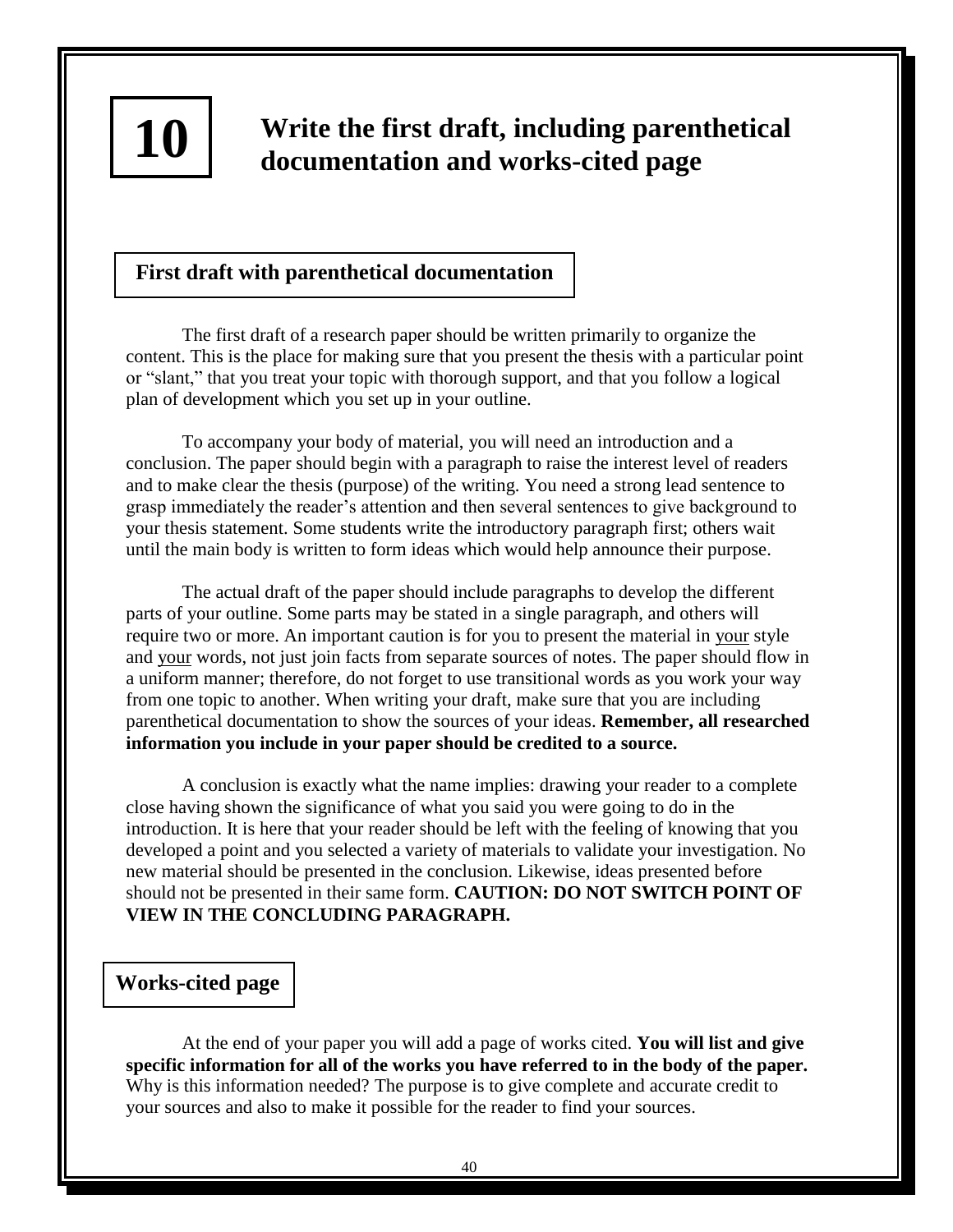This page should be labeled Works Cited. Do NOT use any of the following titles for your page: Bibliography, Selected Bibliography, Works Consulted, Annotated List of Works Cited, or Literature Cited. (Refer to the *MLA Handbook* if you have questions about these terms.) These are not descriptive of the list you are being asked to provide for this project. You are simply to list the works you used for support in your written text.

Guidelines in the *MLA Handbook* (Seventh edition) indicate that this works-cited page should be numbered. NUMBER this page. The format is specified by MLA style:

Center the title, *Works Cited*, an inch from the top of the paper. Double-space between the title and the first entry. Begin each entry flush with the left margin; if an entry runs more than one line, indent the subsequent line or lines one-half inch from the left margin. This format is sometimes called *hanging indention,* and you can set your word processor to create it automatically for a group of paragraphs. (131)

# **Remember to list the entries in alphabetical order. The entire list should be doublespaced.**

The following suggestion is a way to help you keep network addresses in standard print form if you are using electronic sources in any other research projects. A hyperlink is a predefined linkage between one object and another. On the World Wide Web, the hyperlink displays an underlined text typically in blue with a graphical hyperlink as a small graphic image. Computer *Help* instructions give the following directions to prevent the network addresses from being displayed on the works-cited page as a blue hyperlink.

- 1. Right-click the hyperlink you want to remove, point to **Hyperlink** on the shortcut menu, and then click **Edit Hyperlink**.
- 2. Click **Remove Link**.

# **REVIEW**

- $\Box$  Your main concern with the first draft is to organize the content of the writing.
- Added to your body of material should be an introduction and conclusion.
- The introduction clearly states your thesis and creates interest for the reader.
- A conclusion provides closure.
- □ All sources must be accurately credited.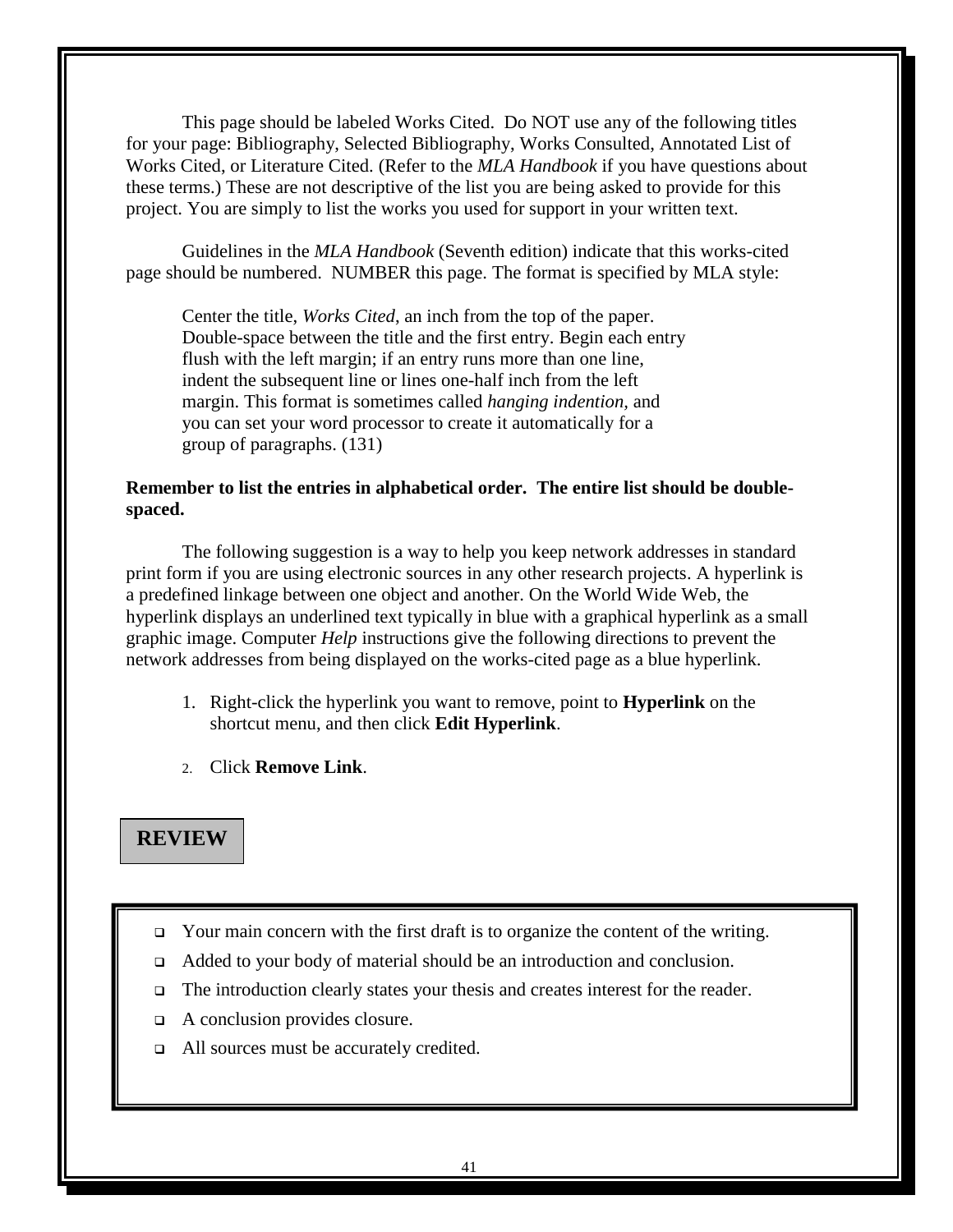# **Revise first draft 11**

The revision of writing is a most crucial stage in the production of a good work. All writers, beginners and veterans alike, must pay attention to this stage in order to shape or mold their ideas into a meaningful whole. You will need to ask yourself questions which are fundamental to unity, clarity and coherence. In other words, you need to look at your overall paper (or the *big picture*).

**Content**

- 1. Is my central idea or thesis clearly stated?
- 2. Is my central idea in my introductory paragraph?
- 3. Do I stay with the central idea throughout the paper?
- 4. Have I included any unneeded or unrelated information?
- 5. Do I provide adequate support for my central idea or thesis?
- 6. Have I made connections between the facts I have presented and the

conclusions I have drawn?

- 7. Do I have a logical order for presenting my supporting ideas?
- 8. Do I have a variety of cited sources?
- 9. Does each paragraph in the body of the paper develop one topic?
- 10. Do I define unfamiliar or unusual terms the first time I use them?
- 11. Do I connect my paragraphs with appropriate transitional expressions?
- 12. Does my concluding paragraph provide closure?
- 13. Do I have a minimum of four **full** pages of text? Have I exceeded the maximum of seven pages?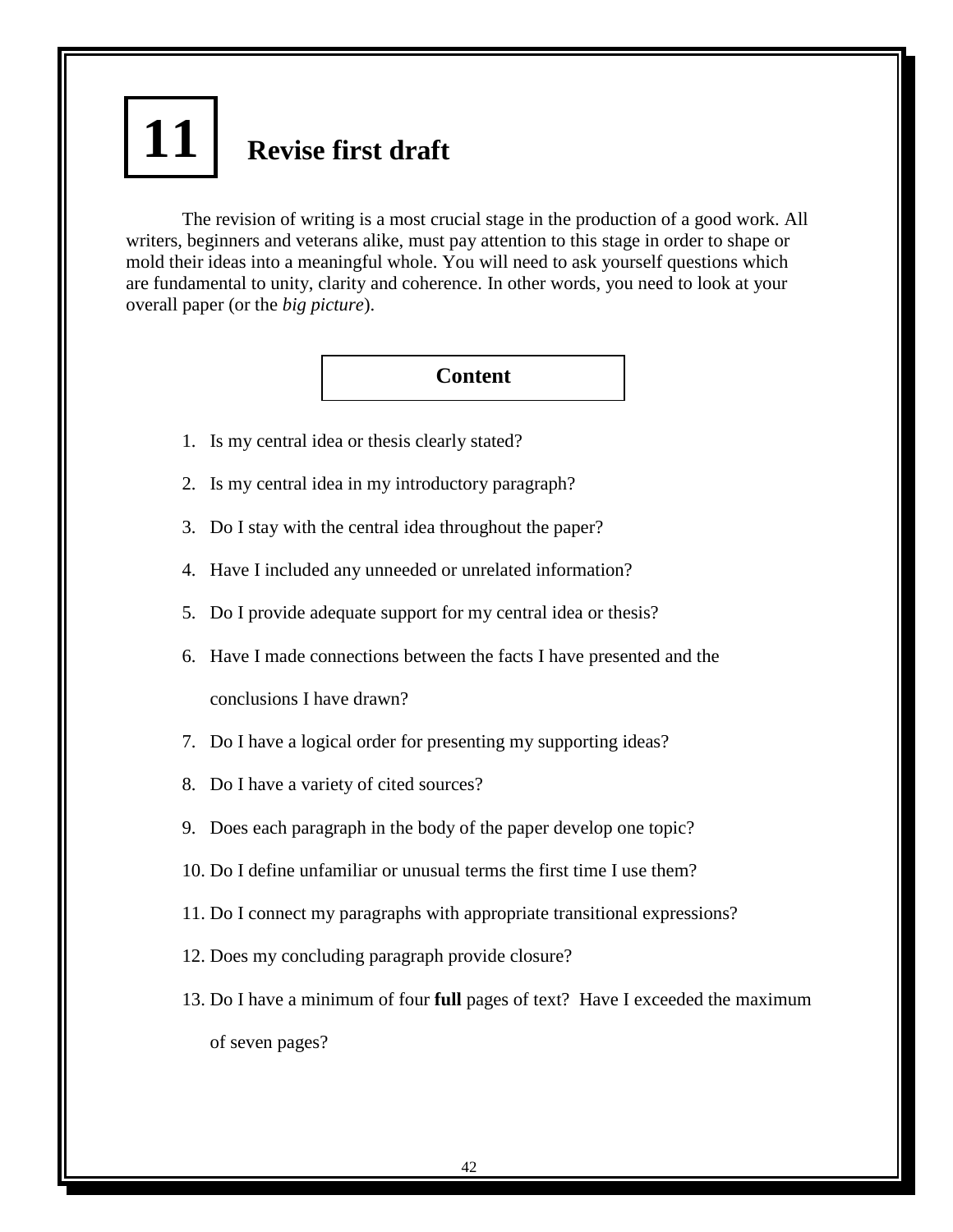# **Style**

- 1. Is my choice of words appropriate to my content?
- 2. Is my choice of words appropriate to my grade level?
- 3. Do I consistently relate to a particular audience?
- 4. Have I used sentence variety?
- 5. Is my sentence structure appropriate to my grade level?
- 6. Is my sentence structure appropriate to my content?
- 7. Do I maintain a consistent point of view?
- 8. Have I presented my material in a formal manner appropriate to research writing?
- 9. Have I presented my ideas in a manner which engages the reader?

# **REVIEW**

- Revision is a process of examining general concerns or the big picture.
- The fine-tuning stage comes later when you proofread and edit.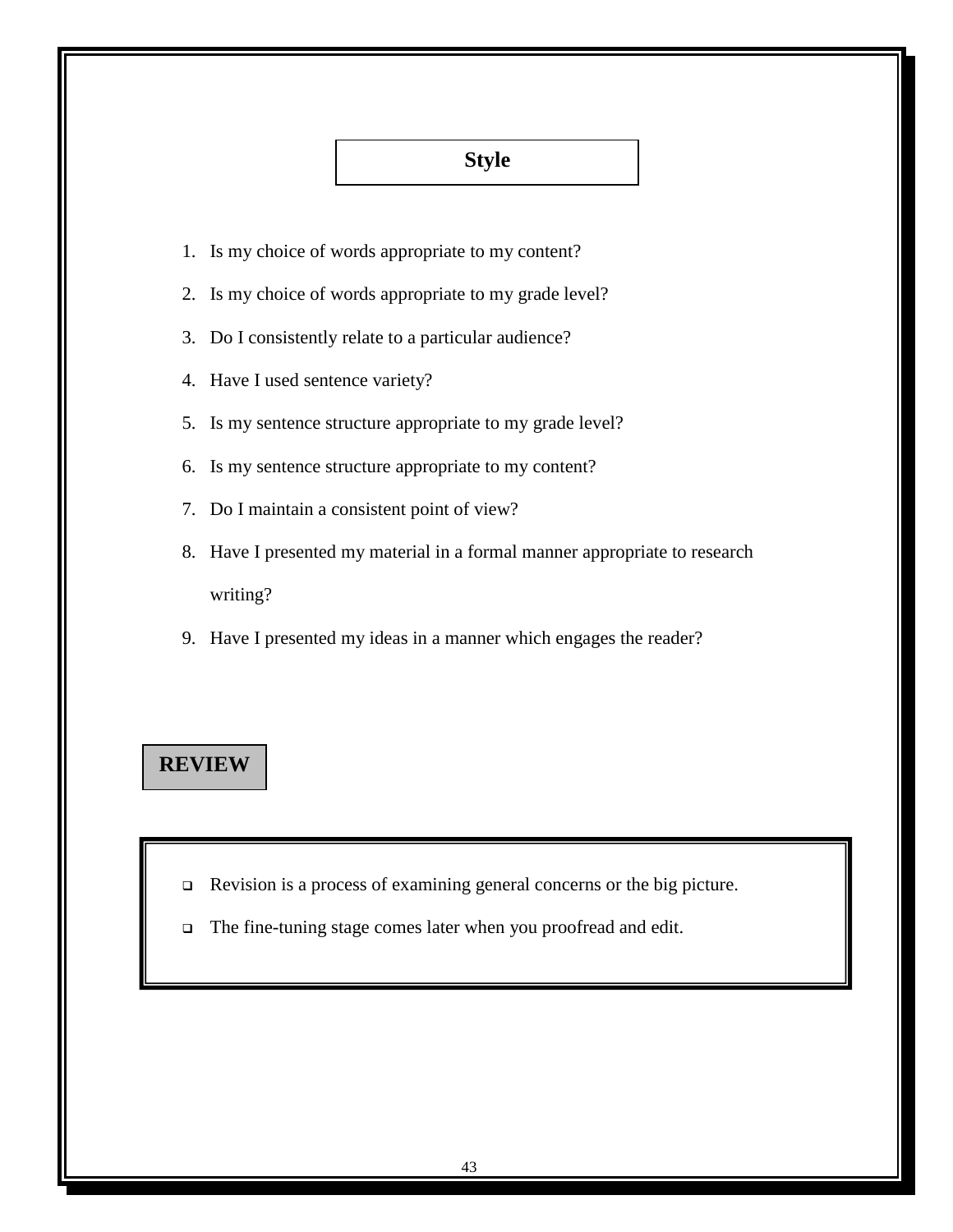# **Proofread and edit draft 12**

# **Structure**

If you have followed closely the steps presented in this handbook you should have a nice framework reflecting your research findings. Do not settle for less than your best effort as you "polish" your writing for final presentation. The editing step is taking a close look at your work to find any errors in grammar, punctuation, or spelling that would interfere with a smooth flow of ideas for someone reading your paper. Examining the way your writing has been put together is similar to looking through a magnifying glass to identify small objects.

You naturally will want to review the paper to see that it conforms to standard grammatical conventions you have learned throughout your school years. You must take the time now to use grammar handbooks and computer programs as you **cautiously** check what you have written and apply grammar rules properly. Mistakes in the following areas will weaken your writing significantly.

- **Sentences** should be complete and include a variety of kinds. Fragments and run-ons destroy the flow of any writing.
- **Usage** should be noted as you edit, particularly agreement of subjects and verbs, agreement of pronouns and their antecedents, consistent use of verb tenses, and correct word usage.
- **Punctuation** should be correct. Pay special attention to commas, apostrophes used in possessives, and quotation marks or underlining to signify specific words or titles. Check the placement of periods in internal citations, also.
- $\checkmark$  **Capitalization** must be precise.
- $\checkmark$  **Spelling** errors should be eliminated. Do not overlook words which are often confused, such as, *your/you're, affect/effect, there/their/they're*, *its/it's.*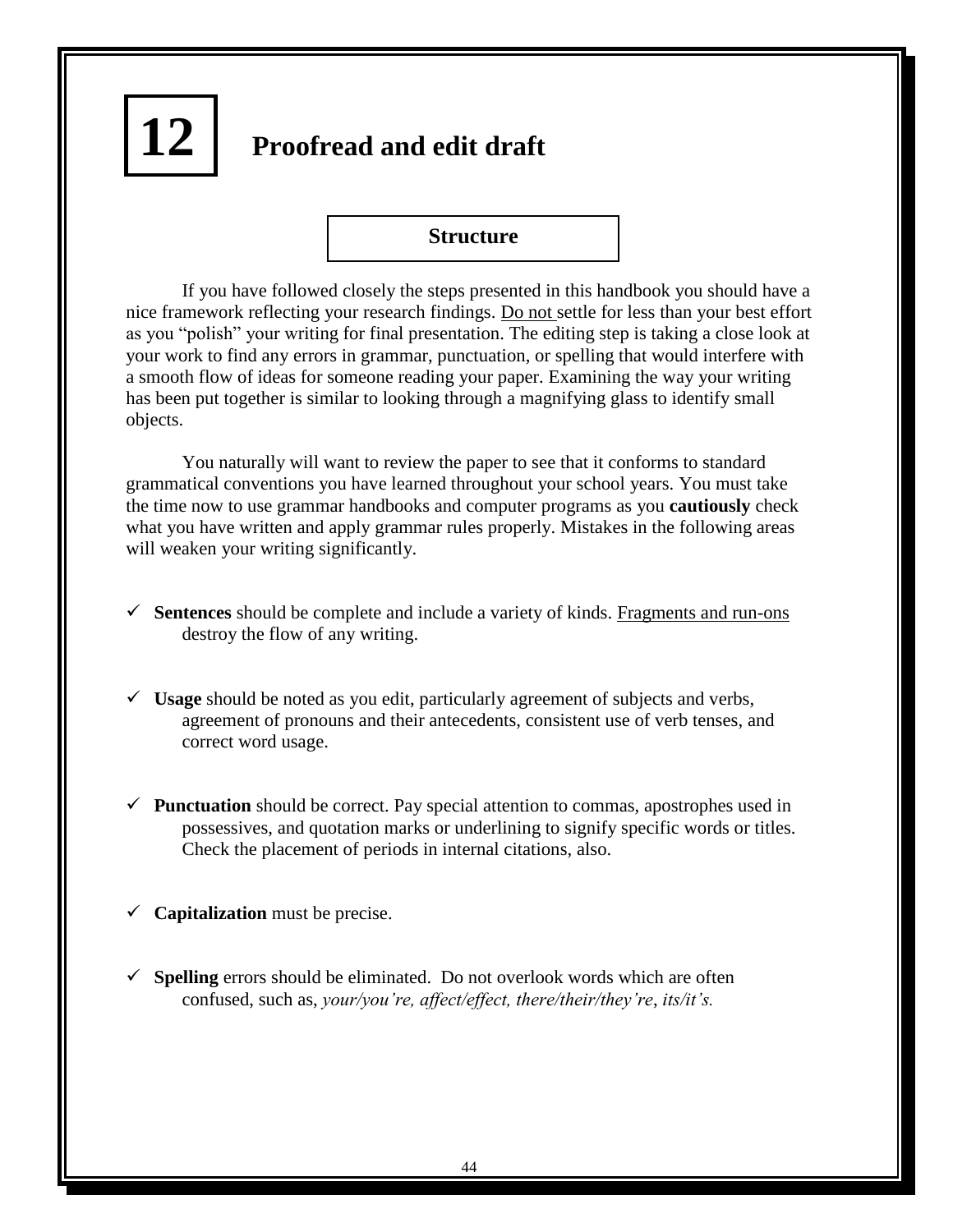Finding and correcting errors in your writing is your responsibility. Consequently, your teacher will not mark the errors for you. You will be taught strategies on how to edit; however, this is your product and you must refer to handbooks, classroom and electronic sources, and your teacher for further assistance.

**One helpful hint might be for you to read the paper aloud to help you hear obvious errors.** Then, you will want to read the paper several times looking for different kinds of problems each time. Do not try to find all mistakes with one or two readings. You might also work in cooperative groups with peers, having each person look for only one type of grammatical error. It is your responsibility to spend time making sure your paper is as correct as you can make it.

# **REVIEW**

- □ Proofread your paper to "polish" it for presentation. The paper is **your** responsibility.
- Eliminate errors in grammar, punctuation, and spelling.
- Read your paper aloud to hear obvious errors.
- Look for different problems each time you read the entire paper.
- $\Box$  Have peers review your paper to give suggestions for editing.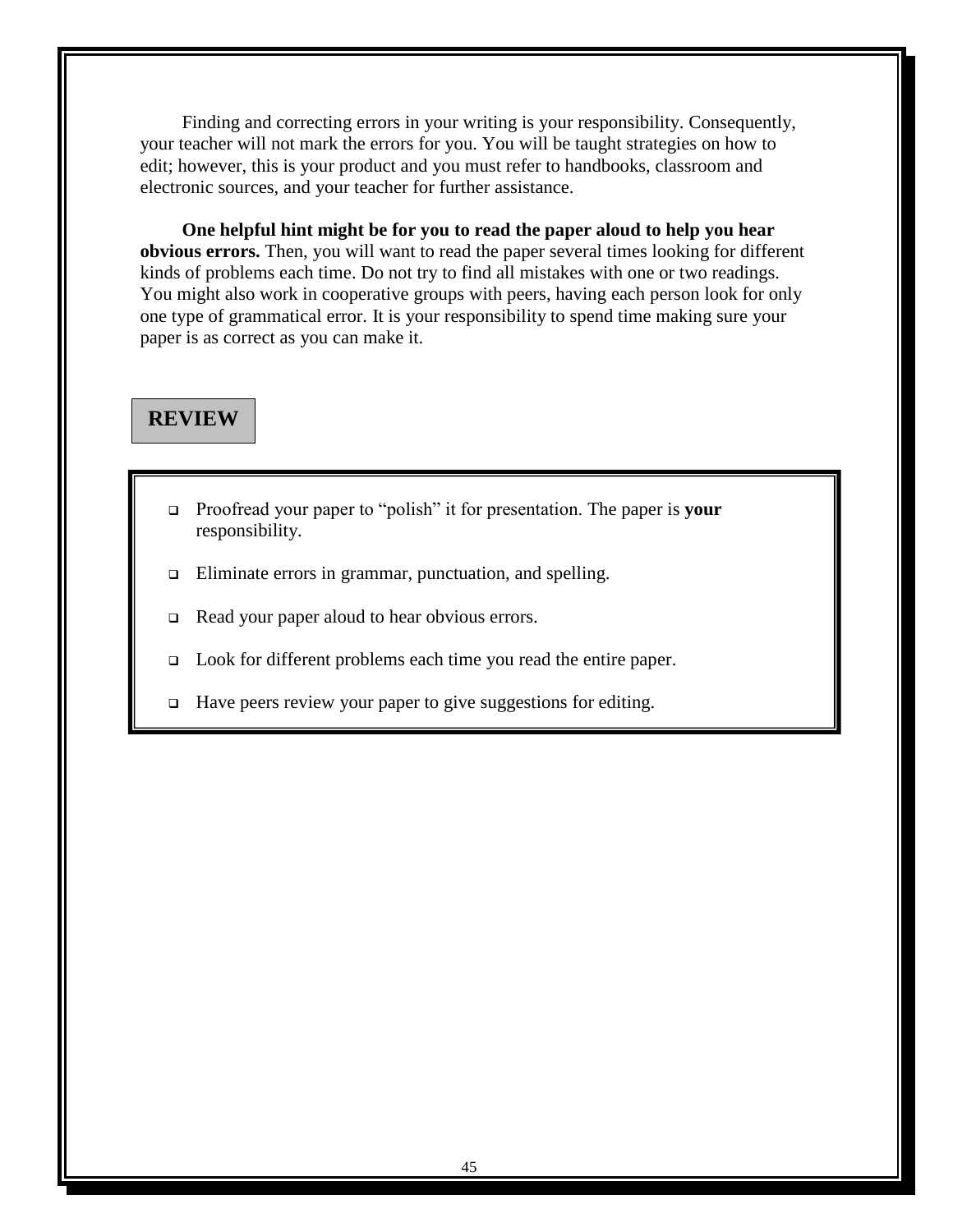# **Proofread for correct documentation and formatting 13**

It is now time to check carefully your forms for parenthetical documentation and the works-cited page. There is no way to be too meticulous in this check. *Consistency* is the key. You must follow MLA guidelines; therefore, this is no time for creativity.

# **Parenthetical documentation**

- Are all sources on the works-cited page cited in your paper?
- Are there any sources NOT listed on the works-cited page included in your paper?
- Have you used correct MLA form?
- Have you given credit to all sources of information?

# **Works-cited page**

- Is the page entitled Works Cited?
- Is the title centered?
- Are all sources in alphabetical order?
- Is the spacing correct?
- Are there at least five sources?
- Is there a variety of sources?
- Has correct MLA form been used?
- Are all sources on the works-cited page included in the paper?
- Has all the information been supplied so the reader could locate the source?
- Is the page numbered?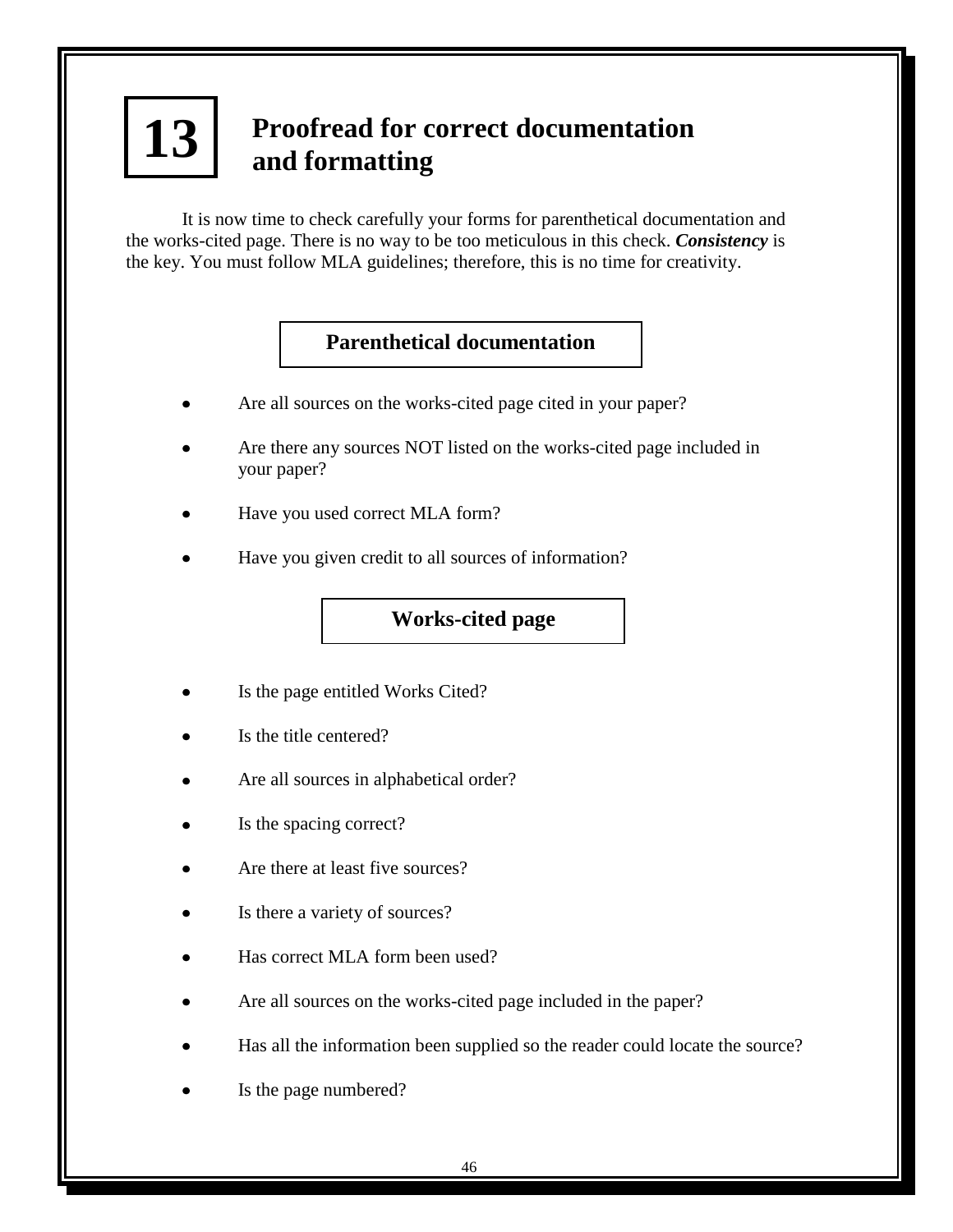# **Formatting**

- Are the margins correct?
- Are all pages numbered and placed in order?
- Has a title been included? Is it placed correctly?
- Has your name been omitted from all the pages?

# **REVIEW**

- All works on the works-cited page must be included in the written paper.
- The purpose for documentation is to give complete and accurate credit to your sources.
- □ Follow MLA style consistently.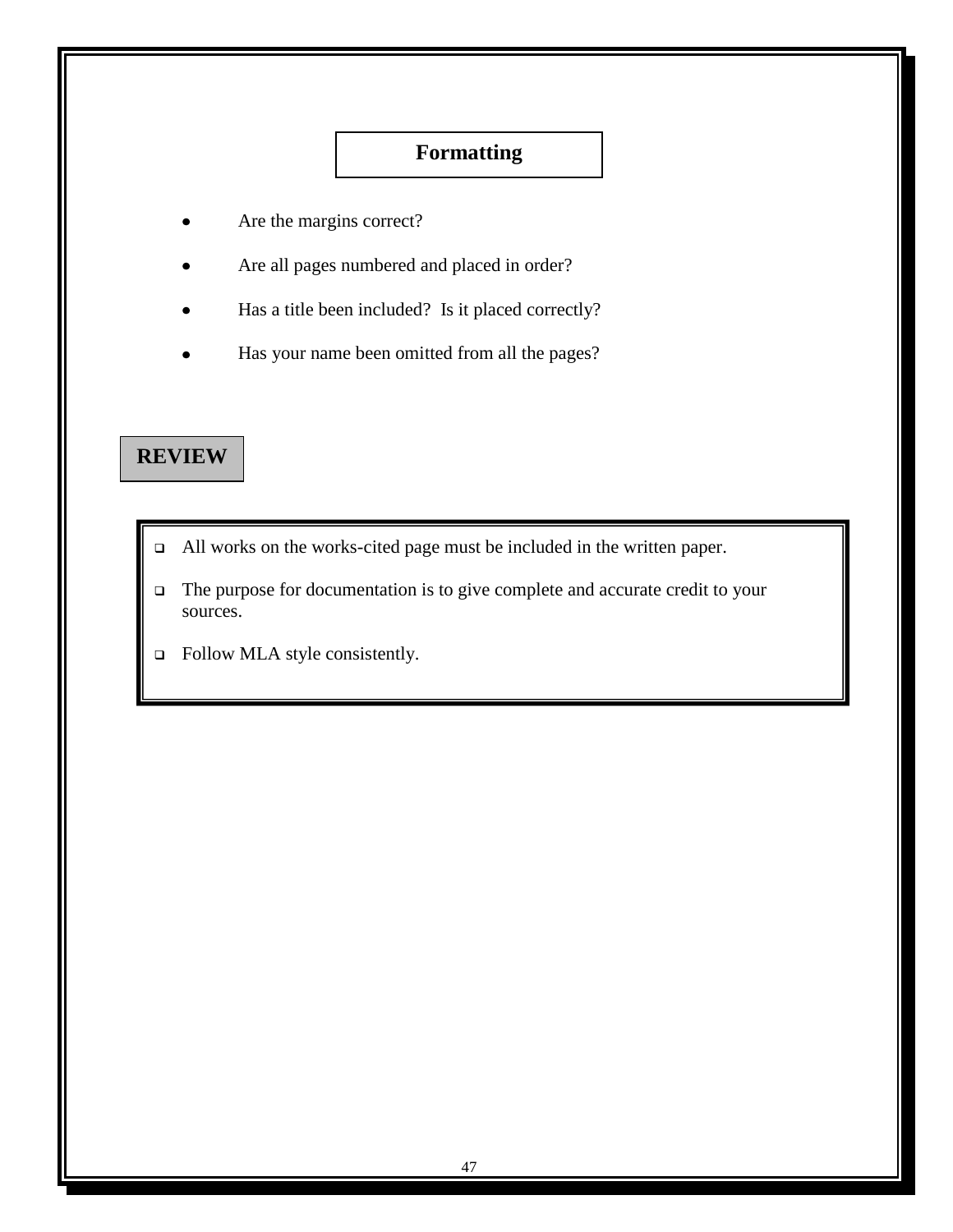# **14 4**

# **Submit a final paper, copies, all research materials, and signed Statement of Authorship**

It is time to submit your final draft to your teacher. You will need the original and two copies of your paper.

- 1. The original paper and a signed copy of the *Statement of Authorship* will be sent to Prince William County Public Schools Office of Accountability. The paper will be scored by two trained readers and kept on file in the Office of Accountability.
- 2. A copy of your paper and all accumulated research materials will be submitted to your teacher to be kept on file in your school.
- 3. A copy of your paper must be kept in your writing file for future reference.

The paper must now stand on its own. Although topics will vary widely among all eleventh grade students, it is very important that the appearance of the papers be consistent. Refer and carefully adhere to all guidelines in the General Requirements section of your handbook.

Your teacher will require you to sign the *Statement of Authorship*. You will find an example of this form on the next page of your handbook. (Do not remove it from your handbook. Your teacher will provide a copy for you.)

# **REVIEW**

- Submit final paper and one copy; retain one copy for your records.
- Sign the *Statement of Authorship*.
- □ Submit accumulated materials.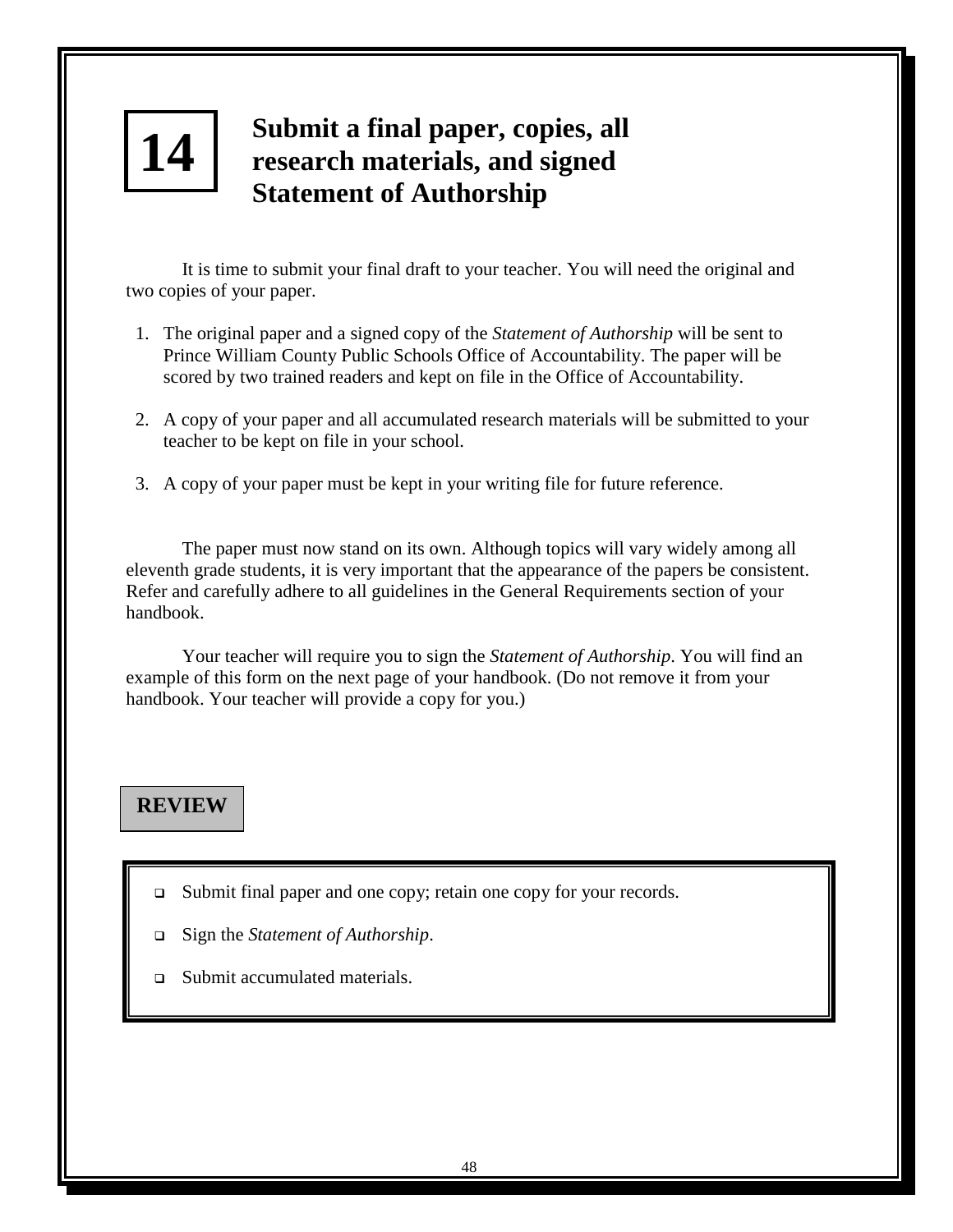# Prince William County Public Schools Eleventh Grade Research Writing Requirement

# **Statement of Authorship**

# **For the Student**

By my signature below, I certify that I am the original author of the research paper entitled:

This paper is submitted for evaluation as part of the Prince William County English 11 Curriculum. I do hereby affirm on my honor the following:

- 1. I have researched the topic on my own and have not plagiarized any part of the paper.
- 2. I have given credit to all sources used.
- 3. I am responsible for the original writing of the first draft, the revising and editing of that draft, and the writing and submission of the final draft.
- 4. I will not allow anyone else to use my notes, first draft, computer disk or final paper and claim it as his or her own work.
- 5. I understand that failure to comply with the stated conditions of the Statement of Authorship will result in a failing grade on the research paper and possible disciplinary action.

| Print Name:               | Date: |  |
|---------------------------|-------|--|
|                           |       |  |
| <b>Student Signature:</b> |       |  |

# **For the Teacher**

By my signature below, I certify that I have monitored this student through each step of the process. To the best of my knowledge, this is only the work of this student. I submit this paper for evaluation as part of the Prince William County English 11 Curriculum.

School: School:  $\sum_{n=1}^{\infty}$ 

Teacher Signature: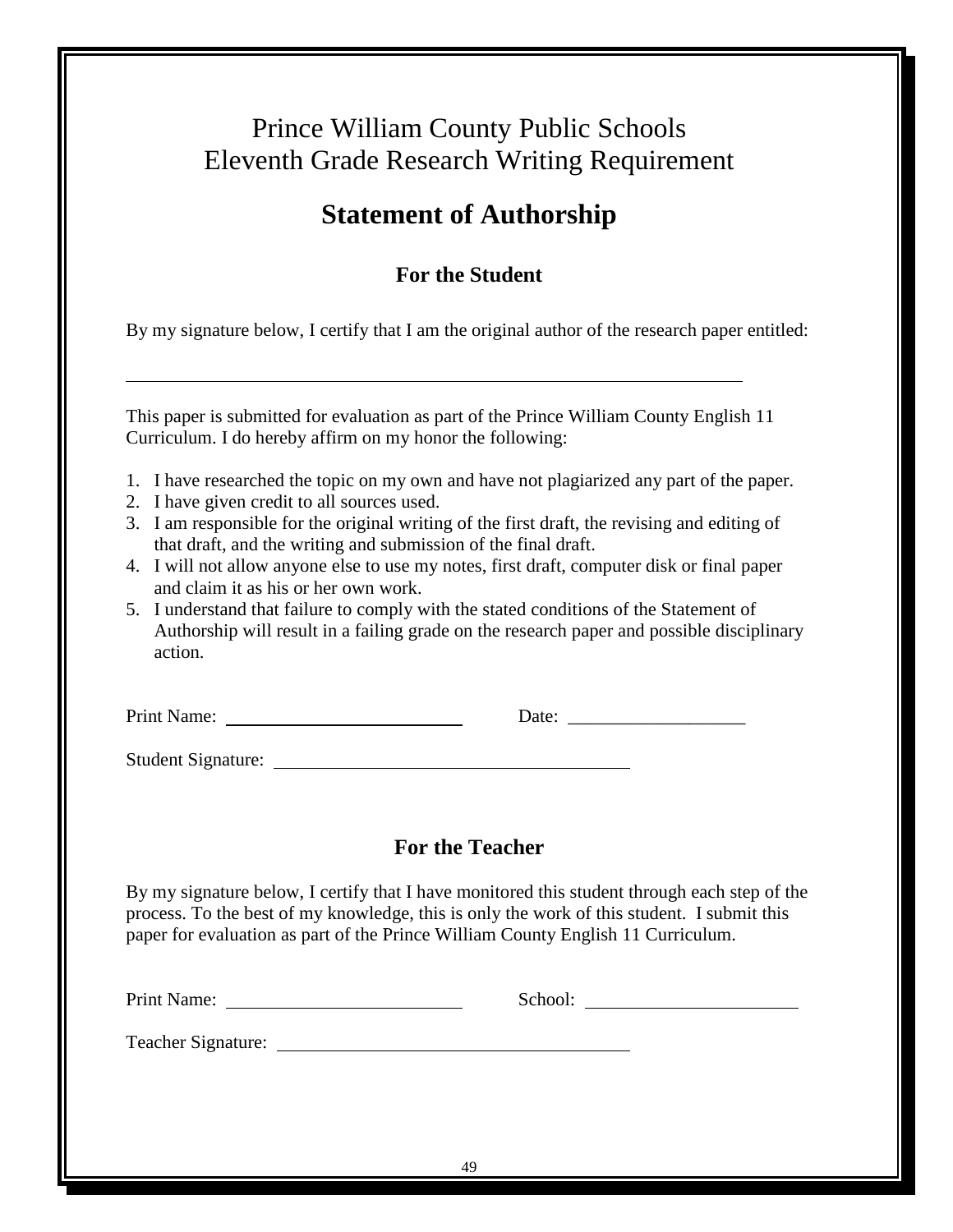# Work Cited

*MLA Handbook for Writers of Research Papers*. 7<sup>th</sup> ed. New York: Modern Language Assn.2009. Print.

# Works Consulted

Gibaldi, Joseph, ed. *MLA Handbook for Writers of Research Papers*.

5th ed. New York: Modern Language Assn., 1999. Print.

---, ed. *MLA Handbook for Writers of Research Papers*. 6th ed. New York: Modern Language Assn., 2003. Print

*Houghton Mifflin English*. Teachers' Edition, Level 11. Boston: Houghton, 1990. Print.

Sebranck, Patrick, et al. *Writers Inc*. Lexington: Write Source, D.C. Heath, 1996. Print.

Warriner, John E. *English Grammar and Composition: Complete Course*, Benchmark Edition. Orlando: Harcourt, 1988. Print.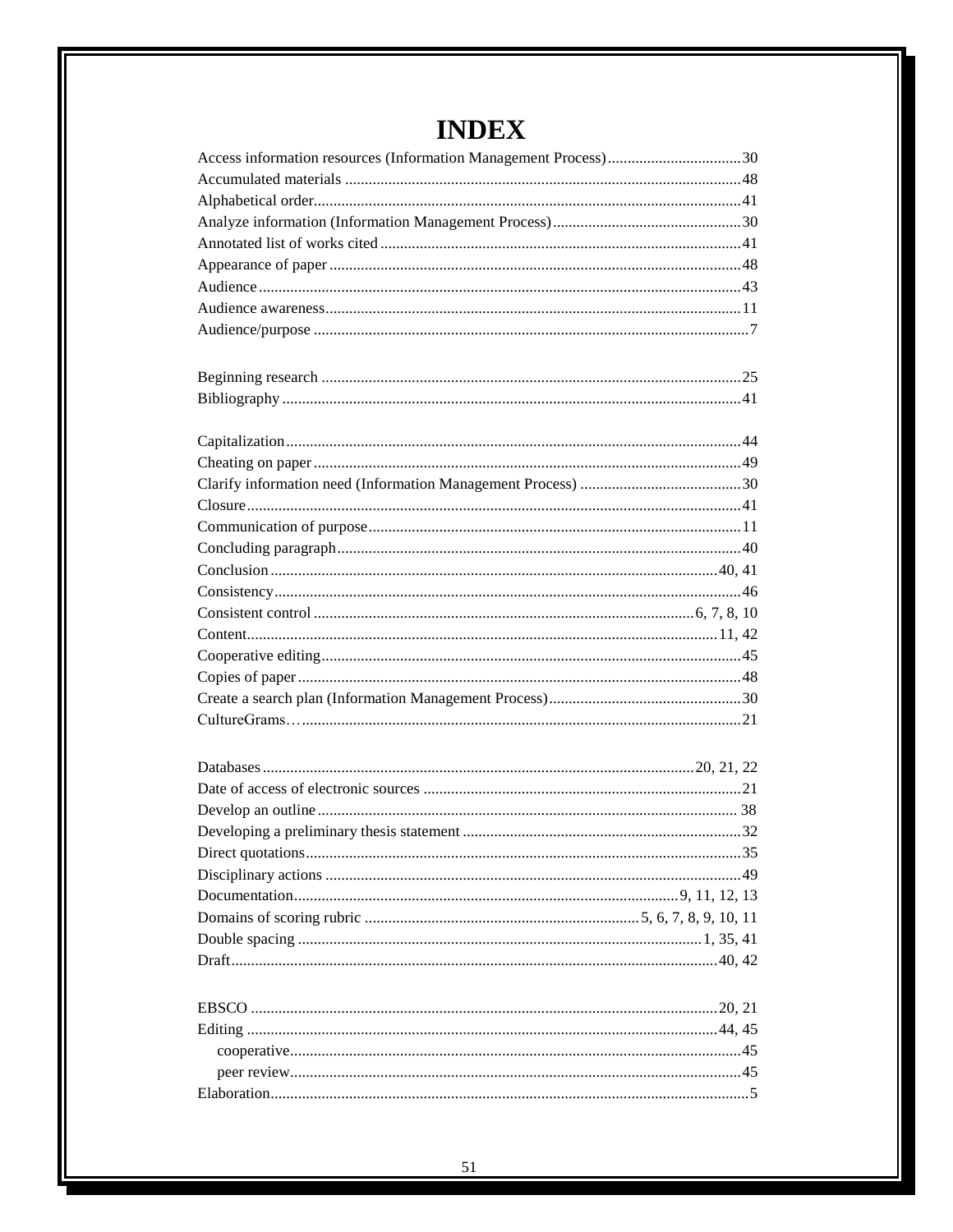| Evaluate information resources (Information Management Process) 30       |  |
|--------------------------------------------------------------------------|--|
|                                                                          |  |
|                                                                          |  |
| Examples of works-cited documentation for additional nonprint sources 23 |  |
| Examples of works-cited documentation for electronic source 20, 21, 22   |  |
| Examples of works-cited documentation for print sources  16, 17, 18, 19  |  |
|                                                                          |  |
|                                                                          |  |
|                                                                          |  |
|                                                                          |  |
|                                                                          |  |
|                                                                          |  |
|                                                                          |  |
|                                                                          |  |
|                                                                          |  |
|                                                                          |  |
|                                                                          |  |
|                                                                          |  |
|                                                                          |  |
|                                                                          |  |
|                                                                          |  |
|                                                                          |  |
|                                                                          |  |
|                                                                          |  |
|                                                                          |  |
|                                                                          |  |
|                                                                          |  |
|                                                                          |  |
|                                                                          |  |
|                                                                          |  |
|                                                                          |  |
|                                                                          |  |
|                                                                          |  |
|                                                                          |  |
|                                                                          |  |
|                                                                          |  |
|                                                                          |  |
|                                                                          |  |
|                                                                          |  |
|                                                                          |  |
|                                                                          |  |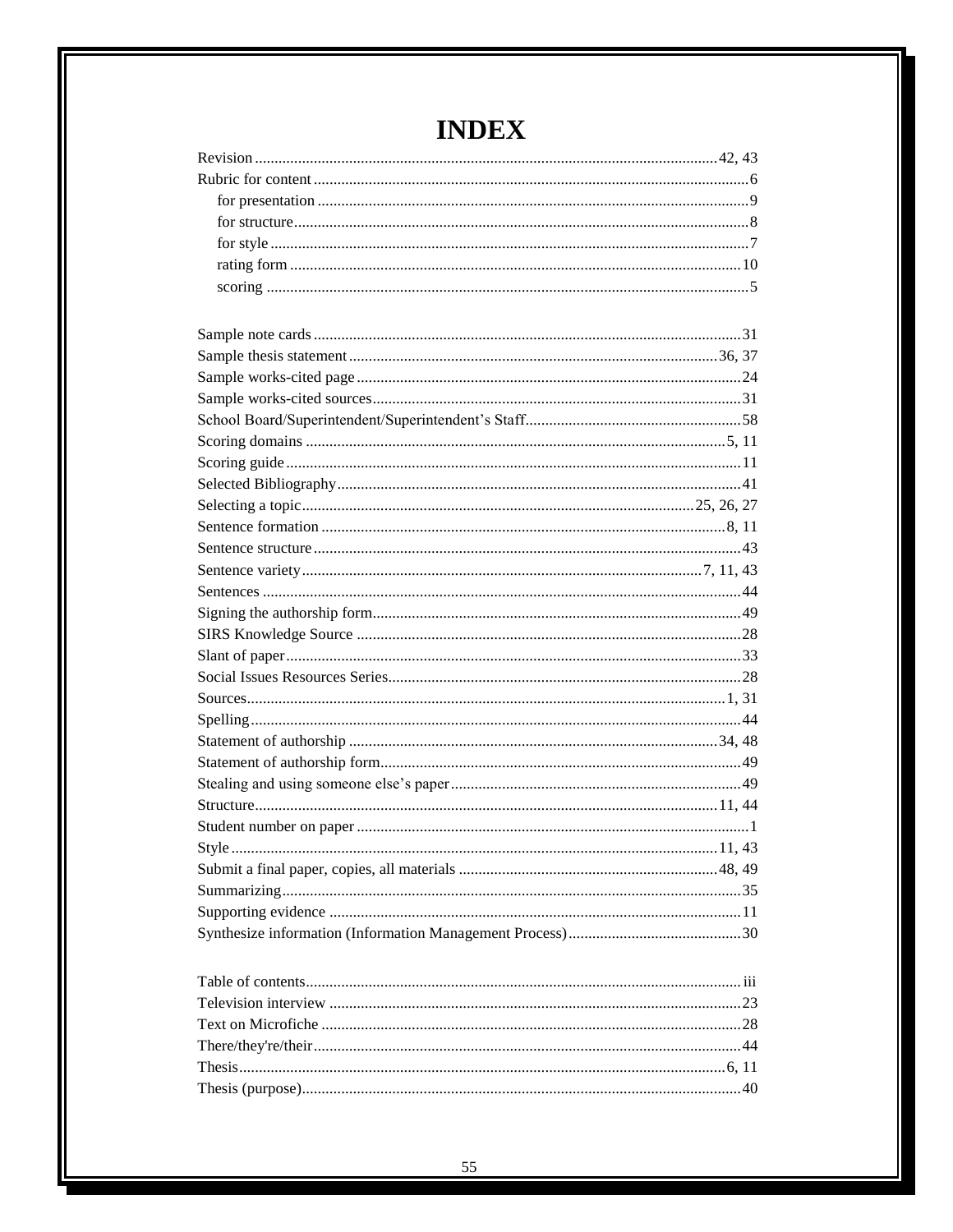| article in a subject-specific encyclopedia or other unfamiliar reference          |  |
|-----------------------------------------------------------------------------------|--|
|                                                                                   |  |
| article in an encyclopedia or other familiar reference work (no author given)  18 |  |
|                                                                                   |  |
|                                                                                   |  |
|                                                                                   |  |
|                                                                                   |  |
|                                                                                   |  |
|                                                                                   |  |
|                                                                                   |  |
|                                                                                   |  |
|                                                                                   |  |
|                                                                                   |  |
|                                                                                   |  |
|                                                                                   |  |
|                                                                                   |  |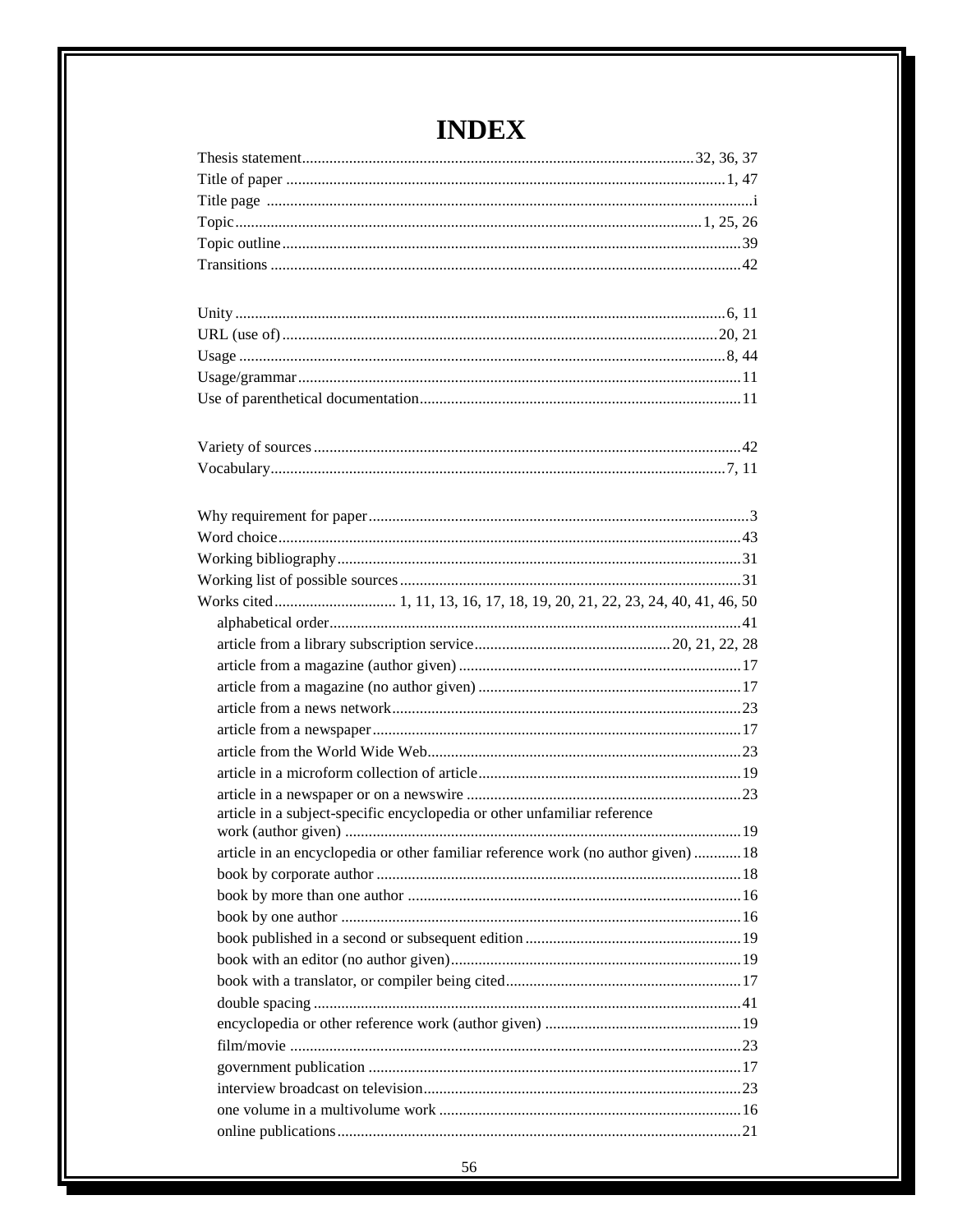| work within collection of pieces by different authors (includes anthologies)18 |  |
|--------------------------------------------------------------------------------|--|
|                                                                                |  |
|                                                                                |  |
|                                                                                |  |
|                                                                                |  |
|                                                                                |  |
|                                                                                |  |